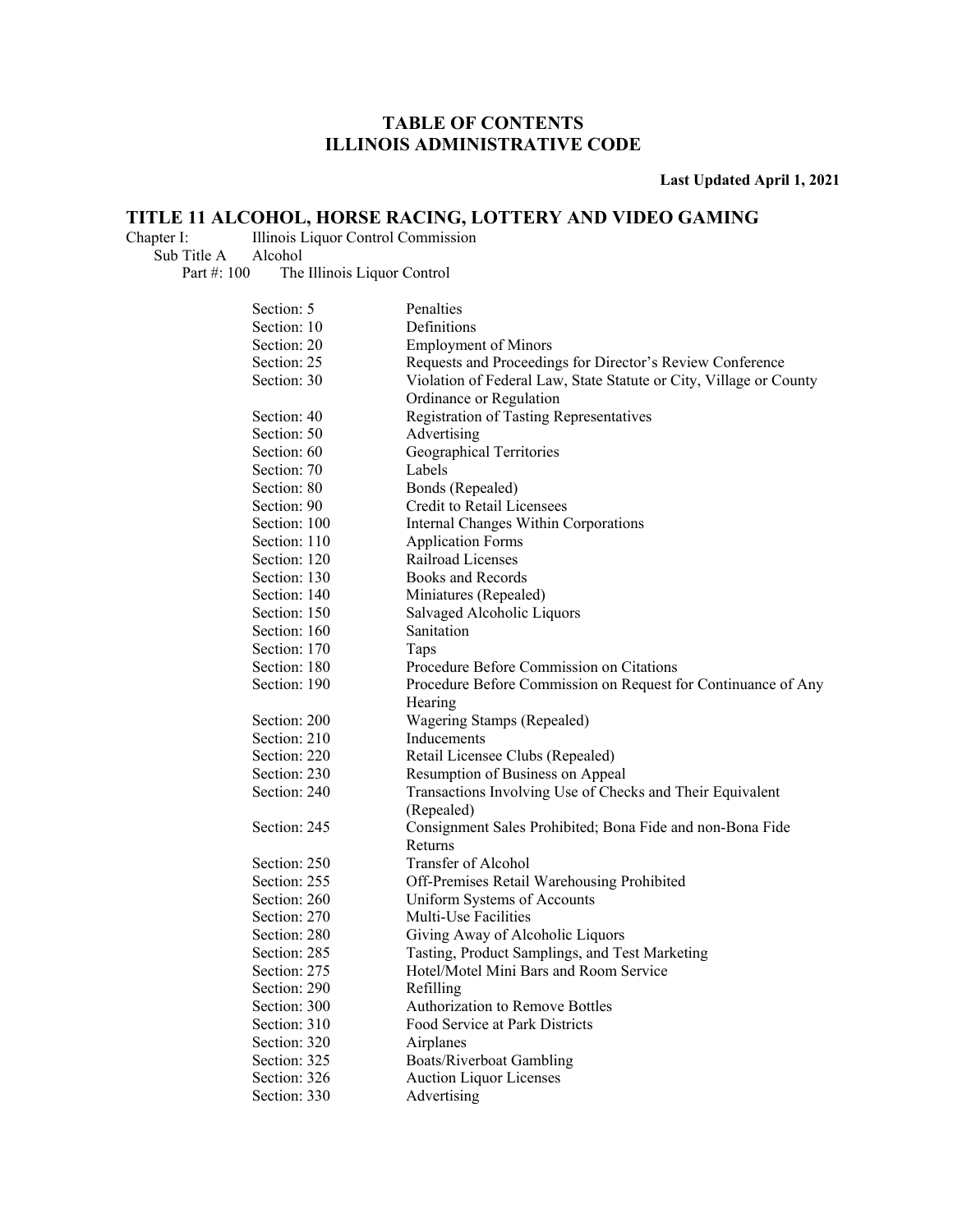#### **Last Updated April 1, 2021**

### **TITLE 11 ALCOHOL, HORSE RACING, LOTTERY AND VIDEO GAMING**

| Section: 340 | Petitions for the Adoption, Amendment or Repeal of a Rule          |
|--------------|--------------------------------------------------------------------|
| Section: 350 | Procedures For Filing Appeals From an Order of the Local Liquor    |
|              | Control Commissioner                                               |
| Section: 360 | Review on Record -- Certification of Ordinance                     |
| Section: 370 | Procedures Before the Commission                                   |
| Section: 380 | Ex Parte Consultations                                             |
| Section: 390 | Transcripts--Administrative Review                                 |
| Section: 400 | Procedures Before the Commission on Disputes under Section 35 of   |
|              | the Illinois Wine and Spirits Industry Fair Dealing Act (Repealed) |
| Section: 410 | <b>Commission Meetings</b>                                         |
| Section: 420 | Wine Maker Self-Distribution                                       |
| Section: 430 | Craft Brewer Self-Distribution                                     |
| Section: 460 | Revoked Licenses                                                   |
| Section: 480 | Importation of Alcoholic Liquor                                    |
| Section: 500 | "OF Value" Provisions – General Applicability                      |
|              |                                                                    |

Chapter I: Illinois Racing Board

Sub Chapter a: General Rules

Part #: 200 Illinois Racing Board (Amended at 43 Ill. Reg. 10111, effective September 1, 2019)

| Section: 10 | All Races Governed by Rules and Regulations                   |
|-------------|---------------------------------------------------------------|
| Section: 20 | Full Access to Track                                          |
| Section: 30 | Inspection of Track                                           |
| Section: 40 | Inspections and Searches                                      |
| Section: 50 | Appointment of Director of Inter-Track and Simulcast Wagering |
|             |                                                               |

Part #: 202 Public Information Rules

(Recodified to 2 Ill. Adm. Code 2250: Subpart B at 8 Ill. Reg. 16342)

Part #: 203 Rulemaking

(Recodified to 2 Ill. Adm. Code 2250: Subpart B at 8 Ill. Reg. 16342)

Part #: 204 Hearings and Enforcement Proceedings

| Section: 10  | Applicability                                              |
|--------------|------------------------------------------------------------|
| Section: 20  | Requests for Hearing                                       |
| Section: 30  | Purse Distribution                                         |
| Section: 40  | Appointment and Disqualification                           |
| Section: 50  | Transcripts                                                |
| Section: 60  | Appearance                                                 |
| Section: 65  | Discovery                                                  |
| Section: 70  | Service                                                    |
| Section: 80  | Subpoenas                                                  |
| Section: 85  | Proceedings for Hearings Involving Actions by the Board    |
| Section: 90  | Proceedings for Hearings Involving Actions by Organization |
|              | Licensees                                                  |
| Section: 100 | Evidence                                                   |
|              |                                                            |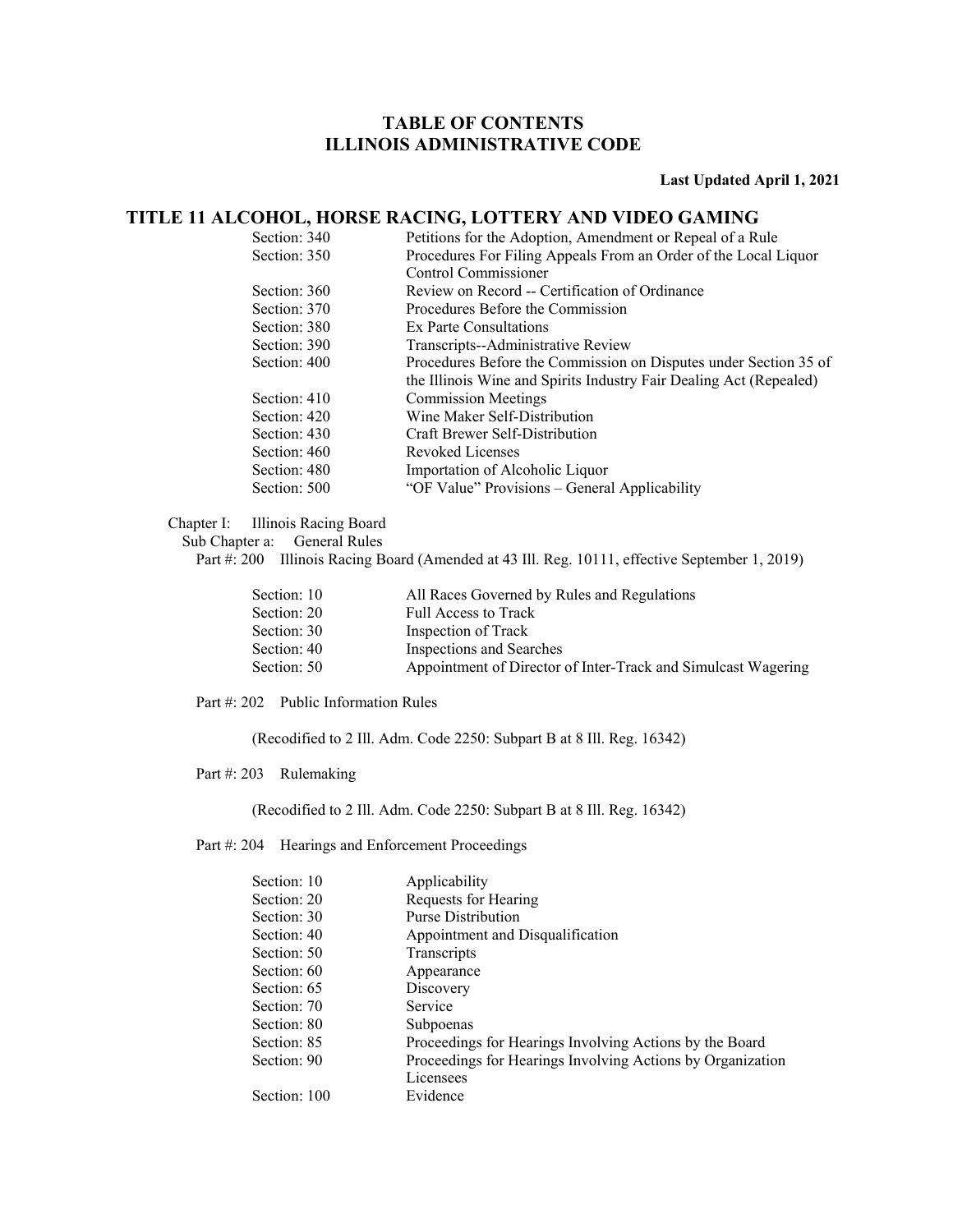**Last Updated April 1, 2021** 

### **TITLE 11 ALCOHOL, HORSE RACING, LOTTERY AND VIDEO GAMING**

| Section: 110 | <b>Stipulations</b>                     |
|--------------|-----------------------------------------|
| Section: 120 | Continuances                            |
| Section: 130 | Closing Arguments                       |
| Section: 140 | Findings of Fact and Conclusions of Law |

#### Part #: 205 Procedures for License Hearings

| Section: 10  | Purpose                                                    |
|--------------|------------------------------------------------------------|
| Section: 20  | Notice                                                     |
| Section: 30  | Filing of Applications                                     |
| Section: 40  | Use of Applications                                        |
| Section: 50  | Filing of Evidence Supporting Applications (Repealed)      |
| Section: 60  | Parties                                                    |
| Section: 70  | Service of application and Evidence Supporting Application |
|              | (Repealed)                                                 |
| Section: 75  | Discovery                                                  |
| Section: 80  | Pre-Hearing Conference                                     |
| Section: 85  | Hearing Officer                                            |
| Section: 90  | Filing and Service of Motions                              |
| Section: 95  | Evidence                                                   |
| Section: 100 | Licensing Hearing                                          |
| Section: 110 | Disqualification of Hearing Officer                        |
| Section: 120 | Ex Parte Communications                                    |
| Section: 125 | Record                                                     |
| Section: 130 | Incorporation of Part 204 (Repealed)                       |
| Section: 140 | Notice to and Acceptance by Applications                   |
| Section: 150 | Emergency Hearing to Re-award Dates                        |
|              |                                                            |

#### Chapter: I Illinois Racing

Sub Title B Horse Racing<br>Sub Chapter: a General Rules Sub Chapter: a Part #: 206 Board Meetings

| Section: 10 | Request for Board Action          |
|-------------|-----------------------------------|
| Section: 20 | Board Meeting Agenda              |
| Section: 30 | Annual Notice of Monthly Meetings |
| Section: 40 | <b>Public Participation</b>       |
| Section: 50 | <b>Board Members</b>              |
|             |                                   |

Part #: 207 Procedures for Intertrack License Hearings

(Old Part Repealed at 18 Ill. Reg. 7418, Repealed April 29, 1994)

Part #: 208 Charitable Funds

|             | Sub Part A General Administrative Provisions |
|-------------|----------------------------------------------|
| Section: 10 | Application                                  |
| Section: 20 | General Program Requirements                 |
| Section: 30 | <b>Funding Priorities</b>                    |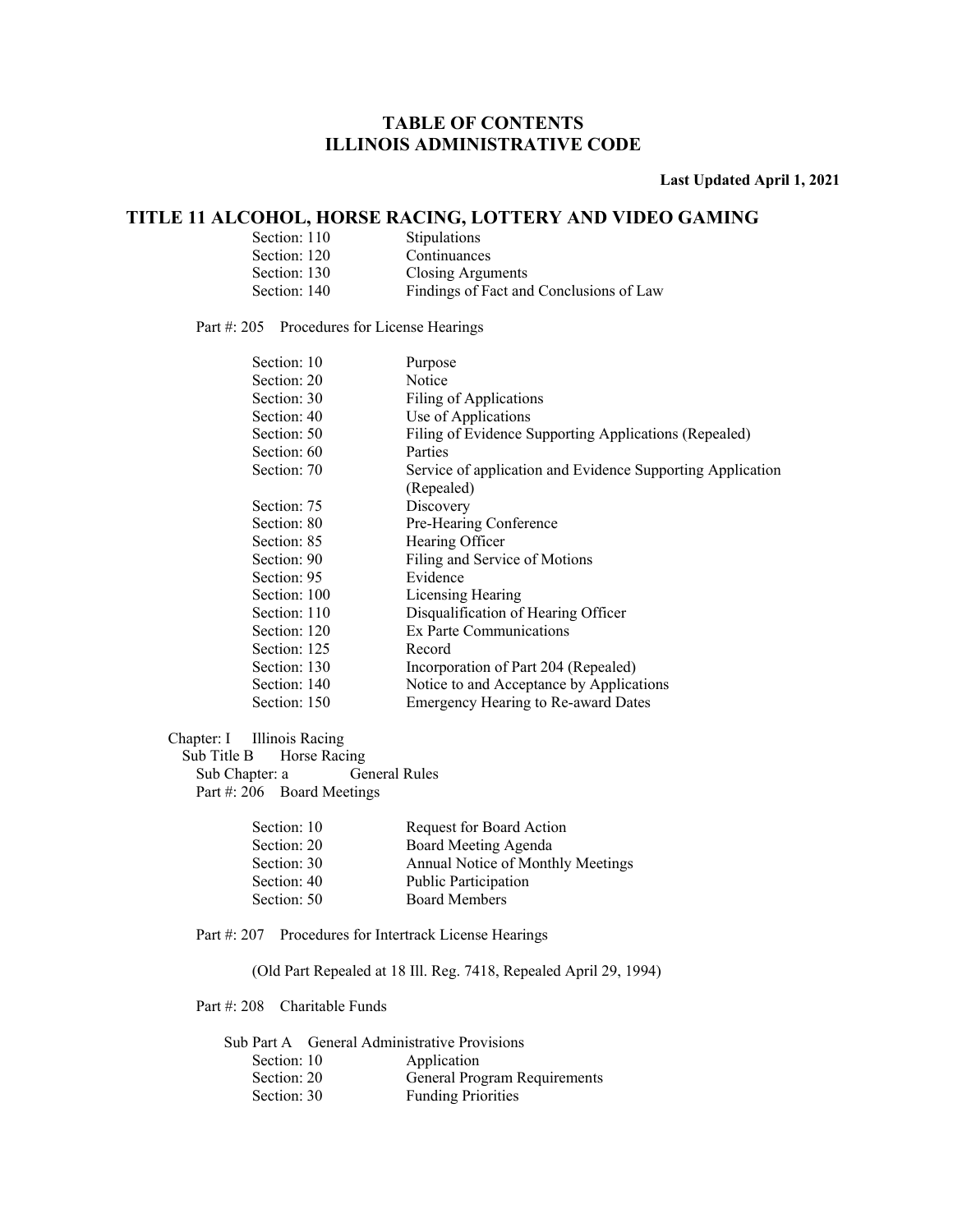**Last Updated April 1, 2021** 

### **TITLE 11 ALCOHOL, HORSE RACING, LOTTERY AND VIDEO GAMING**

Section: 40 Award of Charitable Funds

Sub Part B Fiscal and Monitoring Requirements

Section: 100 Use of Funds<br>Section: 110 Accounting R

Accounting Requirements

Section: 120 Audits

Part #: 210 Definitions (Amended at 43 Ill. Reg. 4176, effective April 1, 2019)

Section: 10 Definitions

Part #: 213 Purse Recapture

| Section: 10 | General                                           |
|-------------|---------------------------------------------------|
| Section: 20 | <b>Definitions</b>                                |
| Section: 30 | <b>Estimated Purse Recapture Certification</b>    |
| Section: 40 | Purse Recapture Certification                     |
| Section: 50 | Notice of Purse Certification                     |
| Section: 60 | Department of Agriculture Grant Agreements        |
| Section: 70 | Distribution of the Purse Recapture Reimbursement |

Part #: 300 Pari – Mutuels

| Section: 10  | General                                |
|--------------|----------------------------------------|
| Section: 20  | Records                                |
| Section: 30  | Pari-mutuel Tickets                    |
| Section: 40  | Pari-Mutuel Wagers                     |
| Section: 50  | Pari-Mutuel Races                      |
| Section: 60  | Advanced Wagering                      |
| Section: 70  | Scratches or Non-Starter               |
| Section: 80  | Pools Dependent Upon Betting Interests |
| Section: 90  | Minimum Payoff                         |
| Section: 100 | Pari-Mutuel Complaints                 |
|              |                                        |

Part #: 301 Win, Place and Show Pools

| Section: 10 | General           |
|-------------|-------------------|
| Section: 20 | Win Pools         |
| Section: 30 | Place Pools       |
| Section: 40 | <b>Show Pools</b> |

Part #: 302 Interstate Common Pools

| Section: 10 | General                       |
|-------------|-------------------------------|
| Section: 20 | Illinois as the Guest State   |
| Section: 30 | Illinois as the Host State    |
| Section: 40 | <b>Shared Carryover Pools</b> |

Part #: 303 Daily Double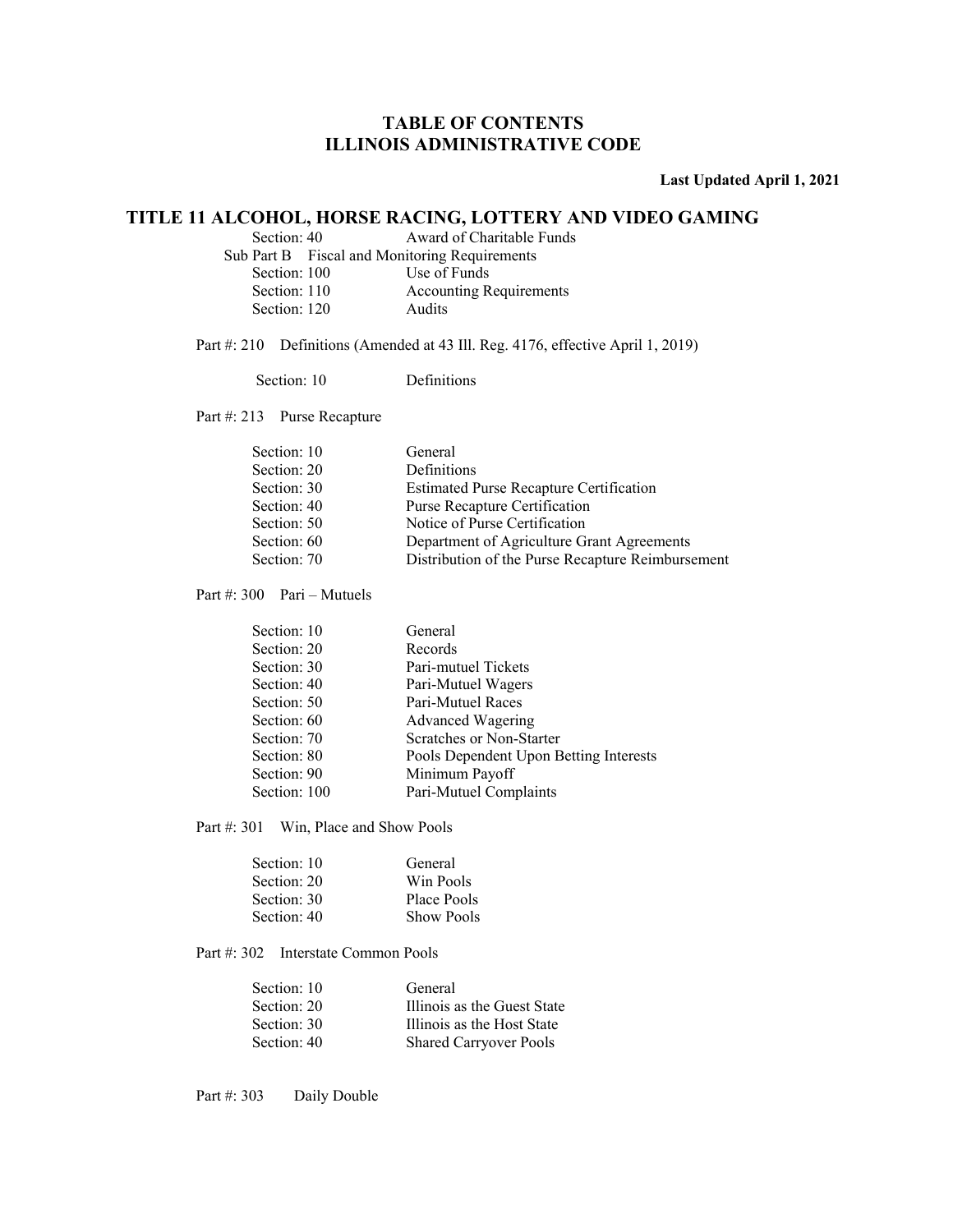**Last Updated April 1, 2021** 

### **TITLE 11 ALCOHOL, HORSE RACING, LOTTERY AND VIDEO GAMING**

| Section: 10 | Definition        |
|-------------|-------------------|
| Section: 20 | Pool Distribution |
| Section: 30 | Dead Heats        |
| Section: 40 | <b>Scratches</b>  |
| Section: 50 | Cancellations     |

Part #: 304 Quinella

| Section: 10 | Definition        |
|-------------|-------------------|
| Section: 20 | Pool Distribution |
| Section: 30 | Dead Heats        |
| Section: 40 | <b>Scratches</b>  |

Part #: 305 Perfecta/Exacta

| Section: 10 | Definition        |
|-------------|-------------------|
| Section: 20 | Pool Distribution |
| Section: 30 | Dead Heats        |
| Section: 40 | <b>Scratches</b>  |

Part #: 306 Trifecta

| Section: 10 | Definitions        |
|-------------|--------------------|
| Section: 20 | Entries (Repealed) |
| Section: 30 | Minimum Fields     |
| Section: 40 | Pool Distribution  |
| Section: 50 | Dead Heats         |
| Section: 60 | <b>Scratches</b>   |
|             |                    |

Part #: 307 Twin Trifecta

| Section: 10 | Definition             |
|-------------|------------------------|
| Section: 20 | General Provisions     |
| Section: 30 | Pool Distribution      |
| Section: 40 | Dead Heats             |
| Section: 50 | <b>Scratches</b>       |
| Section: 60 | Races Canceled         |
| Section: 70 | Mandatory Distribution |
|             |                        |

Part #: 308 Pick (n) Pools

| Section: 10 | Pick $(n)$             |
|-------------|------------------------|
| Section: 20 | Pool Calculations      |
| Section: 30 | Dead Heats             |
| Section: 40 | Scratches              |
| Section: 50 | Cancellation of Races  |
| Section: 60 | Carryover Cap          |
| Section: 70 | Mandatory Distribution |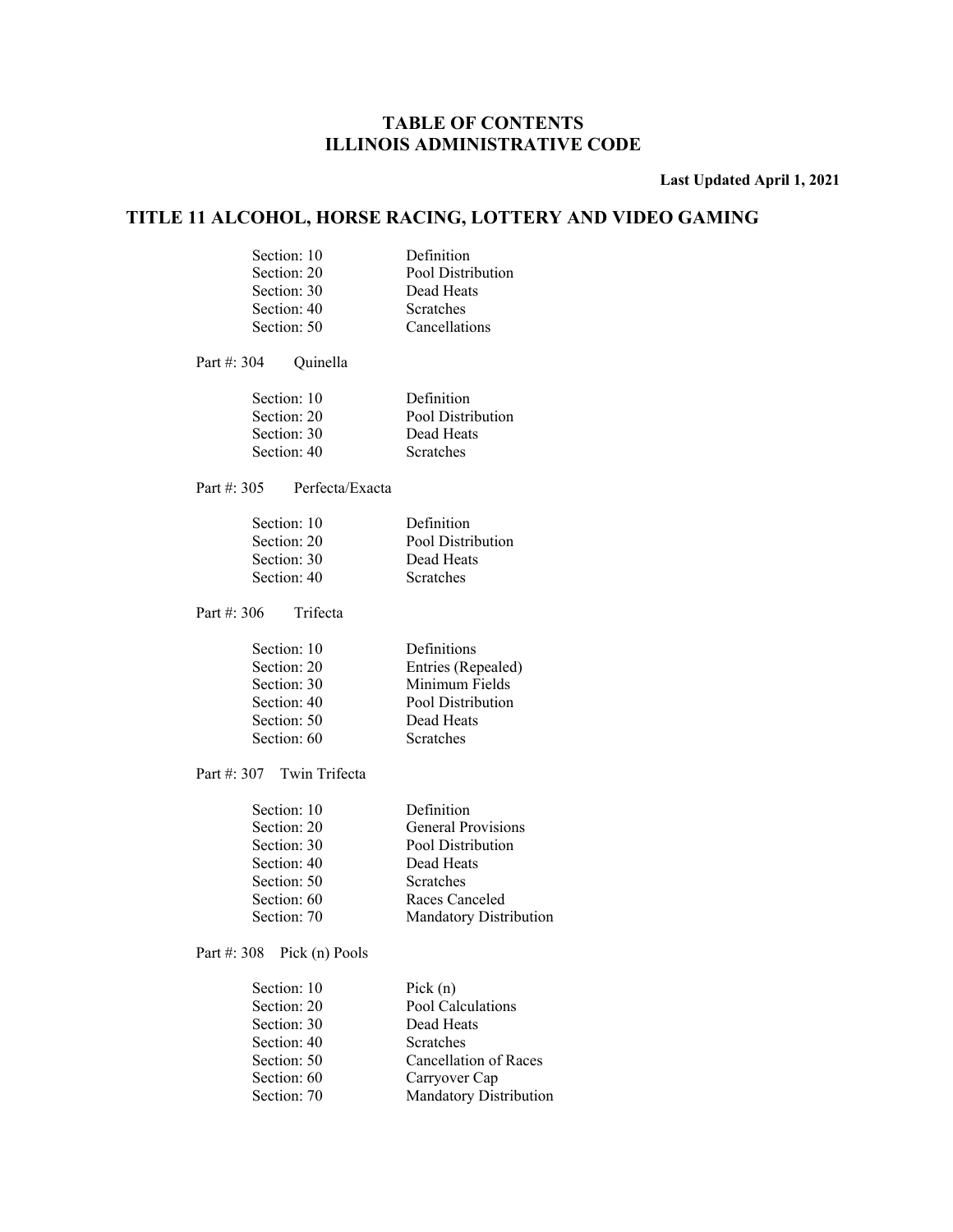**Last Updated April 1, 2021** 

# **TITLE 11 ALCOHOL, HORSE RACING, LOTTERY AND VIDEO GAMING**<br>Section: 80 Disclosure<br>Section: 90 Pick 3 Pools

| Section: 80 | Disclosure   |
|-------------|--------------|
| Section: 90 | Pick 3 Pools |

Part #: 309 Supertrifecta

| Section: 10 | Definition                    |
|-------------|-------------------------------|
| Section: 20 | General Provisions            |
| Section: 30 | Pool Distribution             |
| Section: 40 | Dead Heats                    |
| Section: 50 | <b>Scratches</b>              |
| Section: 60 | Races Canceled                |
| Section: 70 | <b>Mandatory Distribution</b> |

Part #: 310 Supertrifecta Exchange

(Repealed at 41 Ill. Reg. 6580, effective May 25, 2017)

Part #: 311 Superfecta

| Pool Distribution<br>Section: 20<br>Section: 25<br><b>Scratches</b><br>Section: 30<br>Dead Heats<br>Minimum Fields<br>Section: 35<br>Section: 40<br>Entries (Repealed) | Section: 10 | Superfecta |
|------------------------------------------------------------------------------------------------------------------------------------------------------------------------|-------------|------------|
|                                                                                                                                                                        |             |            |
|                                                                                                                                                                        |             |            |
|                                                                                                                                                                        |             |            |
|                                                                                                                                                                        |             |            |
|                                                                                                                                                                        |             |            |

Part #: 312 Place Pick N Pools

| Section: 10 | Place Pick N                  |
|-------------|-------------------------------|
| Section: 20 | Pool Calculations             |
| Section: 30 | Dead Heats                    |
| Section: 40 | <b>Scratches</b>              |
| Section: 50 | Cancellation of Races         |
| Section: 60 | Carryover Cap                 |
| Section: 70 | Mandatory Distribution        |
| Section: 80 | Disclosure                    |
| Section: 90 | <b>Place Pick Three Pools</b> |
|             |                               |

Part #: 313 Hi/Low

(Repealed at 41 Ill. Reg. 6582, effective May 25, 2017)

Part #: 314 PPT

| General           |
|-------------------|
| Pool Distribution |
| <b>Scratches</b>  |
| Dead Heats        |
| Races Cancelled   |
|                   |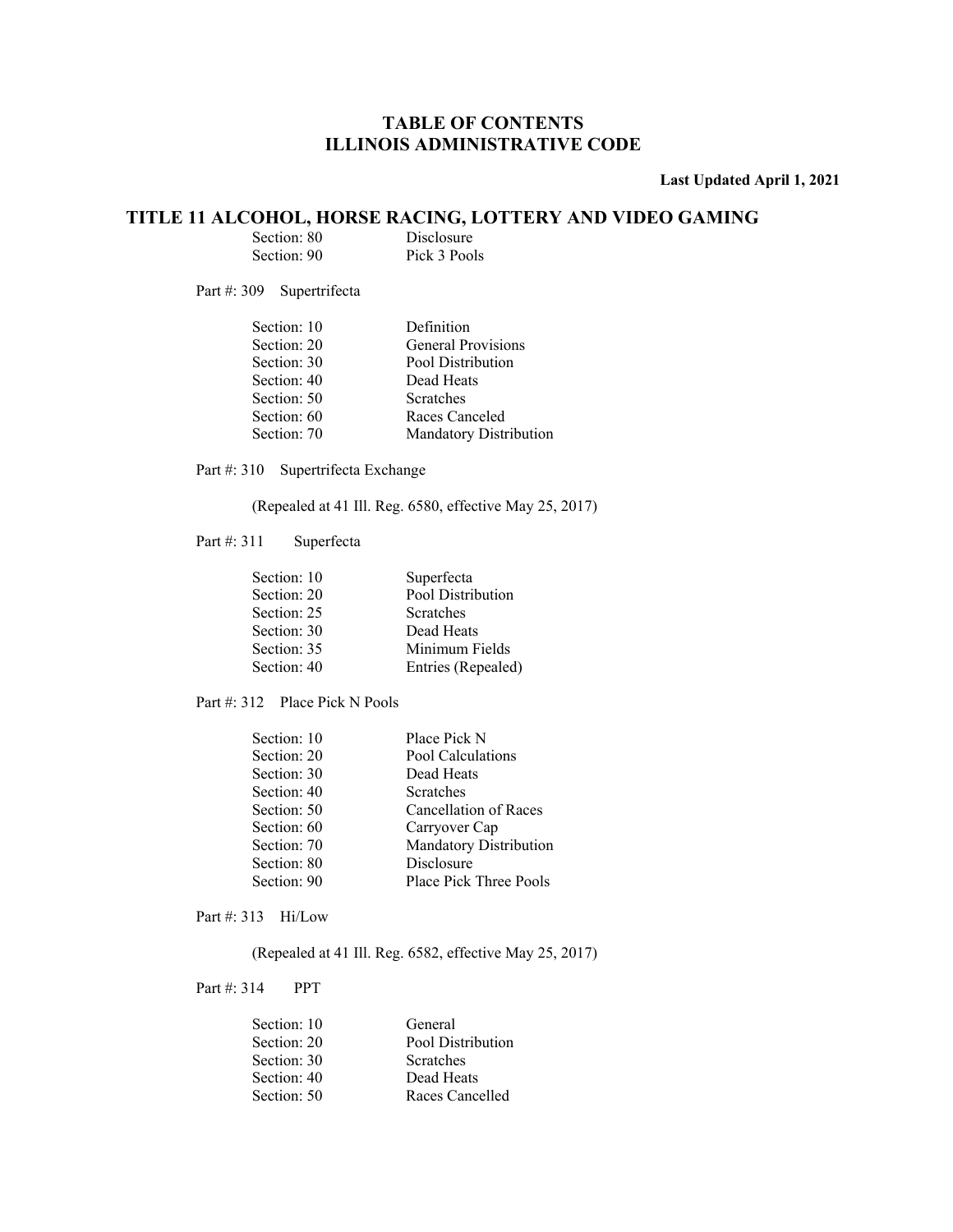**Last Updated April 1, 2021** 

## **TITLE 11 ALCOHOL, HORSE RACING, LOTTERY AND VIDEO GAMING**<br>Section: 60 Mandatory Distribution

Mandatory Distribution

Part #: 315 Match Rival

| General                      |
|------------------------------|
| Pool Distribution            |
| Pool Cancellation (Repealed) |
|                              |

Part #: 316 Show Quinella

(Repealed at 41 Ill. Reg. 6584, effective May 25, 2017)

Part #: 317 Countdown

(Repealed at 41 Ill. Reg. 6586, effective May 25, 2017)

Part #: 318 Future Wager Pool

| Section: 10 | Definition                |
|-------------|---------------------------|
| Section: 20 | General Provisions        |
| Section: 30 | Pool Calculations         |
| Section: 40 | Dead Heats                |
| Section: 50 | Refunds and Cancellations |

Part #: 319 Parlay

| Section: 10 | Definition         |
|-------------|--------------------|
| Section: 20 | Pool Distribution  |
| Section: 30 | Dead Heats         |
| Section: 40 | <b>Scratches</b>   |
| Section: 50 | Cancellations      |
| Section: 60 | Entries and Fields |
|             |                    |

Part #: 320 Exacta Double

| General           |
|-------------------|
| Pool Distribution |
| Dead Heats        |
| <b>Scratches</b>  |
| Races Cancelled   |
|                   |

Part #: 321 Account Wagering

| Section: 10 | General                           |
|-------------|-----------------------------------|
| Section: 20 | <b>Account Opening</b>            |
| Section: 30 | Refusals                          |
| Section: 40 | Patron Information                |
| Section: 50 | Deposits                          |
| Section: 60 | <b>Sufficient Account Balance</b> |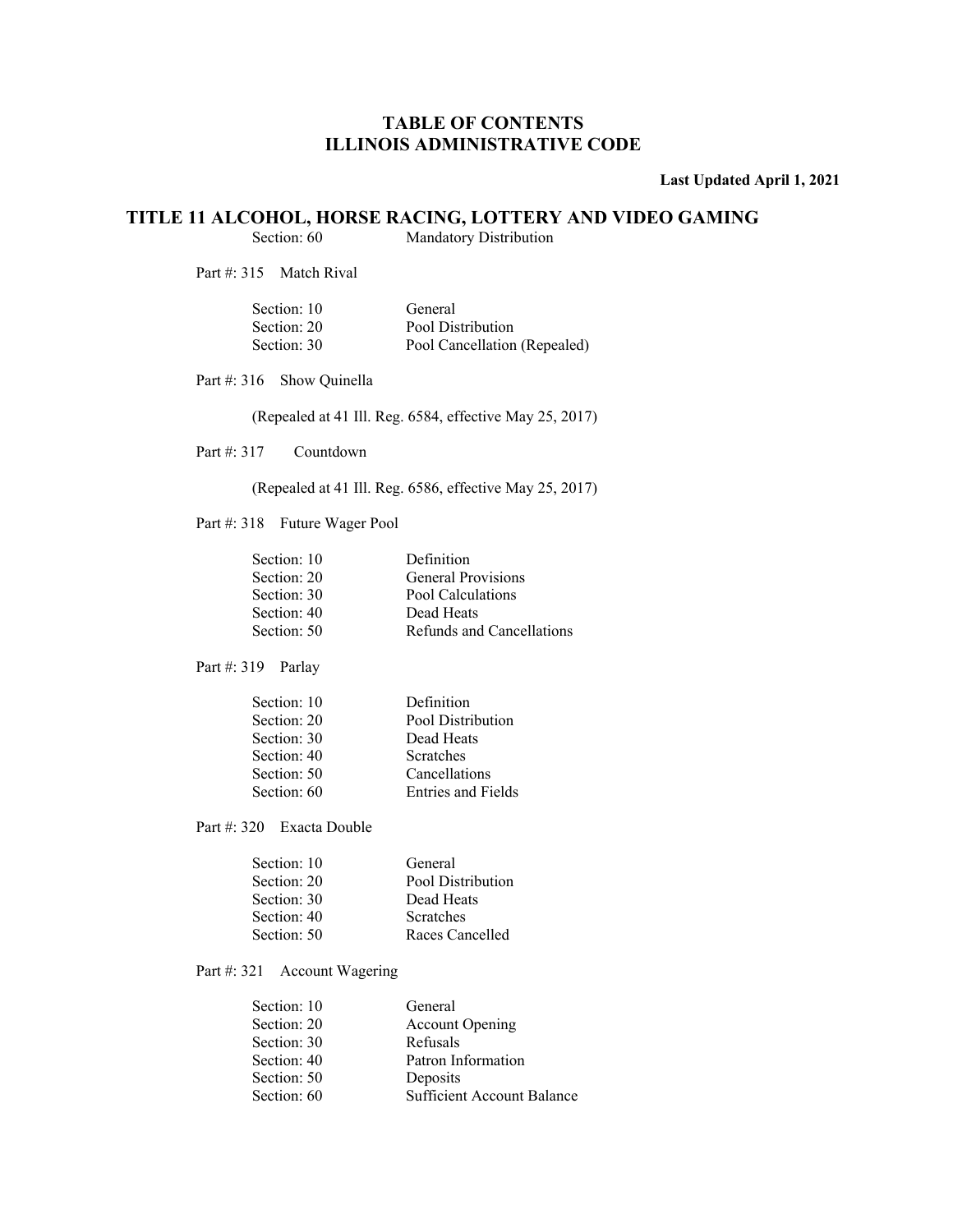#### **Last Updated April 1, 2021**

### **TITLE 11 ALCOHOL, HORSE RACING, LOTTERY AND VIDEO GAMING**

| Section: 70 | <b>Account Credits</b>   |
|-------------|--------------------------|
| Section: 80 | <b>Account Operation</b> |
| Section: 90 | Account Closure          |

Part #: 322 Simulcast Requirements

(Repealed at 41 Ill. Reg. 6588, effective May 25, 2017)

Part #: 323 WPS Pick N

| Section: 10 | General                |
|-------------|------------------------|
| Section: 20 | Pool Distribution      |
| Section: 30 | Dead Heats             |
| Section: 40 | Scratches              |
| Section: 50 | Races Cancelled        |
| Section: 60 | Carryover Cap          |
| Section: 70 | Mandatory Distribution |
| Section: 80 | Disclosure             |
|             |                        |

Part #: 324 Pentafecta

| Section: 10 | Pentafecta             |
|-------------|------------------------|
| Section: 20 | Pool Distribution      |
| Section: 30 | <b>Scratches</b>       |
| Section: 40 | Dead Heats             |
| Section: 50 | Minimum Fields         |
| Section: 60 | Entries                |
| Section: 70 | Mandatory Distribution |
|             |                        |

#### Part #: 325 Advance Deposit Wagering (ADW)

| Section: 10 | Definitions                                                   |
|-------------|---------------------------------------------------------------|
| Section: 20 | License to Conduct Advance Deposit Wagering                   |
| Section: 30 | <b>Advance Deposit Wagering Rules</b>                         |
| Section: 40 | Requirements to Establish an Advance Deposit Wagering Account |
| Section: 50 | Powers of the Board                                           |
| Section: 60 | Organization License Simulcast Signals and Commission Fees    |
| Section: 70 | Interstate Simulcast Signals                                  |
| Section: 80 | Anti – Competitive Practices                                  |

Part #326 Quinella Double

| General           |
|-------------------|
| Pool Distribution |
| Dead Heats        |
| <b>Scratches</b>  |
| Race Cancelled    |
|                   |

Chapter: I Illinois Racing Board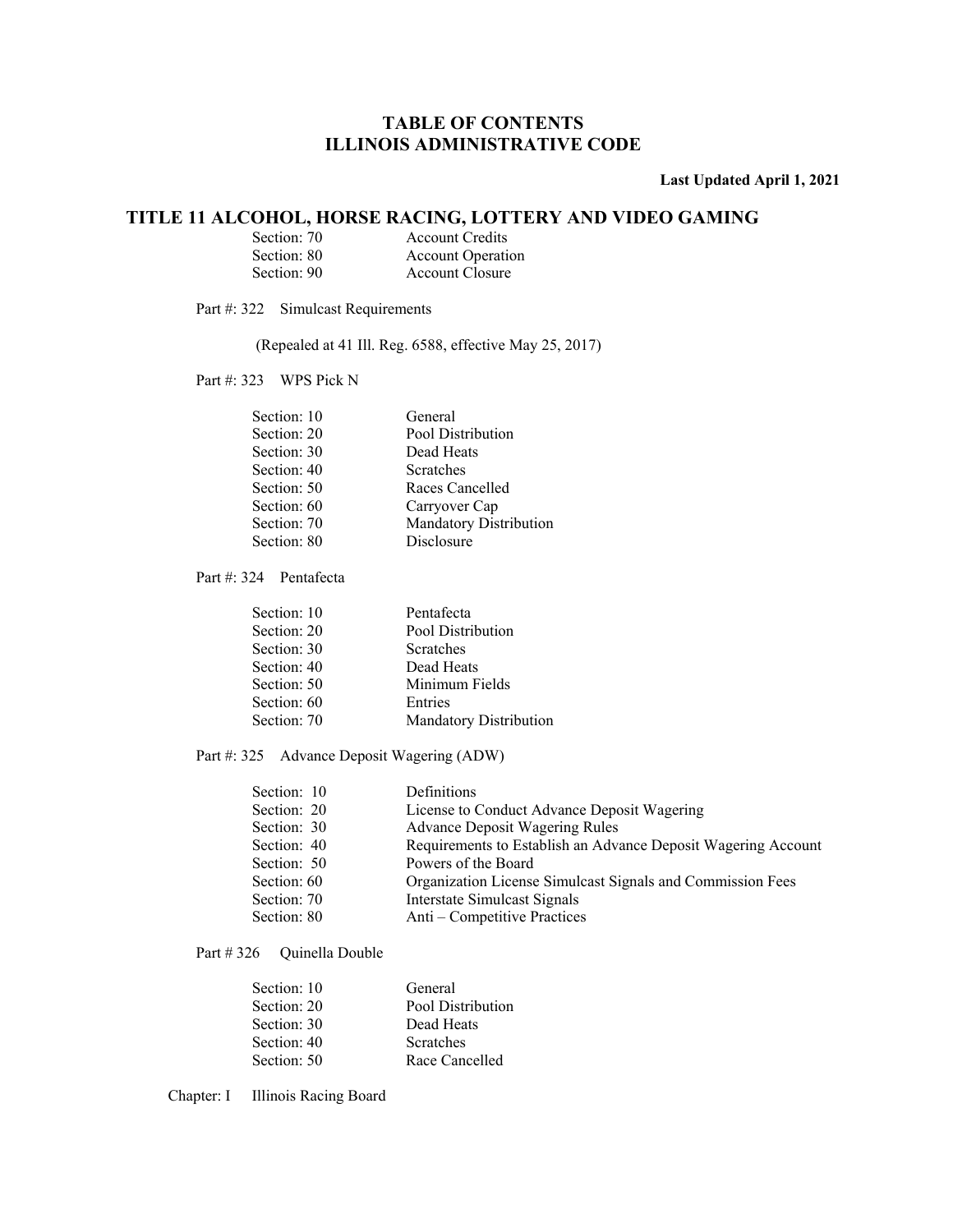**Last Updated April 1, 2021** 

### **TITLE 11 ALCOHOL, HORSE RACING, LOTTERY AND VIDEO GAMING**

 Sub Title Horse Racing Sub Chapter b: Rules Applicable to Organization Licensees Part #: 401 Definitions

(Repealed at 18 Ill. Reg. 2087, effective January 21, 1994)

Part #: 402 Concessionaire Rules

| Section: 10  | Definitions                               |
|--------------|-------------------------------------------|
| Section: 20  | Occupation License                        |
| Section: 30  | License Application                       |
| Section: 40  | Time of Filing                            |
| Section: 50  | Necessity of License                      |
| Section: 60  | Application Contents, Substantial Owners  |
| Section: 70  | Grounds for Denial                        |
| Section: 80  | Concession Prices (Repealed)              |
| Section: 90  | Disclosure Statements, of Whom Required   |
| Section: 100 | Disclosure by Corporation                 |
| Section: 110 | Change of Owners, Directors, etc.         |
| Section: 120 | <b>Observe Rules</b>                      |
| Section: 130 | Financial Statements (Repealed)           |
| Section: 140 | License Deemed Personal                   |
| Section: 150 | Penalties                                 |
| Section: 160 | <b>Political Contributions Prohibited</b> |
| Section: 170 | Remedies                                  |
|              |                                           |

Part #: 403 Illinois Race Track Rules for Fire Safety

| Section: 10 | Purpose                                  |
|-------------|------------------------------------------|
| Section: 20 | Scope                                    |
| Section: 30 | Enforcement                              |
| Section: 40 | Definitions                              |
| Section: 50 | <b>General Construction Requirements</b> |
| Section: 60 | General Occupancy Requirements           |
| Section: 70 | Fire Protection Requirements             |
| Section: 80 | <b>Operating Requirements</b>            |

Part #: 404 Race Track Improvement Fund

(Repealed at 23 Ill. Reg. 14595, effective January 01, 2009)

Part #: 405 Pari – Mutuels

(Repealed at 19 Ill. Reg. 13941, effective October 01, 1995)

Part #: 406 Daily Double Rules

 (Repealed at 19 Ill. Reg. 15196, effective November 1, 1995) Part #: 407 Quinella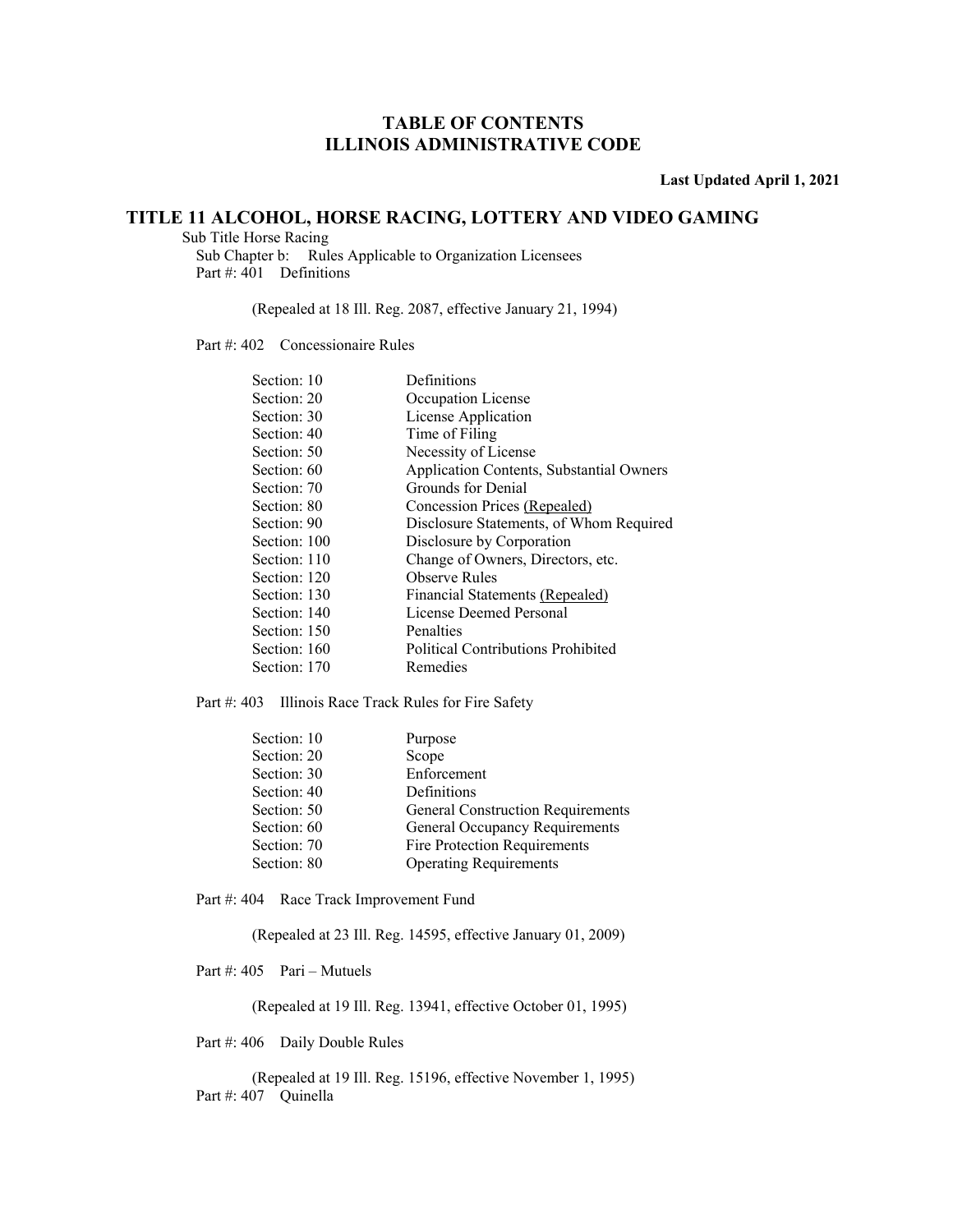**Last Updated April 1, 2021** 

#### **TITLE 11 ALCOHOL, HORSE RACING, LOTTERY AND VIDEO GAMING**

(Repealed at 19 Ill. Reg. 15203, effective November 1, 1995)

Part #: 408 Perfecta or Exacta

(Repealed at 19 Ill. Reg. 15198, effective November 1, 1995)

Part #: 409 Trifecta

(Repealed at 19 Ill. Reg. 15223, effective November 1, 1995)

Part #: 410 Special Purse and Reward Fund

(Repealed at 20 Ill. Reg. 7947, effective June 1, 1996)

Part #: 411 Race – Track Surfaces

(Repealed at 43 Ill. Reg. 4197, effective April 1, 2019)

Part #: 412 Uniform System of Accounts

| Section: 10 | Definitions                           |
|-------------|---------------------------------------|
| Section: 20 | Application of Regulation             |
| Section: 30 | Rules of General Application          |
| Section: 40 | General Notes to Financial Statements |
| Section: 50 | <b>Balance Sheet Accounts</b>         |
| Section: 60 | Income Accounts                       |
| Section: 70 | <b>Expense Accounts</b>               |

Part #: 413 Residency Rules

(Repealed at 10 Ill. Reg. 10151, effective May 27, 1986)

Part #: 414 Outstanding Tickets

(Repealed at 12 Ill. Reg. 14687, effective September 6, 1988)

Part #: 415 Programs

| Section: 10 | Required Information                      |
|-------------|-------------------------------------------|
| Section: 20 | Supply Information for Patrons (Repealed) |
| Section: 30 | Thoroughbred Programs                     |
| Section: 40 | Harness Programs                          |
| Section: 50 | Quarterhorse Programs                     |
| Section: 60 | <b>Availability of Programs</b>           |
| Section: 70 | Distribution of Programs                  |
|             |                                           |

Part #: 416 Pick Four & Pick Five Rules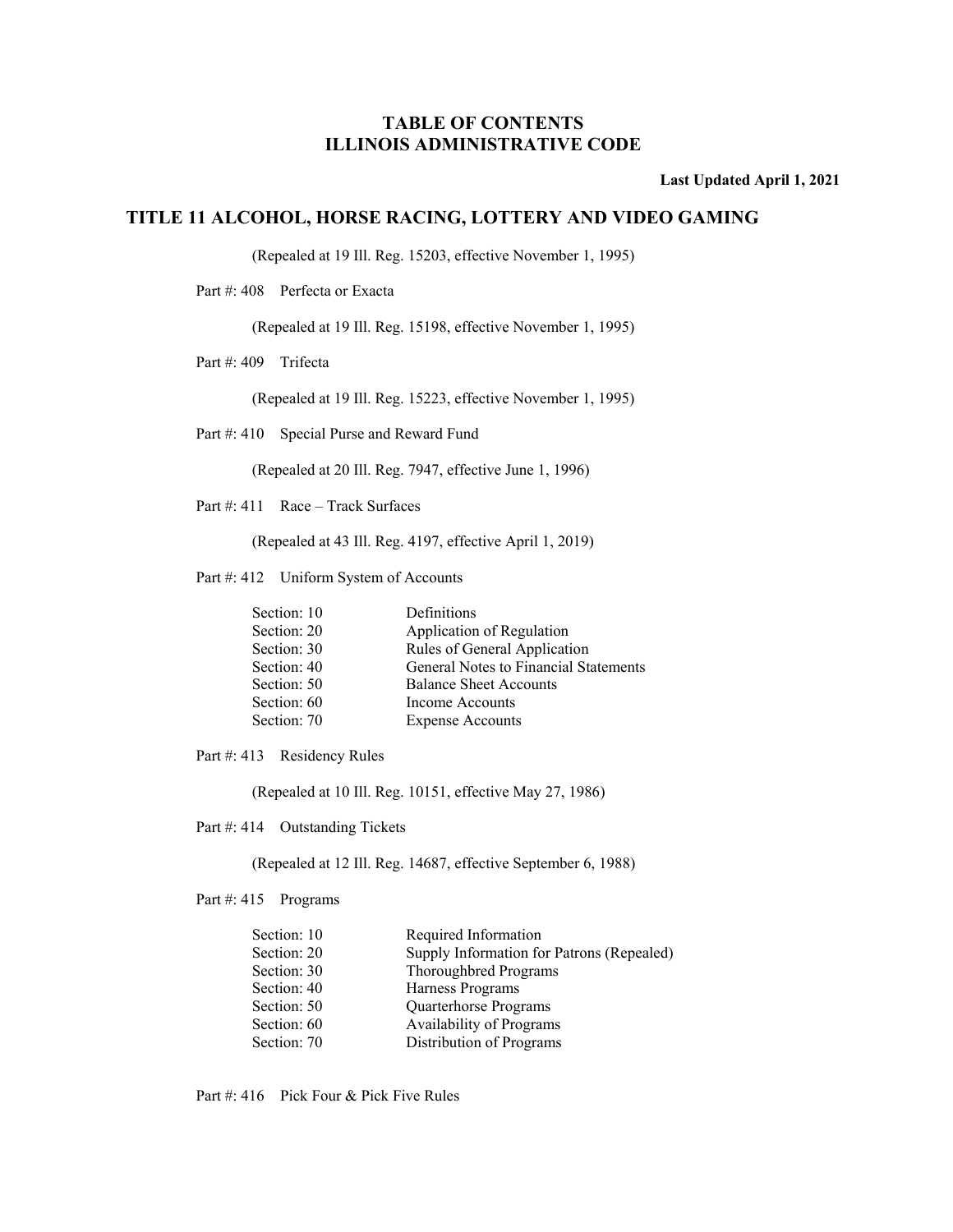**Last Updated April 1, 2021** 

### **TITLE 11 ALCOHOL, HORSE RACING, LOTTERY AND VIDEO GAMING**

(Repealed at 16 Ill. Reg. 20159, effective December 17, 1992)

Part #: 417 Pick Six Rules

(Repealed at 16 Ill. Reg. 20166, effective December 11, 1992)

Part #: 418 PPT Rules

(Repealed at 19 Ill. Reg. 13951, effective October 1, 1995)

Part #: 419 Over/Under Rules

(Repealed at 19 Ill. Reg. 13933, effective October 1, 1995)

Part #: 420 Sanitation Rules

| Cleaning of Facilities<br>Section: 10<br><b>Equipment Requirements</b><br>Section: 20 |  |
|---------------------------------------------------------------------------------------|--|
|                                                                                       |  |
|                                                                                       |  |
| Cleaning and Inspection Requirements<br>Section: 30                                   |  |
| Separate Compartments for Toilets<br>Section: 40                                      |  |
| Closing Devices for Toilet Doors<br>Section: 50                                       |  |
| Section: 60<br><b>Shower Compartments</b>                                             |  |
| Records for Inspection<br>Section: 70                                                 |  |

Part #: 421 Supertrifecta Rules

(Repealed at 19 Ill. Reg. 15221, effective November 1, 1995)

Part #: 422 Approval of Racing Officials

| Section: 10  | Racing Officials                                               |
|--------------|----------------------------------------------------------------|
| Section: 20  | Approval of New Officials (Repealed)                           |
| Section: 30  | Standards for Approval and Disapproval of Officials (Repealed) |
| Section: 40  | Recommendation of Board (Repealed)                             |
| Section: 50  | Suspension and Removal of Officials                            |
| Section: 60  | <b>Conflict of Interest Provisions</b>                         |
| Section: 70  | <b>Emergency Approval</b>                                      |
| Section: 80  | Physical Examination                                           |
| Section: 90  | Officials Approved by the Stewards                             |
| Section: 100 | Occupation License (Repealed)                                  |
| Section: 110 | Penalties                                                      |
|              |                                                                |

Part #: 423 Prohibited Conduct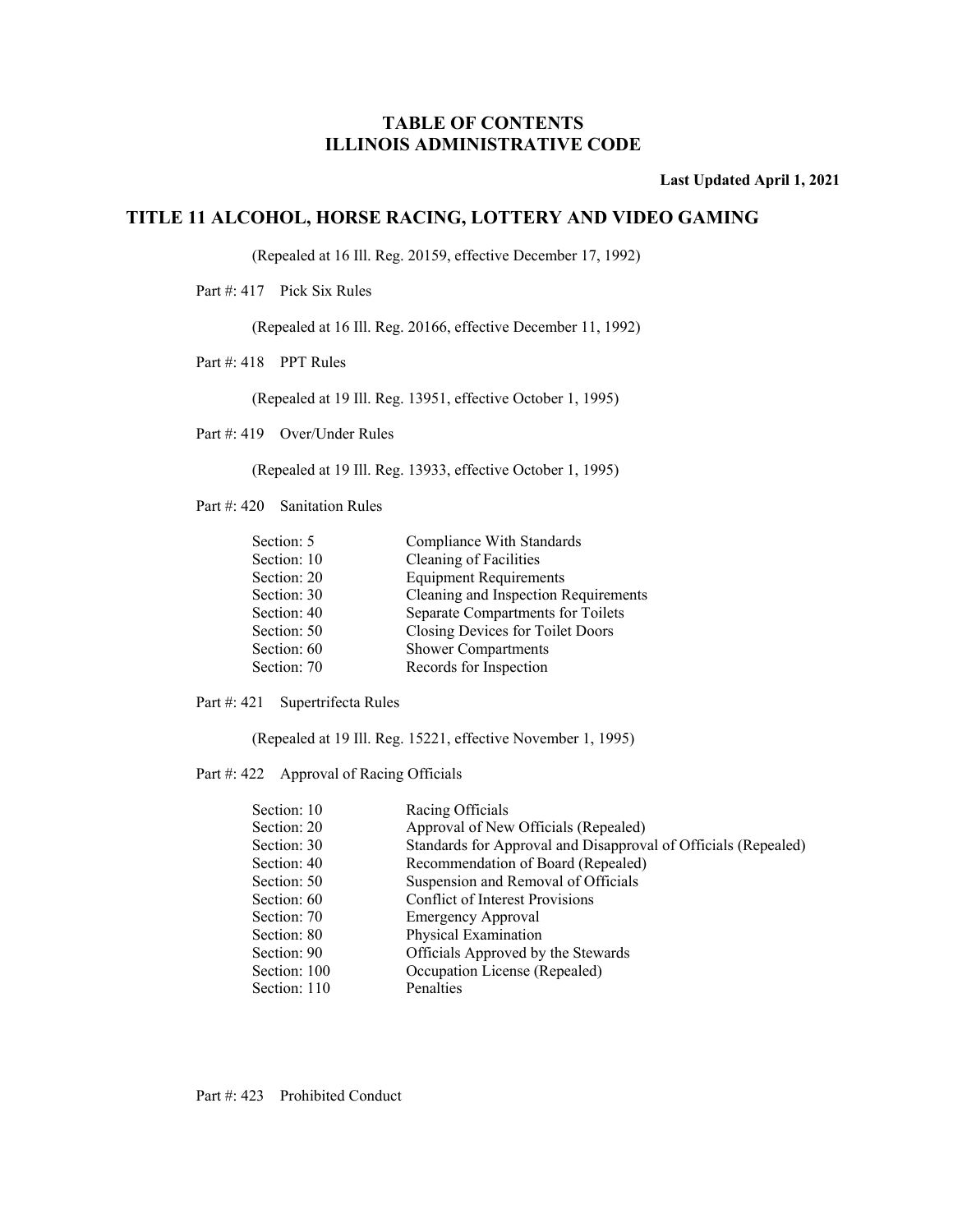**Last Updated April 1, 2021** 

### **TITLE 11 ALCOHOL, HORSE RACING, LOTTERY AND VIDEO GAMING**

| Section: 10 | Dishonored Check        |
|-------------|-------------------------|
| Section: 20 | Sale of Products        |
| Section: 30 | Political Contributions |

Part #: 425 Race Track Security

Section: 150 Jockey Room and Driver Room Security

Part #: 431 Race Track Leases

Part #: 432 Totalizator System Licensees

| Section: 10 | Criteria for Eligibility             |
|-------------|--------------------------------------|
| Section: 20 | License Application                  |
| Section: 30 | Time of Filing and Application       |
| Section: 40 | Application from Corporation         |
| Section: 50 | Grounds for Denial of an Application |
| Section: 60 | Change of Officers or Directors      |
| Section: 70 | License Deemed Personal              |
|             |                                      |

#### Part #: 433 Totalizator Operations

| Section: 10  | Definitions                                    |
|--------------|------------------------------------------------|
| Section: 15  | Purpose                                        |
| Section: 20  | Pari-Mutuel Audit Unit                         |
| Section: 25  | Access to Totalizator and pari-mutuel Facility |
| Section: 30  | Work Area for pari-mutuel Auditors             |
| Section: 35  | System Failure                                 |
| Section: 45  | Scientific Advancements                        |
| Section: 50  | Filing                                         |
| Section: 55  | <b>Standards</b>                               |
| Section: 60  | <b>Cashed Tickets</b>                          |
| Section: 70  | Summary of Pari-Mutuel Operations (Repealed)   |
| Section: 100 | Marking of Tickets                             |
| Section: 110 | <b>Status of Outs Account</b>                  |
| Section: 120 | Cancellation of Tickets                        |
| Section: 130 | Records of Refunds and Cancellations           |
| Section: 140 | Computer Print-Outs                            |
| Section: 145 | Additional Method of Calculation               |
| Section: 200 | No Reduction in Capacity                       |
| Section: 210 | Totalizators                                   |
| Section: 220 | Final Confirmation                             |
| Section: 230 | Status Report                                  |
| Section: 240 | <b>Locking Devices</b>                         |
| Section: 250 | Control of Locking Devices                     |
| Section: 260 | Accounting for Individual Tickets              |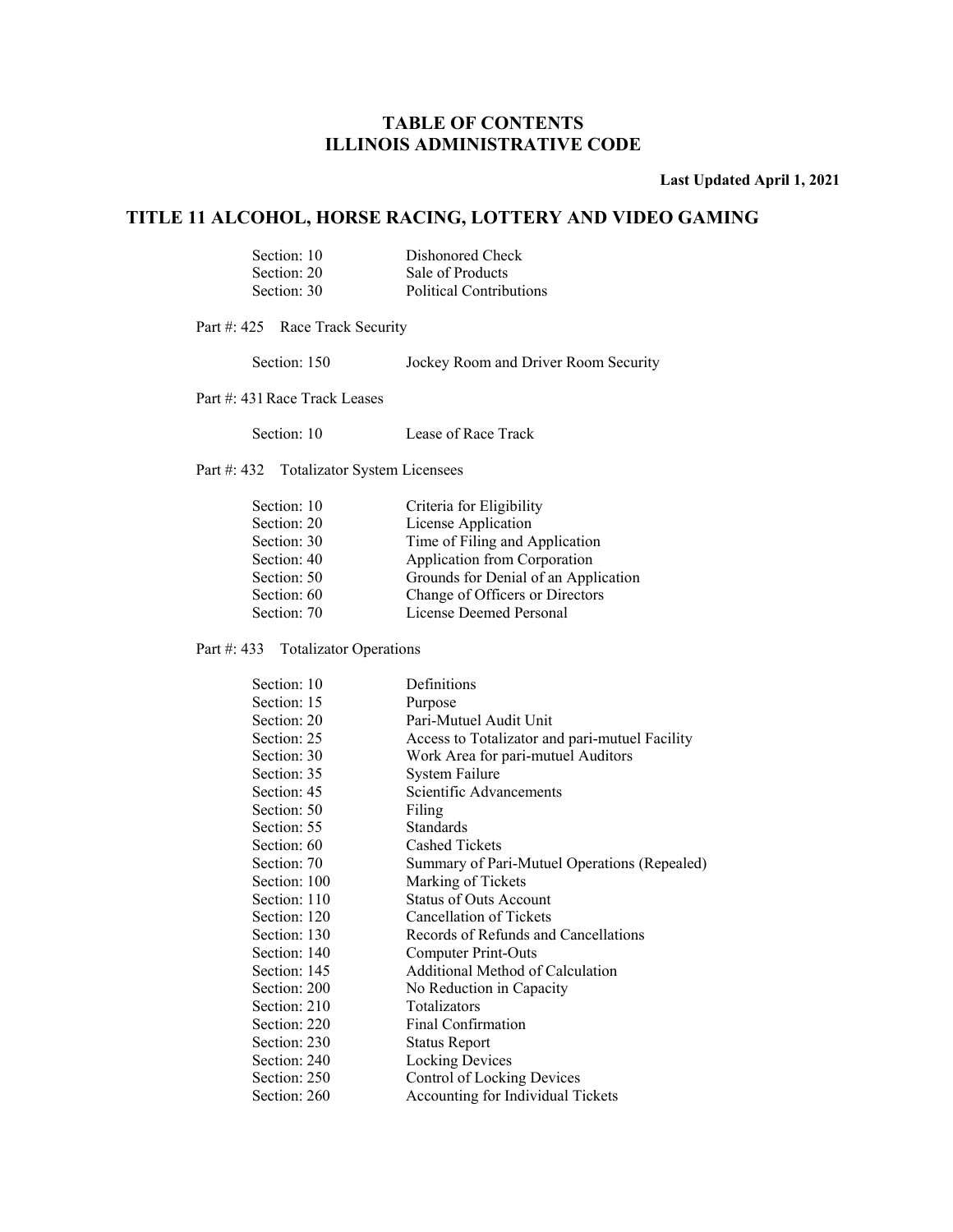**Last Updated April 1, 2021** 

### **TITLE 11 ALCOHOL, HORSE RACING, LOTTERY AND VIDEO GAMING**

| Section: 270<br>Tickets<br>Section: 280<br>Security for Tote Equipment<br>Section: 290<br>Access to Tote Room<br>Fax Machine<br>Section: 295<br>Section: 298<br>Hot-Line Telephone<br>Section: 300<br>General System Requirements<br>Section: 310<br><b>Redundant Capabilities</b><br>Section: 320<br>Redundant Hardware<br>Section: 330<br><b>Stop Betting Command</b><br>Section: 340<br>Record of Stop Betting Command<br>Section: 350<br><b>Odds Board Control</b><br>Section: 360<br>Odds Update<br>Section: 370<br>Retention of Racing Program Data<br>Section: 380<br>Software<br>Section: 390<br>Section: 400<br>Provide Summary<br>Section: 410<br>Unique Ticket Number<br>Section: 420<br><b>Uncashed Tickets</b><br>Section: 430<br><b>Computer Produced Reports</b><br>Section: 440<br>Magnetic Log Files<br>Section: 450<br>Security Sub-System<br>Section: 455<br>Access to Sub - Systems<br><b>Emergency Power Source</b><br>Section: 458<br><b>Power Fluctuations</b><br>Section: 460<br>Section: 470<br>Two Independent Sets of Pool Totals<br>Section: 480<br>Loss of Communications Reports<br>Section: 490<br>Cancellations<br>Section: 500<br>General Procedural Requirements<br>Section: 510<br>Pre-Program Tests<br>Section: 520<br><b>Totalizator Programs</b><br>Section: 530<br>Section: 540<br>Notice of Software Modifications<br>Section: 550<br>Testing of Software Modifications<br><b>Controlling System Utilities</b><br>Section: 560<br>Section: 570<br>Access to Tote Room<br>Section: 580<br>Control Log |              |                                           |
|----------------------------------------------------------------------------------------------------------------------------------------------------------------------------------------------------------------------------------------------------------------------------------------------------------------------------------------------------------------------------------------------------------------------------------------------------------------------------------------------------------------------------------------------------------------------------------------------------------------------------------------------------------------------------------------------------------------------------------------------------------------------------------------------------------------------------------------------------------------------------------------------------------------------------------------------------------------------------------------------------------------------------------------------------------------------------------------------------------------------------------------------------------------------------------------------------------------------------------------------------------------------------------------------------------------------------------------------------------------------------------------------------------------------------------------------------------------------------------------------------------------------------------------------|--------------|-------------------------------------------|
|                                                                                                                                                                                                                                                                                                                                                                                                                                                                                                                                                                                                                                                                                                                                                                                                                                                                                                                                                                                                                                                                                                                                                                                                                                                                                                                                                                                                                                                                                                                                              |              |                                           |
|                                                                                                                                                                                                                                                                                                                                                                                                                                                                                                                                                                                                                                                                                                                                                                                                                                                                                                                                                                                                                                                                                                                                                                                                                                                                                                                                                                                                                                                                                                                                              |              |                                           |
|                                                                                                                                                                                                                                                                                                                                                                                                                                                                                                                                                                                                                                                                                                                                                                                                                                                                                                                                                                                                                                                                                                                                                                                                                                                                                                                                                                                                                                                                                                                                              |              |                                           |
|                                                                                                                                                                                                                                                                                                                                                                                                                                                                                                                                                                                                                                                                                                                                                                                                                                                                                                                                                                                                                                                                                                                                                                                                                                                                                                                                                                                                                                                                                                                                              |              |                                           |
|                                                                                                                                                                                                                                                                                                                                                                                                                                                                                                                                                                                                                                                                                                                                                                                                                                                                                                                                                                                                                                                                                                                                                                                                                                                                                                                                                                                                                                                                                                                                              |              |                                           |
|                                                                                                                                                                                                                                                                                                                                                                                                                                                                                                                                                                                                                                                                                                                                                                                                                                                                                                                                                                                                                                                                                                                                                                                                                                                                                                                                                                                                                                                                                                                                              |              |                                           |
|                                                                                                                                                                                                                                                                                                                                                                                                                                                                                                                                                                                                                                                                                                                                                                                                                                                                                                                                                                                                                                                                                                                                                                                                                                                                                                                                                                                                                                                                                                                                              |              |                                           |
|                                                                                                                                                                                                                                                                                                                                                                                                                                                                                                                                                                                                                                                                                                                                                                                                                                                                                                                                                                                                                                                                                                                                                                                                                                                                                                                                                                                                                                                                                                                                              |              |                                           |
|                                                                                                                                                                                                                                                                                                                                                                                                                                                                                                                                                                                                                                                                                                                                                                                                                                                                                                                                                                                                                                                                                                                                                                                                                                                                                                                                                                                                                                                                                                                                              |              |                                           |
|                                                                                                                                                                                                                                                                                                                                                                                                                                                                                                                                                                                                                                                                                                                                                                                                                                                                                                                                                                                                                                                                                                                                                                                                                                                                                                                                                                                                                                                                                                                                              |              |                                           |
|                                                                                                                                                                                                                                                                                                                                                                                                                                                                                                                                                                                                                                                                                                                                                                                                                                                                                                                                                                                                                                                                                                                                                                                                                                                                                                                                                                                                                                                                                                                                              |              |                                           |
|                                                                                                                                                                                                                                                                                                                                                                                                                                                                                                                                                                                                                                                                                                                                                                                                                                                                                                                                                                                                                                                                                                                                                                                                                                                                                                                                                                                                                                                                                                                                              |              |                                           |
|                                                                                                                                                                                                                                                                                                                                                                                                                                                                                                                                                                                                                                                                                                                                                                                                                                                                                                                                                                                                                                                                                                                                                                                                                                                                                                                                                                                                                                                                                                                                              |              |                                           |
|                                                                                                                                                                                                                                                                                                                                                                                                                                                                                                                                                                                                                                                                                                                                                                                                                                                                                                                                                                                                                                                                                                                                                                                                                                                                                                                                                                                                                                                                                                                                              |              | Control Access to Tote Computer Equipment |
|                                                                                                                                                                                                                                                                                                                                                                                                                                                                                                                                                                                                                                                                                                                                                                                                                                                                                                                                                                                                                                                                                                                                                                                                                                                                                                                                                                                                                                                                                                                                              |              |                                           |
|                                                                                                                                                                                                                                                                                                                                                                                                                                                                                                                                                                                                                                                                                                                                                                                                                                                                                                                                                                                                                                                                                                                                                                                                                                                                                                                                                                                                                                                                                                                                              |              |                                           |
|                                                                                                                                                                                                                                                                                                                                                                                                                                                                                                                                                                                                                                                                                                                                                                                                                                                                                                                                                                                                                                                                                                                                                                                                                                                                                                                                                                                                                                                                                                                                              |              |                                           |
|                                                                                                                                                                                                                                                                                                                                                                                                                                                                                                                                                                                                                                                                                                                                                                                                                                                                                                                                                                                                                                                                                                                                                                                                                                                                                                                                                                                                                                                                                                                                              |              |                                           |
|                                                                                                                                                                                                                                                                                                                                                                                                                                                                                                                                                                                                                                                                                                                                                                                                                                                                                                                                                                                                                                                                                                                                                                                                                                                                                                                                                                                                                                                                                                                                              |              |                                           |
|                                                                                                                                                                                                                                                                                                                                                                                                                                                                                                                                                                                                                                                                                                                                                                                                                                                                                                                                                                                                                                                                                                                                                                                                                                                                                                                                                                                                                                                                                                                                              |              |                                           |
|                                                                                                                                                                                                                                                                                                                                                                                                                                                                                                                                                                                                                                                                                                                                                                                                                                                                                                                                                                                                                                                                                                                                                                                                                                                                                                                                                                                                                                                                                                                                              |              |                                           |
|                                                                                                                                                                                                                                                                                                                                                                                                                                                                                                                                                                                                                                                                                                                                                                                                                                                                                                                                                                                                                                                                                                                                                                                                                                                                                                                                                                                                                                                                                                                                              |              |                                           |
|                                                                                                                                                                                                                                                                                                                                                                                                                                                                                                                                                                                                                                                                                                                                                                                                                                                                                                                                                                                                                                                                                                                                                                                                                                                                                                                                                                                                                                                                                                                                              |              |                                           |
|                                                                                                                                                                                                                                                                                                                                                                                                                                                                                                                                                                                                                                                                                                                                                                                                                                                                                                                                                                                                                                                                                                                                                                                                                                                                                                                                                                                                                                                                                                                                              |              |                                           |
|                                                                                                                                                                                                                                                                                                                                                                                                                                                                                                                                                                                                                                                                                                                                                                                                                                                                                                                                                                                                                                                                                                                                                                                                                                                                                                                                                                                                                                                                                                                                              |              |                                           |
|                                                                                                                                                                                                                                                                                                                                                                                                                                                                                                                                                                                                                                                                                                                                                                                                                                                                                                                                                                                                                                                                                                                                                                                                                                                                                                                                                                                                                                                                                                                                              |              |                                           |
|                                                                                                                                                                                                                                                                                                                                                                                                                                                                                                                                                                                                                                                                                                                                                                                                                                                                                                                                                                                                                                                                                                                                                                                                                                                                                                                                                                                                                                                                                                                                              |              |                                           |
|                                                                                                                                                                                                                                                                                                                                                                                                                                                                                                                                                                                                                                                                                                                                                                                                                                                                                                                                                                                                                                                                                                                                                                                                                                                                                                                                                                                                                                                                                                                                              |              |                                           |
|                                                                                                                                                                                                                                                                                                                                                                                                                                                                                                                                                                                                                                                                                                                                                                                                                                                                                                                                                                                                                                                                                                                                                                                                                                                                                                                                                                                                                                                                                                                                              |              |                                           |
|                                                                                                                                                                                                                                                                                                                                                                                                                                                                                                                                                                                                                                                                                                                                                                                                                                                                                                                                                                                                                                                                                                                                                                                                                                                                                                                                                                                                                                                                                                                                              |              |                                           |
|                                                                                                                                                                                                                                                                                                                                                                                                                                                                                                                                                                                                                                                                                                                                                                                                                                                                                                                                                                                                                                                                                                                                                                                                                                                                                                                                                                                                                                                                                                                                              |              | Duplicate Copy of Totalizator Programs    |
|                                                                                                                                                                                                                                                                                                                                                                                                                                                                                                                                                                                                                                                                                                                                                                                                                                                                                                                                                                                                                                                                                                                                                                                                                                                                                                                                                                                                                                                                                                                                              |              |                                           |
|                                                                                                                                                                                                                                                                                                                                                                                                                                                                                                                                                                                                                                                                                                                                                                                                                                                                                                                                                                                                                                                                                                                                                                                                                                                                                                                                                                                                                                                                                                                                              |              |                                           |
|                                                                                                                                                                                                                                                                                                                                                                                                                                                                                                                                                                                                                                                                                                                                                                                                                                                                                                                                                                                                                                                                                                                                                                                                                                                                                                                                                                                                                                                                                                                                              |              |                                           |
|                                                                                                                                                                                                                                                                                                                                                                                                                                                                                                                                                                                                                                                                                                                                                                                                                                                                                                                                                                                                                                                                                                                                                                                                                                                                                                                                                                                                                                                                                                                                              |              |                                           |
|                                                                                                                                                                                                                                                                                                                                                                                                                                                                                                                                                                                                                                                                                                                                                                                                                                                                                                                                                                                                                                                                                                                                                                                                                                                                                                                                                                                                                                                                                                                                              |              |                                           |
|                                                                                                                                                                                                                                                                                                                                                                                                                                                                                                                                                                                                                                                                                                                                                                                                                                                                                                                                                                                                                                                                                                                                                                                                                                                                                                                                                                                                                                                                                                                                              | Section: 600 | back-up Procedures                        |
| Section: 610<br><b>Shut-down Procedures</b>                                                                                                                                                                                                                                                                                                                                                                                                                                                                                                                                                                                                                                                                                                                                                                                                                                                                                                                                                                                                                                                                                                                                                                                                                                                                                                                                                                                                                                                                                                  |              |                                           |

### Part #: 434 Outstanding Tickets

| Section: 5  | <b>Outstanding Tickets</b>  |
|-------------|-----------------------------|
| Section: 10 | End of Meeting Report       |
| Section: 20 | Removal of the Outs Account |
| Section: 30 | Alternative Procedure       |
| Section: 40 | Payments                    |

Part #: 435 Inter – Track Wagering Facilities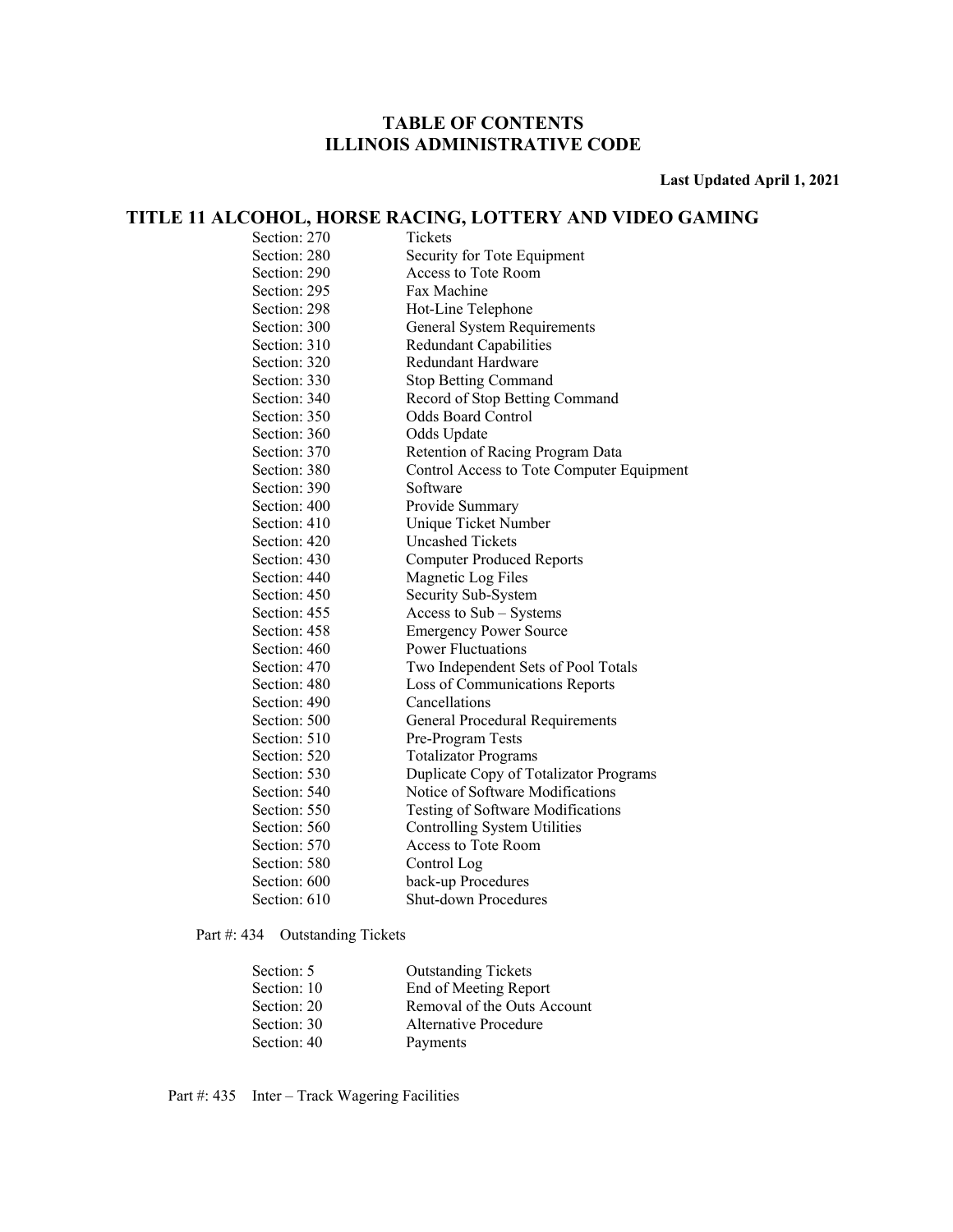**Last Updated April 1, 2021** 

### **TITLE 11 ALCOHOL, HORSE RACING, LOTTERY AND VIDEO GAMING**

| Section: 10  | Definitions (Repealed)                             |
|--------------|----------------------------------------------------|
| Section: 20  | Application for Inter-Track Wagering License       |
| Section: 30  | Board Approval of an Application                   |
| Section: 40  | Penalties and Conditions                           |
| Section: 50  | Board Office                                       |
| Section: 60  | Simulcast Requirements (Repealed)                  |
| Section: 70  | Audio Transmission (Repealed)                      |
| Section: 80  | Inter-Track Wagering Pools (Repealed)              |
| Section: 90  | Announcing the Close of Wagering (Repealed)        |
| Section: 100 | Pari-Mutuel Wagering (Repealed)                    |
| Section: 110 | Licensing of Employees                             |
| Section: 120 | Concessionaire License                             |
| Section: 130 | Prohibited Practices by Employees                  |
| Section: 140 | <b>Customers Relations (Repealed)</b>              |
| Section: 150 | Duties of Organization License (Repealed)          |
| Section: 160 | Duties of Inter-Track Wagering Facility (Repealed) |
|              |                                                    |

Part #: 436 Security Areas

|             |              | Sub Part A Organization Licensees Responsibilities      |
|-------------|--------------|---------------------------------------------------------|
| Section: 5  |              | Security Area                                           |
| Section: 10 |              | Security Barn Location (Repealed)                       |
| Section: 20 |              | Sanitation, Hygiene and Health                          |
| Section: 30 |              | Fire and Safety Regulations (Repealed)                  |
| Section: 40 |              | Fencing and Lighting (Repealed)                         |
| Section: 50 |              | Security and Barn Offices (Repealed)                    |
| Section: 60 |              | <b>Penalties</b>                                        |
|             |              | Sub Part B Conduct in Security Area Penalties           |
| Section: 70 |              | Reporting for Stall Assignments                         |
| Section: 80 |              | Identification Badges (Repealed)                        |
| Section: 90 |              | Reporting to Security Barn Stall Assignments (Repealed) |
|             | Section: 100 | Prohibited Equipment and Substances                     |
|             | Section: 110 | Trainer's Responsibility to Guard                       |
|             | Section: 120 | Access to Security Barn (Repealed)                      |
|             | Section: 130 | Furosemide List Horses                                  |
|             | Section: 140 | Leaving the Security Barn (Repealed)                    |

Part #: 437 County Fair Regulations

| Section: 10 | Scope                         |
|-------------|-------------------------------|
| Section: 20 | <b>Application Procedures</b> |
| Section: 30 | Criteria for Selection        |
| Section: 40 | Board Rules Apply             |

Part #: 438 Pick N Pool

 (Repealed at 18 Ill. Reg. 7439, effective May 8, 1994) Part #: 439 Double Trifecta Wagering Pool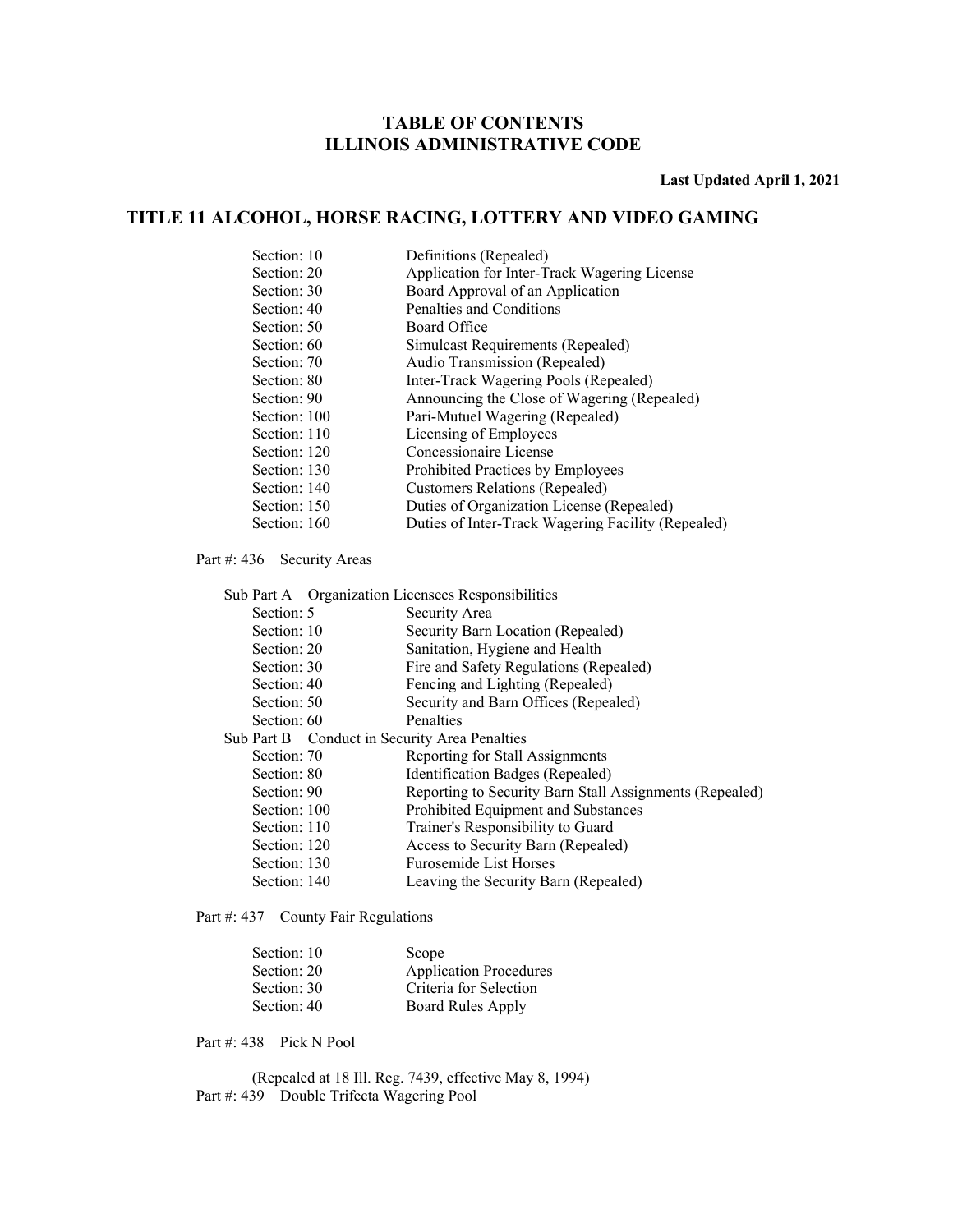**Last Updated April 1, 2021** 

### **TITLE 11 ALCOHOL, HORSE RACING, LOTTERY AND VIDEO GAMING**

(Repealed at 19 Ill. Reg. 13909, effective October 1, 1995)

Part #: 440 Twin Trifecta Exchange

(Repealed at 19 Ill. Reg. 15236, effective October 1, 1995)

Part # 450 Horseman's Bookkeeping System Licensees

(Repealed at 43 Ill. Reg. 4199, effective April 1, 2019)

Part #: 452 Racetrack Improvements

| Section: 10 | Purpose                      |
|-------------|------------------------------|
| Section: 20 | <b>Definitions</b>           |
| Section: 30 | Verification of Expenditures |
| Section: 40 | Deadline for Filing          |

Part #: 455 Other Gaming

| Section: 10 | Charitable Gaming                     |
|-------------|---------------------------------------|
| Section: 20 | Lottery Events at Wagering Facilities |

Chapter: I Illinois Racing Board

Sub Title B Horse Racing

 Sub Chapter c: Rules Applicable to Occupation Licensees Part #: 501 Definitions and Interpretations

(Repealed at 18 Ill. Reg. 2089, effective January 21, 1994)

#### Part #: 502 Licensing

| Sub Part A Procedure                                 |                                                                |
|------------------------------------------------------|----------------------------------------------------------------|
| Section: 10                                          | Submission of Application                                      |
| Section: 20                                          | Complete Application                                           |
| Section: 30                                          | License Fees                                                   |
| Section: 40                                          | Duration and Extent of Occupation Licenses                     |
| Section: 50                                          | Rulings and Hearings                                           |
| Section: 55                                          | Denial of License                                              |
| Section: 58                                          | License to Participate                                         |
| Sub Part B Statutory Grounds for Denial of a License |                                                                |
| Section: 60                                          | Denial of License for Criminal Conviction                      |
| Section: 72                                          | First-Time Applicant Who Has Been Convicted of a Crime         |
| Section: 76                                          | Prohibitions Against Persons on Conditional Discharge, Parole, |
|                                                      | Probation                                                      |
|                                                      | of Supervision                                                 |
| Section: 78                                          | Probationary Nature of Licenses                                |
| Section: 80                                          | Unqualified to Perform the Duties                              |
| Section: 90                                          | <b>Falsifying Answers or Omitting Facts</b>                    |
|                                                      |                                                                |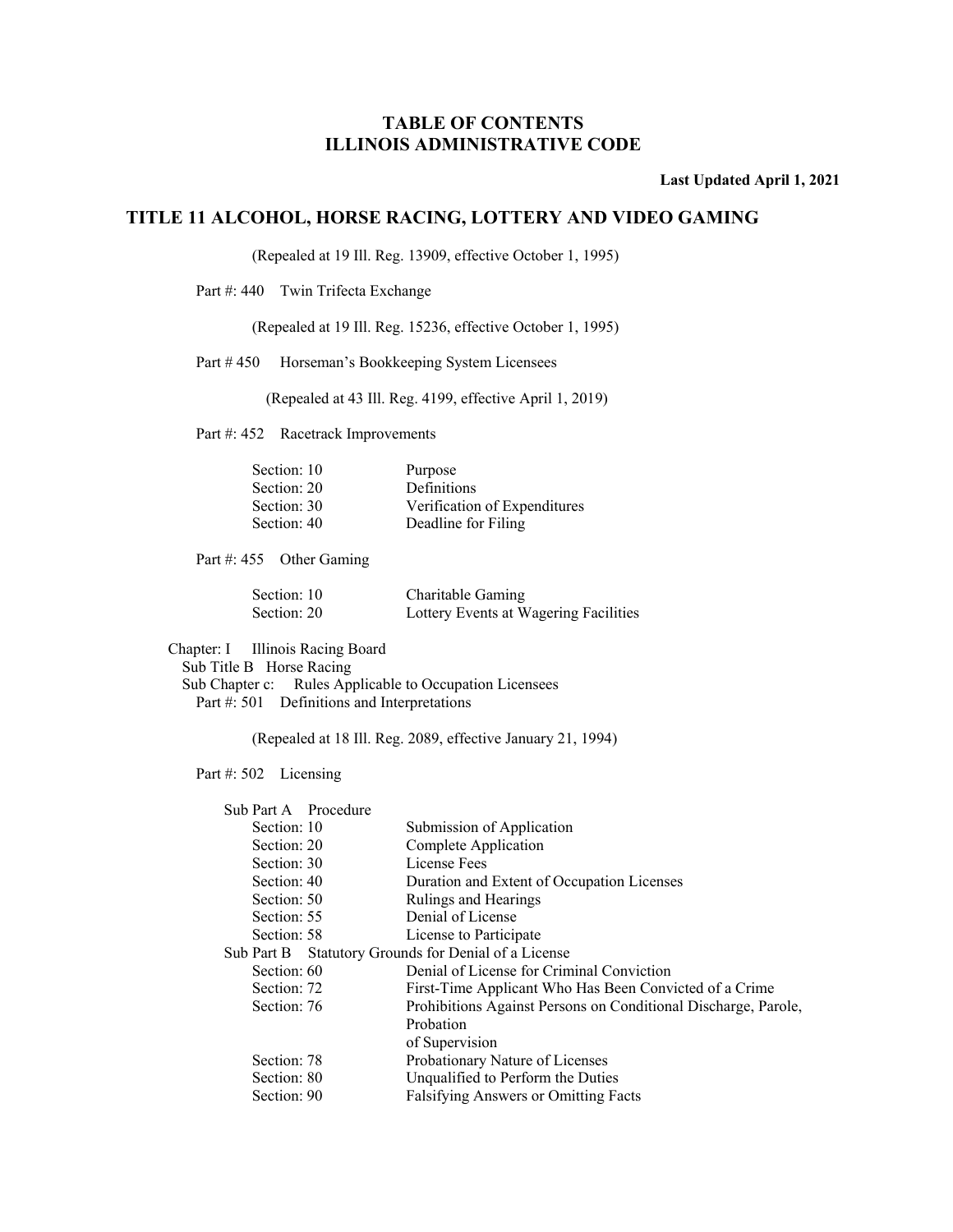**Last Updated April 1, 2021** 

### **TITLE 11 ALCOHOL, HORSE RACING, LOTTERY AND VIDEO GAMING**

| Section: 100       |                                        | Just Cause                                                          |
|--------------------|----------------------------------------|---------------------------------------------------------------------|
| Section: 102       |                                        | Burden of Going Forward                                             |
| Section: 104       |                                        | Denial of a License for Just Cause in Illinois or in Another Racing |
|                    |                                        | Jurisdiction                                                        |
|                    | Sub Part C General Criteria for Review |                                                                     |
| Section: 110       |                                        | Criteria for Determining Eligibility                                |
| Section: 115       |                                        | Standards Required of All Applicants                                |
| Sub Part D Owners  |                                        |                                                                     |
| Section: 120       |                                        | Owners                                                              |
| Sub Part E         |                                        | <b>Trainers and Assistant Trainers</b>                              |
| Section: 200       |                                        | <b>Trainers and Assistant Trainers</b>                              |
| Section: 210       |                                        | Prospective Trainers of Assistant Trainers                          |
| Section: 220       |                                        | Workers' Compensation                                               |
| Sub Part F         |                                        | Jockeys and Apprentice Jockeys                                      |
| Section: 230       |                                        | Jockeys and Apprentice Jockeys                                      |
| Section: 235       |                                        | Apprentice Jockeys, Criteria for Eligibility                        |
| Section: 238       |                                        | Apprentice Contract or Certificate                                  |
| Sub Part G Drivers |                                        |                                                                     |
| Section: 250       |                                        | Harness Driver                                                      |
| Section: 260       |                                        | Prospective Harness Drivers                                         |
| Section: 270       |                                        | "Q" Licenses                                                        |
| Section: 280       |                                        | "P" Licenses                                                        |
| Section: 290       |                                        | "A" Licenses                                                        |
|                    | Sub Part H Other Licensees             |                                                                     |
| Section: 300       |                                        | Veterinarians                                                       |
| Section: 320       |                                        | Veterinary Assistant                                                |
| Section: 350       |                                        | Farriers (Blacksmiths)                                              |
| Section: 380       |                                        | <b>Exercise Riders</b>                                              |
| Section: 400       |                                        | Pony Person                                                         |
| Section: 450       |                                        | Stable Foreman                                                      |
| Section: 500       |                                        | Jockey Agents                                                       |
| Section: 600       |                                        | <b>Authorized Agents</b>                                            |
| Section: 650       |                                        | Tack Sop Operators and Other Vendors                                |
| Section: 660       |                                        | Vendor Helper                                                       |
| Section: 680       |                                        | Thoroughbred Grooms                                                 |
| Section: 690       |                                        | Harness Grooms                                                      |
| Section: 700       |                                        | Hotwalker                                                           |
| Section: 790       |                                        | Totalizator Employee                                                |
| Section: 795       |                                        | <b>Business Agents</b>                                              |
| Sub Part I         | Conflicts of Interest                  |                                                                     |
| Section: 800       |                                        | General Provision                                                   |
| Section: 820       |                                        | Dual Licensing                                                      |
| Section: 830       |                                        | Limitations on License                                              |
| Section: 840       |                                        | Husband and Wives                                                   |
| Section: 850       |                                        | Transfer of a Horse                                                 |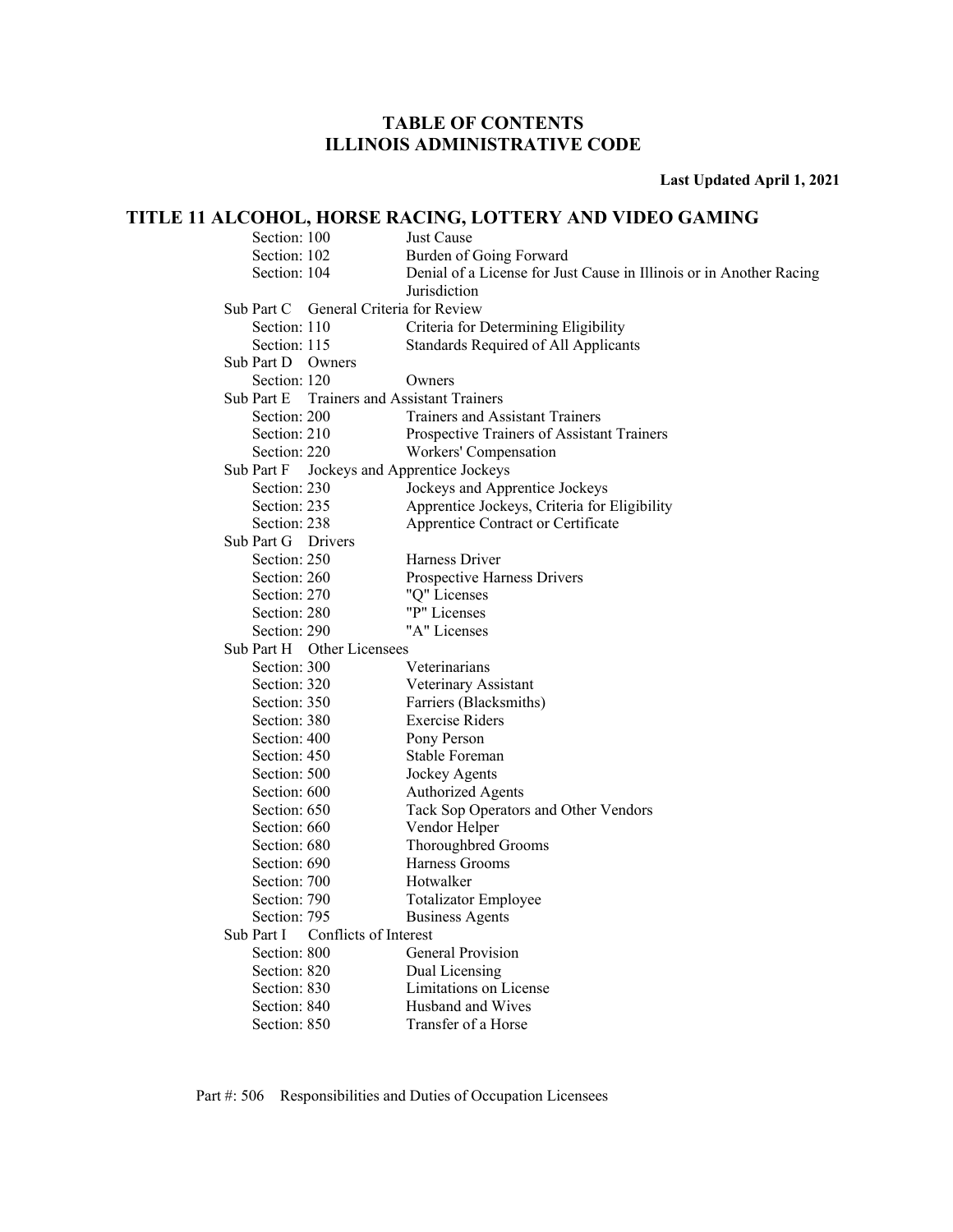**Last Updated April 1, 2021** 

### **TITLE 11 ALCOHOL, HORSE RACING, LOTTERY AND VIDEO GAMING**

Section: 50 Responsibility of Employee When Discharged

Part #: 508 Substance Abuse

| Section: 10 | Purpose                          |
|-------------|----------------------------------|
| Section: 20 | Definitions                      |
| Section: 30 | <b>Breathalyzer Test</b>         |
| Section: 35 | Hearings                         |
| Section: 40 | Penalties for Alcohol Abuse      |
| Section: 50 | Licensee Subject to Testing      |
| Section: 60 | Penalties for Substance Abuse    |
| Section: 70 | <b>Confidential Test Results</b> |
| Section: 80 | Random Testing                   |
| Section: 90 | Severability                     |
|             |                                  |

Part #: 509 Medication

(Repealed at 21 Ill. Reg. 3230, effective March 4, 1997)

Part #: 510 Claiming Races

| Section: 10  | Definition                                       |
|--------------|--------------------------------------------------|
| Section: 20  | Claiming Eligibility                             |
| Section: 30  | Form and Deposit of Claim                        |
| Section: 40  | Errors Which Invalidate Claim                    |
| Section: 50  | Refund of Voided Claim                           |
| Section: 60  | Prohibited Action with Respect to Claim          |
| Section: 70  | Horse under Lien                                 |
| Section: 80  | Affidavit May be Required                        |
| Section: 90  | Claimant's Responsibility                        |
| Section: 100 | Claimed Horse's Certificate                      |
| Section: 110 | Engagements of a Claimed Hose                    |
| Section: 120 | Protests of a Claim                              |
| Section: 130 | Title to a Claimed Horse                         |
| Section: 140 | Distribution of the Purse                        |
| Section: 150 | Delivery of a Claimed Horse                      |
| Section: 160 | Trainer Responsibility for Post-Race Tests       |
| Section: 170 | <b>Excusing Claimed Horse</b>                    |
| Section: 180 | Stable Eliminated by Fire or Other Hazard        |
| Section: 190 | Entering Claimed Horse (Repealed)                |
| Section: 195 | Determining Eligibility Dates                    |
| Section: 200 | Claimed Horse Racing Elsewhere                   |
| Section: 210 | Sale of Claimed Horse                            |
| Section: 220 | Illinois Rules Govern Claimed Horse              |
| Section: 230 | Extension of Regular Meeting (Repealed)          |
| Section: 240 | Claiming Authorization                           |
| Section: 250 | Claiming Price                                   |
| Section: 260 | Option to Declare Horse Ineligible to be Claimed |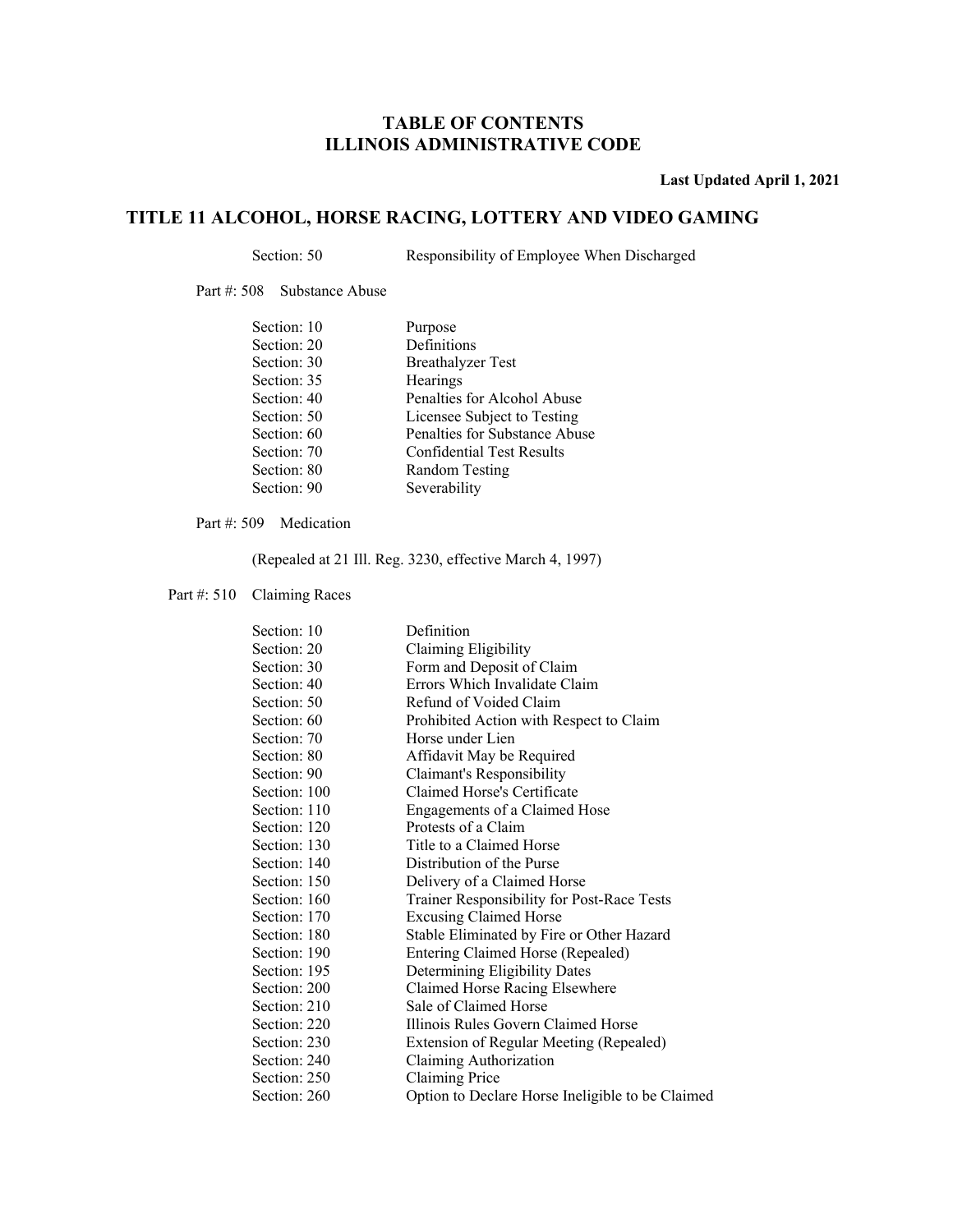**Last Updated April 1, 2021** 

### **TITLE 11 ALCOHOL, HORSE RACING, LOTTERY AND VIDEO GAMING**

Part #: 603 Medication (Amended at 44 Ill. Reg. 15987, effective October 01, 2020)

| Section: 10  | Pre-Race Saliva Tests                                    |
|--------------|----------------------------------------------------------|
| Section: 20  | Racing Soundness Exam                                    |
| Section: 30  | Foreign Substances and Pharmaceutical Aids Banned        |
| Section: 40  | Twenty-four Hour Ban                                     |
| Section: 50  | <b>Trainer Responsibility</b>                            |
| Section: 55  | Prima Facie Evidence                                     |
| Section: 60  | Permitted Use of Foreign Substances and Threshold Levels |
| Section: 70  | Furosemide                                               |
| Section: 75  | Environmental Contaminants                               |
| Section: 80  | Needles, Syringes and Injectables                        |
| Section: 90  | Drugs, Chemicals and Prescription Items                  |
| Section: 100 | Detention Barn                                           |
| Section: 110 | <b>Test Samples</b>                                      |
| Section: 120 | Referee Samples                                          |
| Section: 130 | Laboratory Findings and Reports                          |
| Section: 140 | Distribution of Purses and Retention of Samples          |
| Section: 150 | Post Mortems                                             |
| Section: 160 | Penalties                                                |
| Section: 170 | Veterinarian's Records                                   |
| Section: 180 | Carbon Dioxide Tests                                     |
| Section: 190 | Erythropoietin and Darbepoietin Antibody Testing Program |
| Section: 200 | Out of Competition Testing                               |
| Section: 210 | Anabolic Steroids                                        |

Part #: 605 Horse Health

| Section: 10  | State Veterinarian and Veterinarian's List |
|--------------|--------------------------------------------|
| Section: 20  | Report Deceased and Sick Horses            |
| Section: 30  | Observe Sanitary, Safety, Humane Rules     |
| Section: 40  | Valid Health Certificate                   |
| Section: 50  | Coggins Test                               |
| Section: 60  | Equine Herpesvirus (EHV-1)                 |
| Section: 70  | Sterile Equipment and Disposable Needles   |
| Section: 80  | <b>Bandages</b>                            |
| Section: 90  | Humane Treatment of Horses                 |
| Section: 100 | Pest Control and Clean Equipment           |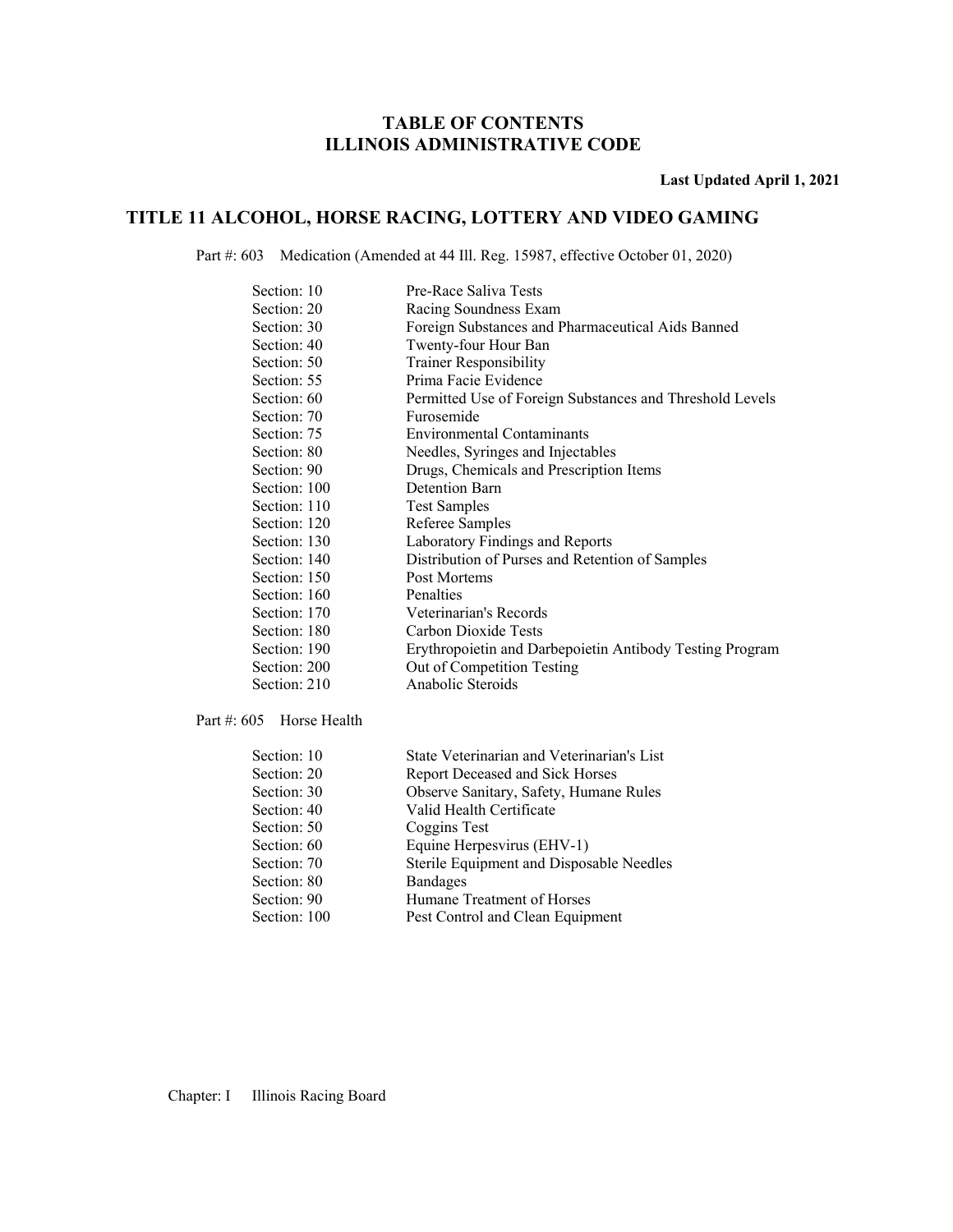**Last Updated April 1, 2021** 

### **TITLE 11 ALCOHOL, HORSE RACING, LOTTERY AND VIDEO GAMING**

Sub Title B Horse Racing

Sub Chapter d: Rules Applicable to Thoroughbred Racing Part #: 719 Starter Allowance Races

| Section: 10 | <b>Optional Claiming Races (Repealed)</b> |
|-------------|-------------------------------------------|
| Section: 20 | <b>Starter Allowance Races</b>            |

Part #: 720 Thoroughbred Off Track Stabling Rules

| Section: 10  | Definitions                                 |
|--------------|---------------------------------------------|
| Section: 20  | Filing for Permission to Operate            |
| Section: 30  | Time Limitation                             |
| Section: 40  | Jurisdiction of the Board                   |
| Section: 50  | Registration with Racing Secretary Required |
| Section: 60  | Who May Apply                               |
| Section: 70  | Licensing of Facility and Personnel         |
| Section: 80  | Board Rules and Regulations Apply           |
| Section: 90  | Criteria for Approval                       |
| Section: 100 | Participation in Races                      |
|              |                                             |

Sub Chapter f: Rules and Regulations of Harness Racing Part #: 1301 Illinois Racing Board

(Repealed at 25 Ill. Reg. 15437, effective November 1, 2001)

Part #: 1302 Licensing

| Section: 10  | License to Participate (Repealed)                      |
|--------------|--------------------------------------------------------|
| Section: 20  | Application for License (Repealed)                     |
| Section: 30  | License Fee (Repealed)                                 |
| Section: 40  | Applicant Assent and Agreement (Repealed)              |
| Section: 50  | License Revocable (Repealed)                           |
| Section: 60  | Power to Deny License (Repealed)                       |
| Section: 70  | Reasons for Denial or Revocation of License (Repealed) |
| Section: 80  | Unfit for License (Repealed)                           |
| Section: 90  | Possession of Credentials                              |
| Section: 100 | Unauthorized Use of Credentials                        |
| Section: 110 | Hearing on License Suspension                          |
| Section: 200 | Absence of Trainers                                    |
| Section: 220 | Minimum Age (Repealed)                                 |
| Section: 230 | Licensed Concessionaire                                |

Part #: 1303 Violations

| Section: 10 | Violators                |
|-------------|--------------------------|
| Section: 20 | <b>Penalties</b>         |
| Section: 30 | Attempt at Violation     |
| Section: 40 | Who May Impose Penalties |
| Section: 50 | Payment of Fines         |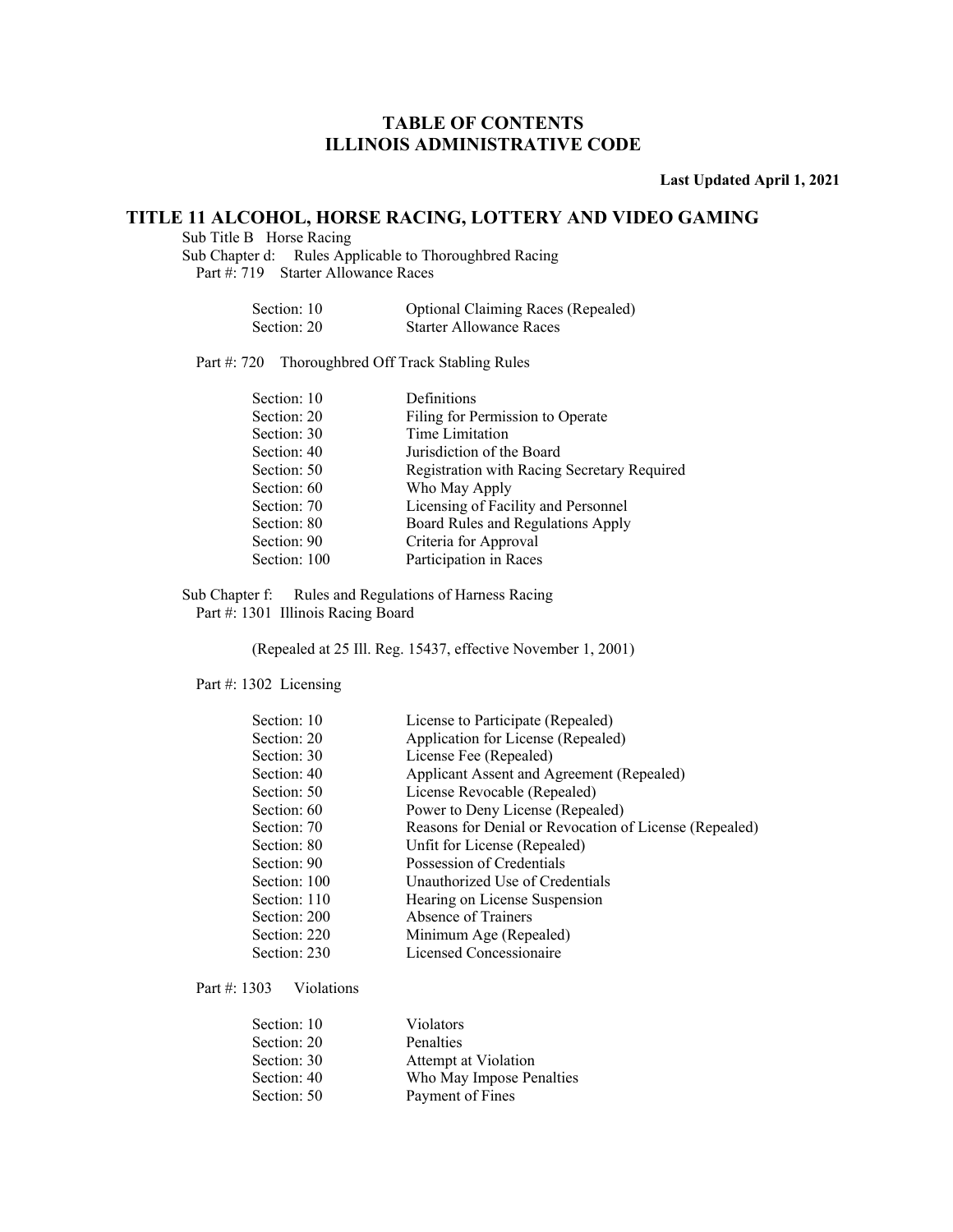**Last Updated April 1, 2021** 

## **TITLE 11 ALCOHOL, HORSE RACING, LOTTERY AND VIDEO GAMING**<br>Section: 60 Unpaid Fines

Section: 60 Unpaid Fines<br>Section: 70 Financial Res Financial Responsibility

Part #: 1304 Definitions

(Repealed at 18 Ill. Reg. 2088, January 21, 1994)

Part #: 1305 Race Track Operations and Their Duties

| Section: 10  | Definition of Race Track Operator           |
|--------------|---------------------------------------------|
| Section: 20  | Application                                 |
| Section: 30  | Time for Filing Applications                |
| Section: 40  | Conditions of License                       |
| Section: 45  | Lease of Race Track (Repealed)              |
| Section: 50  | Written Disclosure                          |
| Section: 55  | Written Disclosure for Corporations         |
| Section: 60  | Notice of Changes                           |
| Section: 70  | Political Contributions (Repealed)          |
| Section: 80  | Termination of License                      |
| Section: 90  | Wagering on Races Conducted off of Premises |
| Section: 100 | Reciprocal Suspensions                      |
| Section: 110 | Horse Ambulance                             |
| Section: 120 | Ambulance of Racing Strip (Repealed)        |
| Section: 130 | First Aid Station (Repealed)                |
| Section: 140 | <b>Medical Services</b>                     |
| Section: 150 | Illinois Racing Board Office                |
| Section: 170 | Moving Office (Repealed)                    |
| Section: 180 | Judge's Stand                               |
| Section: 190 | Driver's Bench                              |
| Section: 200 | <b>Stabling of Horses</b>                   |
| Section: 220 | <b>Stall Numbers and Distance Poles</b>     |
| Section: 230 | Licensed Outrider                           |
| Section: 240 | Drinking Fountains and Rest Rooms           |
| Section: 250 | Telephones                                  |
| Section: 260 | Broadcasting and Telecasting                |
| Section: 270 | Pest Control                                |
| Section: 280 | Alcohol Sales                               |
| Section: 290 | <b>Track Lights</b>                         |
| Section: 300 | Fire Prevention                             |
| Section: 310 | <b>Backstretch Paging System</b>            |
| Section: 320 | Admissions (Repealed)                       |
| Section: 330 | <b>Inspection Report</b>                    |
| Section: 340 | Lottery Events at Race Tracks (Repealed)    |
| Section: 350 | off-track Betting Agencies of Other States  |
| Section: 370 | Reporting of Horsemen's Purse Account       |
| Section: 380 | Notification of Change                      |

Part #: 1306 Racing Officials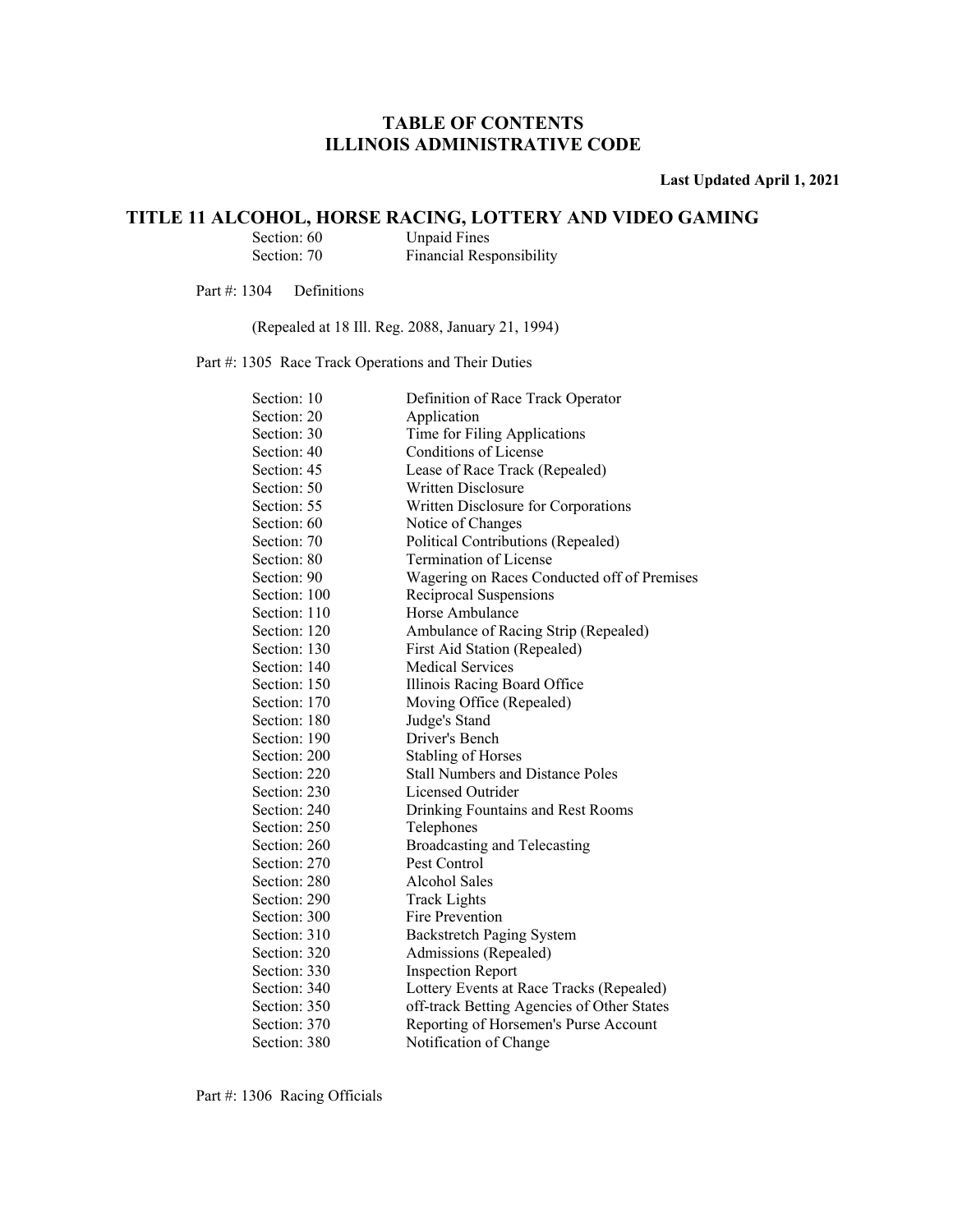**Last Updated April 1, 2021** 

### **TITLE 11 ALCOHOL, HORSE RACING, LOTTERY AND VIDEO GAMING**

| Section: 10  | State Steward                              |
|--------------|--------------------------------------------|
| Section: 20  | <b>Additional Steward</b>                  |
| Section: 30  | Judges                                     |
| Section: 50  | Disqualification to Act as Official        |
| Section: 70  | Participation to Act as Official           |
| Section: 80  | Judges' Stand Occupants                    |
| Section: 90  | Improper Conduct                           |
| Section: 100 | Presiding Judge                            |
| Section: 110 | Powers of the State Steward and Judges     |
| Section: 120 | Duties of the Judges and State Steward     |
| Section: 130 | Procedures of the Judges and State Steward |
| Section: 140 | Patrol Judge                               |
| Section: 160 | <b>Starting Judges</b>                     |
| Section: 170 | Duties of Starter                          |
| Section: 180 | Clerk of the Course                        |
| Section: 190 | Timers                                     |
| Section: 200 | Paddock Judge                              |
| Section: 210 | Program Director                           |
| Section: 220 | Horse Identifier                           |
| Section: 230 | State Veterinarian (Repealed)              |
| Section: 240 | Bribes Forbidden                           |
| Section: 250 | Drinking of Intoxicating Liquor Prohibited |
| Section: 260 | Arrival Time (Repealed)                    |
|              |                                            |

#### Part #: 1307 Identification of Horses

| Section: 10 | Bonfire Owen or Lessee                                     |
|-------------|------------------------------------------------------------|
| Section: 30 | Failure to Furnish Reliable Program Information (Repealed) |
| Section: 40 | Inaccurate Information (Repealed)                          |
| Section: 50 | Check on Identity of Horse (Repealed)                      |
| Section: 60 | False Chart Lines (Repealed)                               |
| Section: 70 | Frivolous Demands (Repealed)                               |
| Section: 80 | Lip Tattooing or Freeze Branding                           |
| Section: 90 | Changes in Ownership                                       |

Part #: 1308 Racing, Farm, Corporate or Stable Name

| Racing, Farm, Corporate or Stable Name |
|----------------------------------------|
| Stable Name                            |
| Partnerships                           |
| Corporations                           |
|                                        |

Part #: 1309 Eligibility and Qualification for Races

| Section: 10 | <b>Eligibility Certificate</b>    |
|-------------|-----------------------------------|
| Section: 20 | Registration                      |
| Section: 30 | <b>Leased Horses</b>              |
| Section: 40 | Sale or Lease During Current Year |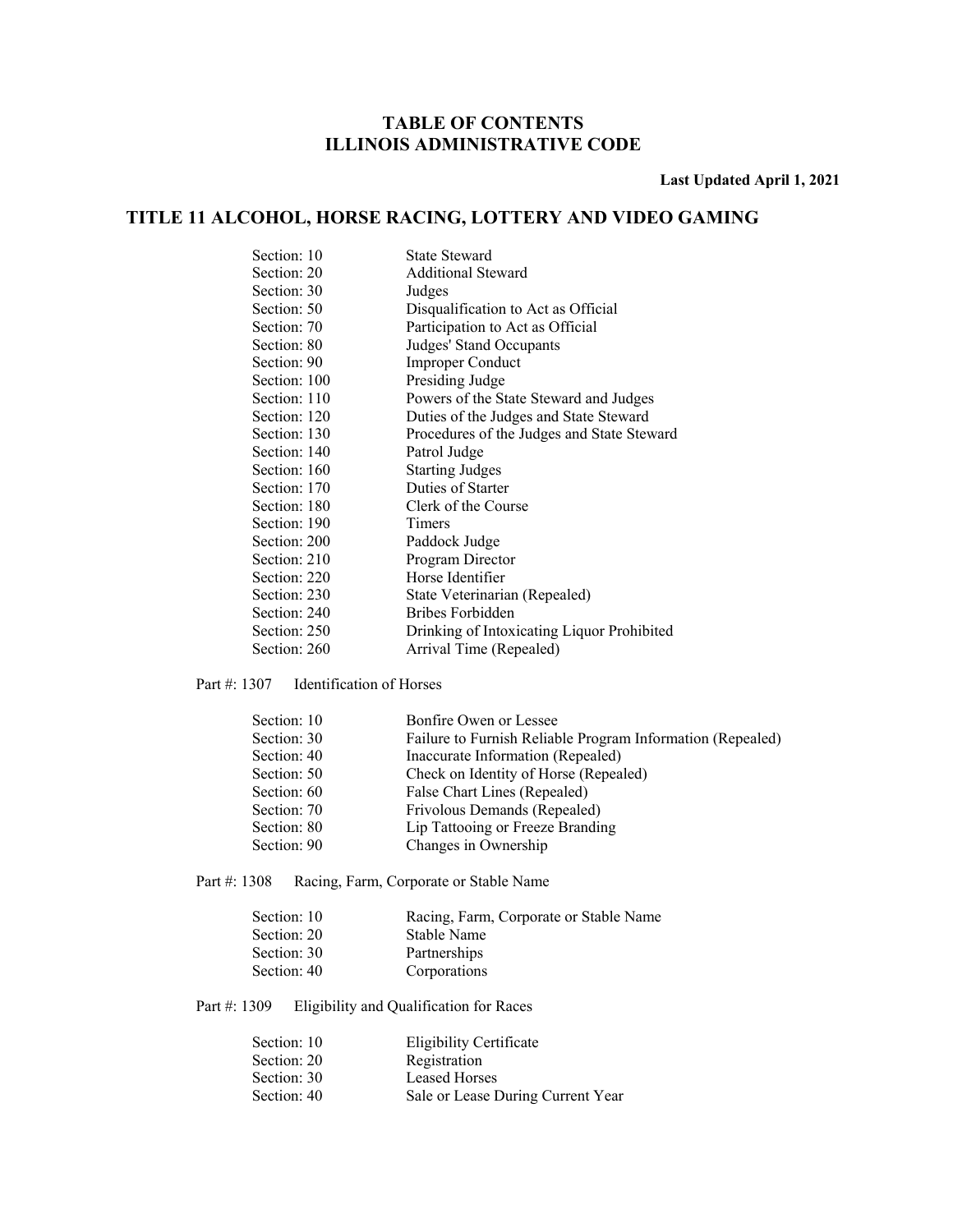**Last Updated April 1, 2021** 

### **TITLE 11 ALCOHOL, HORSE RACING, LOTTERY AND VIDEO GAMING**

| Section: 50  | Tampering with Eligibility Certificate      |
|--------------|---------------------------------------------|
| Section: 60  | Corrections on Eligibility Certificates     |
| Section: 70  | Loss or Destruction of Certificate          |
| Section: 80  | Time Bars Prohibited                        |
| Section: 90  | Racing Secretary Shall Prescribe Conditions |
| Section: 100 | <b>Conflicting Conditions</b>               |
| Section: 110 | <b>Condition Books</b>                      |
| Section: 120 | Races to be Offered                         |
| Section: 130 | Invitational Races                          |
| Section: 140 | Rejection of Declarations                   |
| Section: 150 | Eligible Posted                             |
| Section: 160 | Aid (Cognizes) Test (Repealed)              |
| Section: 170 | Equine Herpesvirus (EHV-1)                  |
|              |                                             |

Part #: 1311 Stakes and Futurities

| Section: 10 | <b>Stakes and Futurities</b> |
|-------------|------------------------------|
| Section: 20 | Announcements of Events      |
| Section: 30 | Failure to Make Payments     |
| Section: 40 | Refund of Nomination Fees    |

Part #: 1312 Entries and Declarations

| Section: 10  | Entries                                       |
|--------------|-----------------------------------------------|
| Section: 20  | Penalties                                     |
| Section: 30  | Sale of Horse with Entrance Due               |
| Section: 40  | Receipt of Entries                            |
| Section: 50  | Postage Meter                                 |
| Section: 55  | Limitation on Purse Increases or Reductions   |
| Section: 60  | Deviation From Published Conditions           |
| Section: 70  | When Ineligible Horse                         |
| Section: 80  | Transfer of Ineligible Horse                  |
| Section: 90  | Withholding Purse When Ineligible Horse Races |
| Section: 100 | Early Closing and Late Closing Events         |
| Section: 110 | <b>Subsequent Payments</b>                    |
| Section: 120 | <b>Trust Funds</b>                            |
| Section: 130 | Stable Space                                  |
| Section: 140 | Limitation on Conditions                      |
| Section: 150 | Penalties                                     |
| Section: 160 | <b>Excess Entry Fees</b>                      |
| Section: 170 | <b>Entries and Starters Required</b>          |
| Section: 180 | <b>Elimination Heats</b>                      |
| Section: 190 | <b>Elimination Plans</b>                      |
| Section: 200 | Overnight Events                              |
| Section: 210 | Entry Box and Drawing of Horses               |
| Section: 220 | <b>Substitute Races</b>                       |
| Section: 230 | Drivers                                       |
| Section: 240 | Declaration and Withdrawing                   |
| Section: 250 | <b>Qualifying Races</b>                       |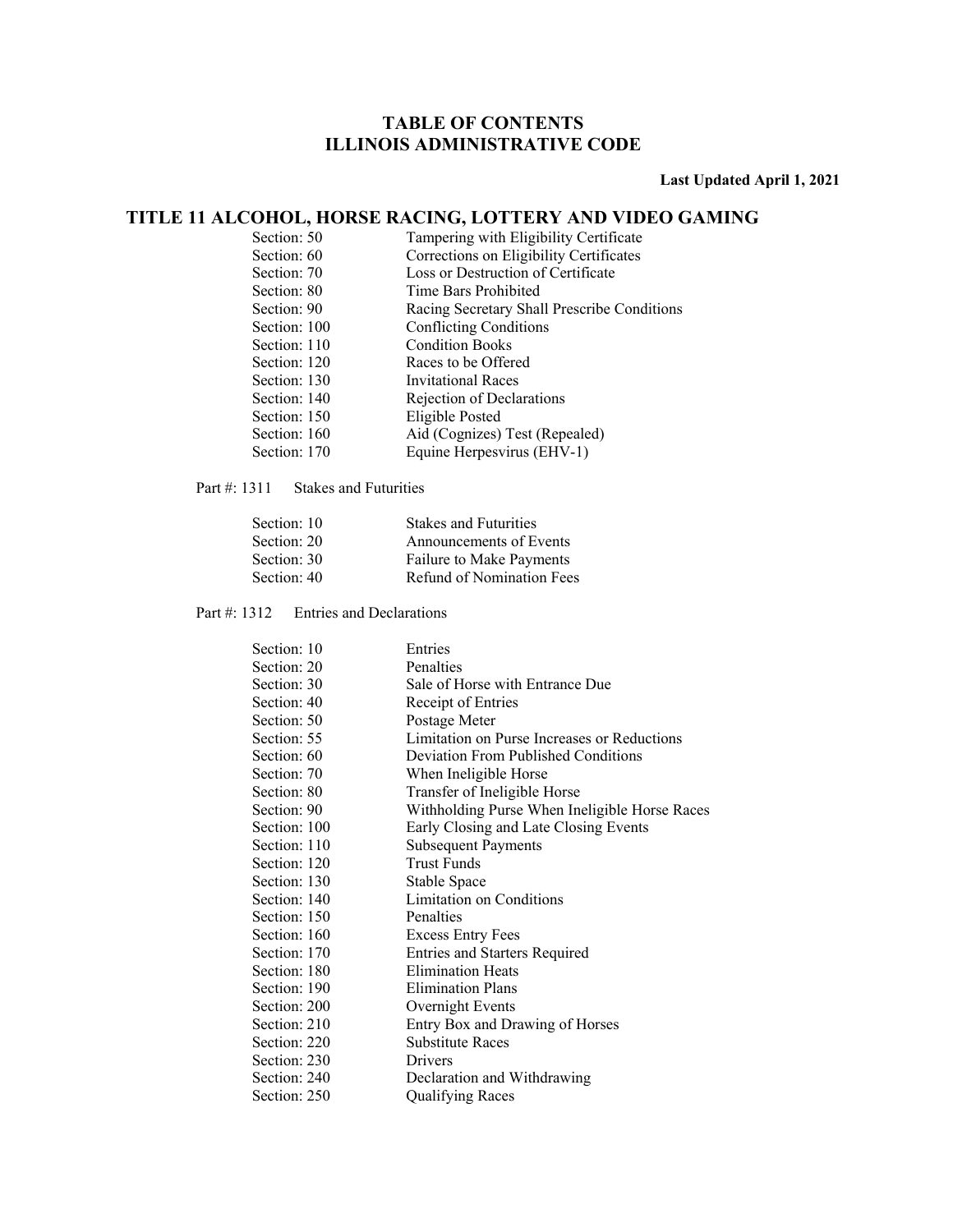**Last Updated April 1, 2021** 

### **TITLE 11 ALCOHOL, HORSE RACING, LOTTERY AND VIDEO GAMING**

| Section: 260 | Entry or Coupling (Repealed)      |
|--------------|-----------------------------------|
| Section: 265 | Uncoupled Entries                 |
| Section: 270 | Husband-Wife Entries              |
| Section: 280 | Also Eligible                     |
| Section: 290 | Preference                        |
| Section: 300 | Stewards' List                    |
| Section: 310 | Medical Reasons for Ineligibility |

Part #: 1313 General Licenses Rules

| Section: 10  | Worker's Compensation (Repealed)                  |
|--------------|---------------------------------------------------|
| Section: 20  | Health Regulations (Repealed)                     |
| Section: 30  | Observe Sanitary, Safety, Humane Rules (Repealed) |
| Section: 40  | Halters                                           |
| Section: 48  | Safety Helmets                                    |
| Section: 50  | Equipment Change and Records                      |
| Section: 60  | Sulky Performance Standards                       |
| Section: 70  | Horses in Paddock                                 |
| Section: 80  | Body Alcohol Testing                              |
| Section: 90  | Deceased and Sick Horses (Repealed)               |
| Section: 100 | Firearms                                          |
| Section: 110 | Private Practice Prohibited                       |
| Section: 120 | Veterinarian Reports (Repealed)                   |
| Section: 130 | Clean Equipment (Repealed)                        |

### Part #: 1314 General Racing and Track Rules

| Section: 10  | Number of Races (Repealed)      |
|--------------|---------------------------------|
| Section: 20  | Extra Races                     |
| Section: 30  | Postponement of Races           |
| Section: 40  | <b>Postponement Procedure</b>   |
| Section: 50  | Post Time                       |
| Section: 60  | <b>Head Numbers</b>             |
| Section: 70  | License Display                 |
| Section: 80  | <b>Bonfire Contests</b>         |
| Section: 90  | Payment Default                 |
| Section: 110 | Liability for Promoters         |
| Section: 120 | Ad Checks                       |
| Section: 130 | <b>Advertised Purse</b>         |
| Section: 140 | <b>Advertised and Awards</b>    |
| Section: 150 | Allocation of Stalls            |
| Section: 160 | Paddock and Receiving Barn      |
| Section: 170 | Photofinisher and Starting Gate |
| Section: 180 | Driver Insurance                |
| Section: 190 | Interference with Officials     |
| Section: 200 | Film Recordings                 |
| Section: 210 | Penalty for Violation of Rules  |
| Section: 220 | Stall Availability              |
| Section: 230 | Limitation on Purse             |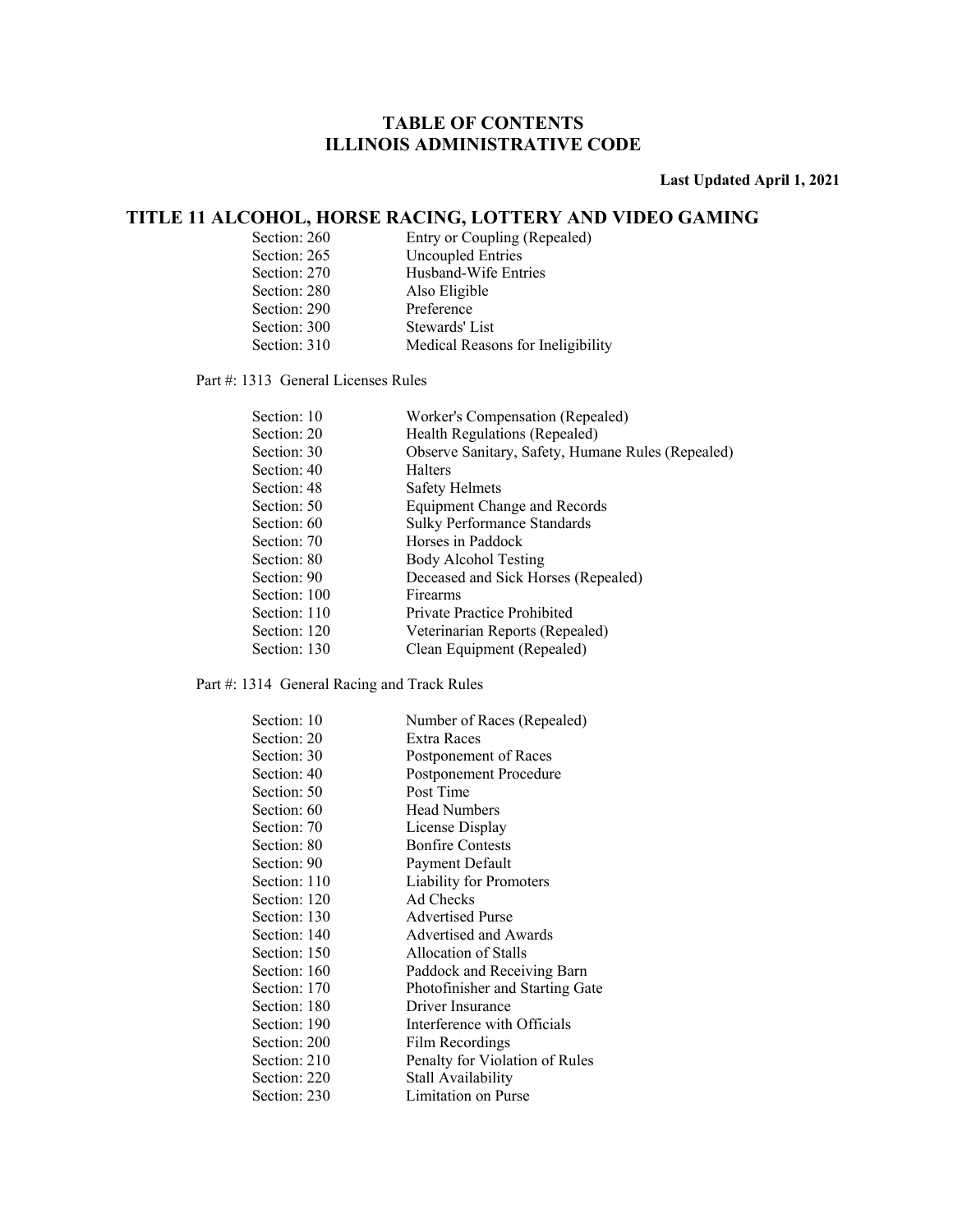**Last Updated April 1, 2021** 

### **TITLE 11 ALCOHOL, HORSE RACING, LOTTERY AND VIDEO GAMING**

Part #: 1316 Starting

| Section: 10 | <b>Starting Gate</b>         |
|-------------|------------------------------|
| Section: 20 | Use of Loudspeaker           |
| Section: 30 | Two Tiers                    |
| Section: 40 | Horses Must Go the Course    |
| Section: 50 | Unmanageable Horses          |
| Section: 60 | <b>Starting Gate Shields</b> |
| Section: 70 | Riding With the Starter      |

Part #: 1317 Drivers, Trainers, and Agents

| Section: 10  | Proper License                         |
|--------------|----------------------------------------|
| Section: 20  | Approval of License (Repealed)         |
| Section: 30  | Driver's Bench (Repealed)              |
| Section: 40  | Disorderly Conduct                     |
| Section: 50  | Caretakers                             |
| Section: 60  | Colors                                 |
| Section: 70  | Restricted Areas for Drivers in colors |
| Section: 80  | Driver Substitutions (Repealed)        |
| Section: 85  | Conflict of Interest                   |
| Section: 90  | Driver Violations                      |
| Section: 100 | Color Registration                     |
| Section: 110 | <b>Repeated Violations</b>             |
| Section: 120 | Accidents                              |
| Section: 130 | Physical Examinations                  |
| Section: 140 | Objections                             |
| Section: 150 | Drivers Meeting                        |
| Section: 160 | Traffic Procedure (Repealed)           |
|              |                                        |

Part #: 1318 Racing Rules

| Section: 10  | Racing Conduct              |
|--------------|-----------------------------|
| Section: 20  | Complaints                  |
| Section: 30  | Disqualification of Entries |
| Section: 40  | Penalties                   |
| Section: 50  | Unsatisfactory Driving      |
| Section: 60  | Driver Substitution         |
| Section: 70  | Failure to Finish           |
| Section: 80  | <b>Improper Conduct</b>     |
| Section: 90  | Whips and Snappers          |
| Section: 100 | <b>Goading Devices</b>      |
| Section: 110 | Accidents                   |
| Section: 120 | Use of Hopeless             |
| Section: 130 | <b>Breaking</b>             |
| Section: 140 | Breaking on Purpose         |
| Section: 150 | Call Out Breaks             |
| Section: 160 | Right of Course             |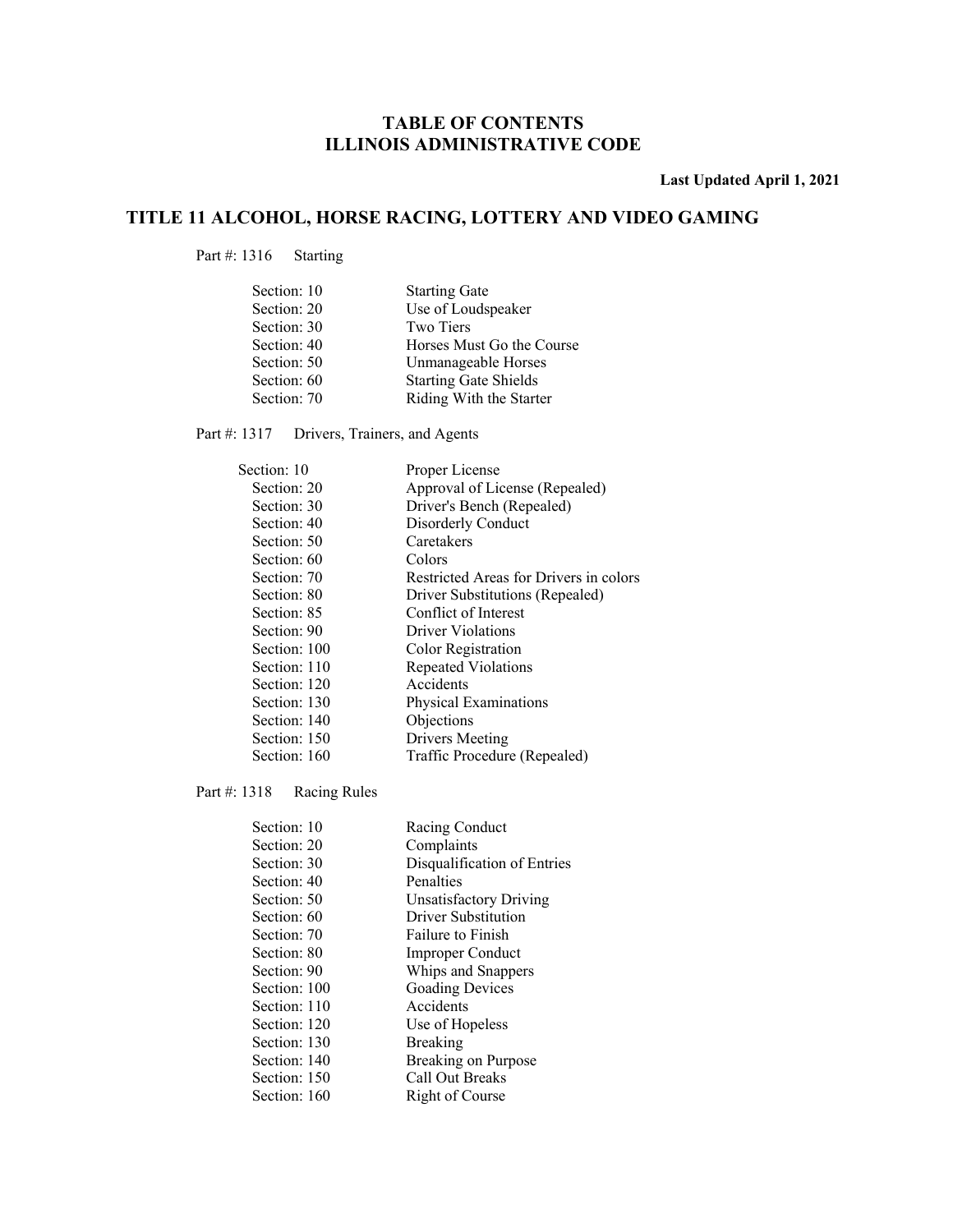### **Last Updated April 1, 2021**

### **TITLE 11 ALCOHOL, HORSE RACING, LOTTERY AND VIDEO GAMING**

| Section: 170 | Penalties                                    |
|--------------|----------------------------------------------|
| Section: 180 | Harness Tracks Without a Continuous Hub Rail |
| Section: 190 | Open Stretch Racing                          |

Part #: 1319 Placing and Money Distribution

| Section: 10 | Placing            |
|-------------|--------------------|
| Section: 20 | Money Distribution |

Part #: 1320 Forbidden Conduct

| Section: 10  | <b>Improper Conduct</b>                         |
|--------------|-------------------------------------------------|
| Section: 20  | Assault and/or Battery                          |
| Section: 30  | Conspiracy Not to Race                          |
| Section: 40  | Demand Special Rewards                          |
| Section: 50  | <b>Betting on Starters</b>                      |
| Section: 60  | <b>Fraudulent Proposals</b>                     |
| Section: 70  | Acts Injurious to Racing                        |
| Section: 80  | Conspiracy to Violate Rules                     |
| Section: 90  | Sworn Oaths                                     |
| Section: 100 | Association with Undesirables                   |
| Section: 110 | Bookmaking                                      |
| Section: 120 | soliciting of Wagers                            |
| Section: 130 | Betting by Board Employees                      |
| Section: 140 | Sale of Products by Board Appointees (Repealed) |
| Section: 150 | Humane Treatment of Horses (Repealed)           |
|              |                                                 |

#### Part #: 1322 Fines, Suspension, and Expulsion

| Section: 10  | <b>Suspension Until Paid</b>   |
|--------------|--------------------------------|
| Section: 20  | Fines and Penalties Recorded   |
| Section: 30  | Definition of Suspension       |
| Section: 40  | No right To Compete            |
| Section: 50  | Fraudulent Transfer            |
| Section: 60  | Track Enforcement of Penalties |
| Section: 70  | Use of Track Grounds           |
| Section: 80  | Exclusion                      |
| Section: 90  | <b>Track Officers</b>          |
| Section: 100 | Dishonored Check (Repealed)    |
|              |                                |

#### Part #: 1323 Protests and Appeals

| Section: 10 | Protest               |
|-------------|-----------------------|
| Section: 20 | Testify Under Oath    |
| Section: 30 | Race Under Protest    |
| Section: 40 | Frivolous Claim       |
| Section: 60 | Change in Penalties   |
| Section: 70 | Distribution of Pools |
| Section: 90 | Purse Held            |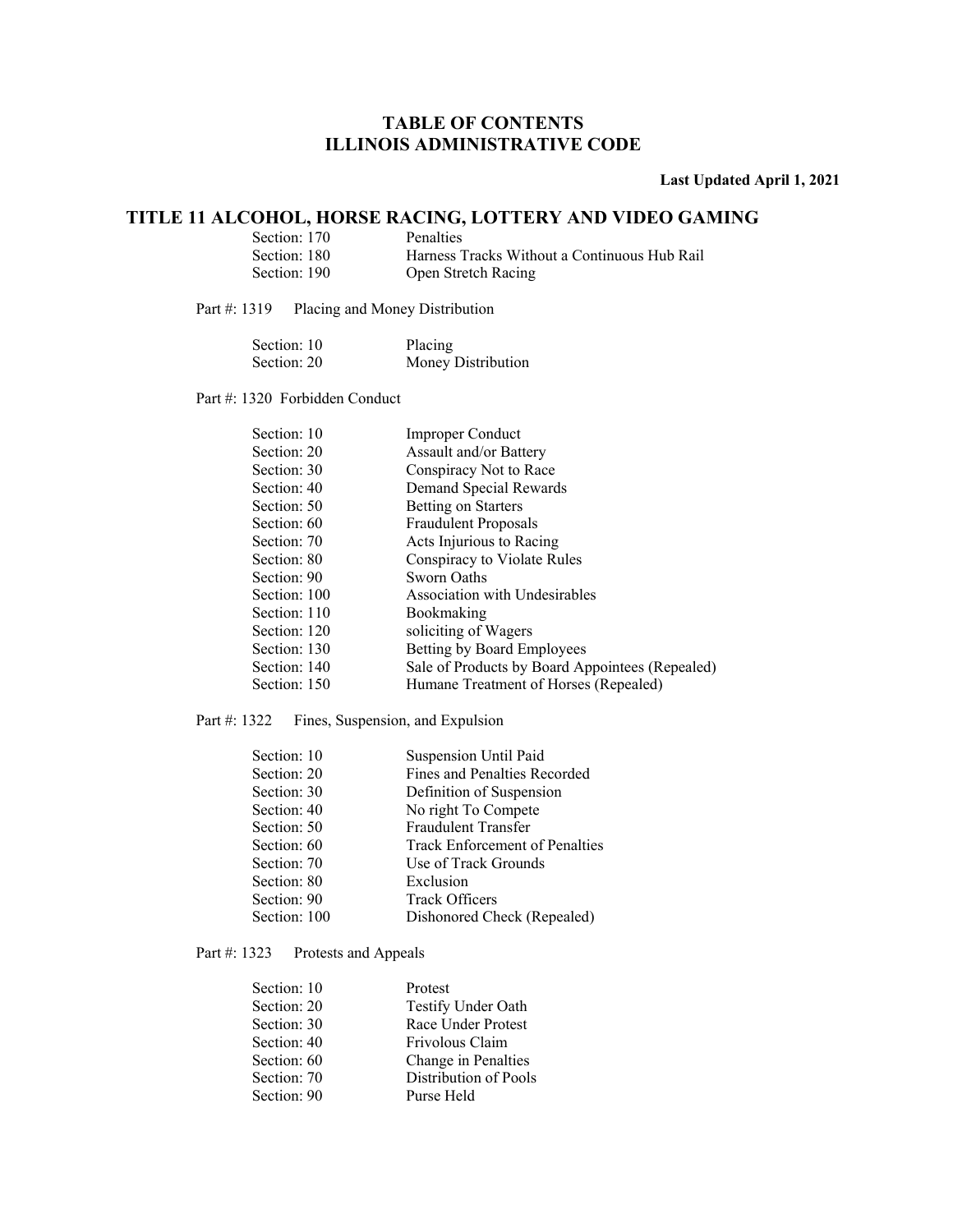**Last Updated April 1, 2021** 

## **TITLE 11 ALCOHOL, HORSE RACING, LOTTERY AND VIDEO GAMING**<br>Section: 100 Suspension of Judge

Suspension of Judge

Part #: 1324 Time and Records

(Repealed at 43 Ill. Reg. 8014, effective August 1, 2019)

Part #: 1325 Security and Admissions

| Section: 10  | Stable Enclosure Fenced                    |
|--------------|--------------------------------------------|
| Section: 20  | Report of Arrival and Departure of Horses  |
| Section: 30  | Stable Area Security                       |
| Section: 40  | Policing of Premises                       |
| Section: 50  | Admission to Parts of Premises             |
| Section: 60  | Identification Cards and Badges (Repealed) |
| Section: 70  | <b>Admission Statements</b>                |
| Section: 80  | State Admissions Tax                       |
| Section: 90  | Admissions Records                         |
| Section: 100 | Board Approval of Tickets and Credentials  |
| Section: 110 | Credential and Ticket specimens            |
| Section: 120 | Tax Exempt Credentials                     |
| Section: 130 | Tax Exempt Credentials Report (Repealed)   |
| Section: 140 | Track Responsible for Credentials          |
| Section: 150 | Board Access to Record                     |
| Section: 160 | Turnstiles and Electronic Scanning Devices |
| Section: 170 | Admission to Track                         |
| Section: 180 | Revocation of Credentials                  |
| Section: 190 | Inspections and Searches (Repealed)        |
| Section: 200 | Investigative Authority                    |
|              |                                            |

#### Chapter: I Illinois Racing Board

Sub Chapter g: Rules and Regulations of Horse Racing (Thoroughbred) Part #: 1401 Definitions and Interpretations

(Repealed at 18 Ill. Reg. 2090, effective January 21, 1994)

Part #: 1402 Stewards

| Section: 10  | Definition                         |
|--------------|------------------------------------|
| Section: 20  | Number of                          |
| Section: 30  | <b>State Steward</b>               |
| Section: 40  | Assistants to Stewards             |
| Section: 50  | Powers of Stewards                 |
| Section: 60  | <b>Settle Racing Questions</b>     |
| Section: 70  | Penalties Imposed by Stewards      |
| Section: 80  | Supervise Declarations and Entries |
| Section: 90  | Accept Decision of Stewards        |
| Section: 100 | Control of and Access to Grounds   |
| Section: 110 | Exclusions                         |
| Section: 120 | Persons Under Suspension           |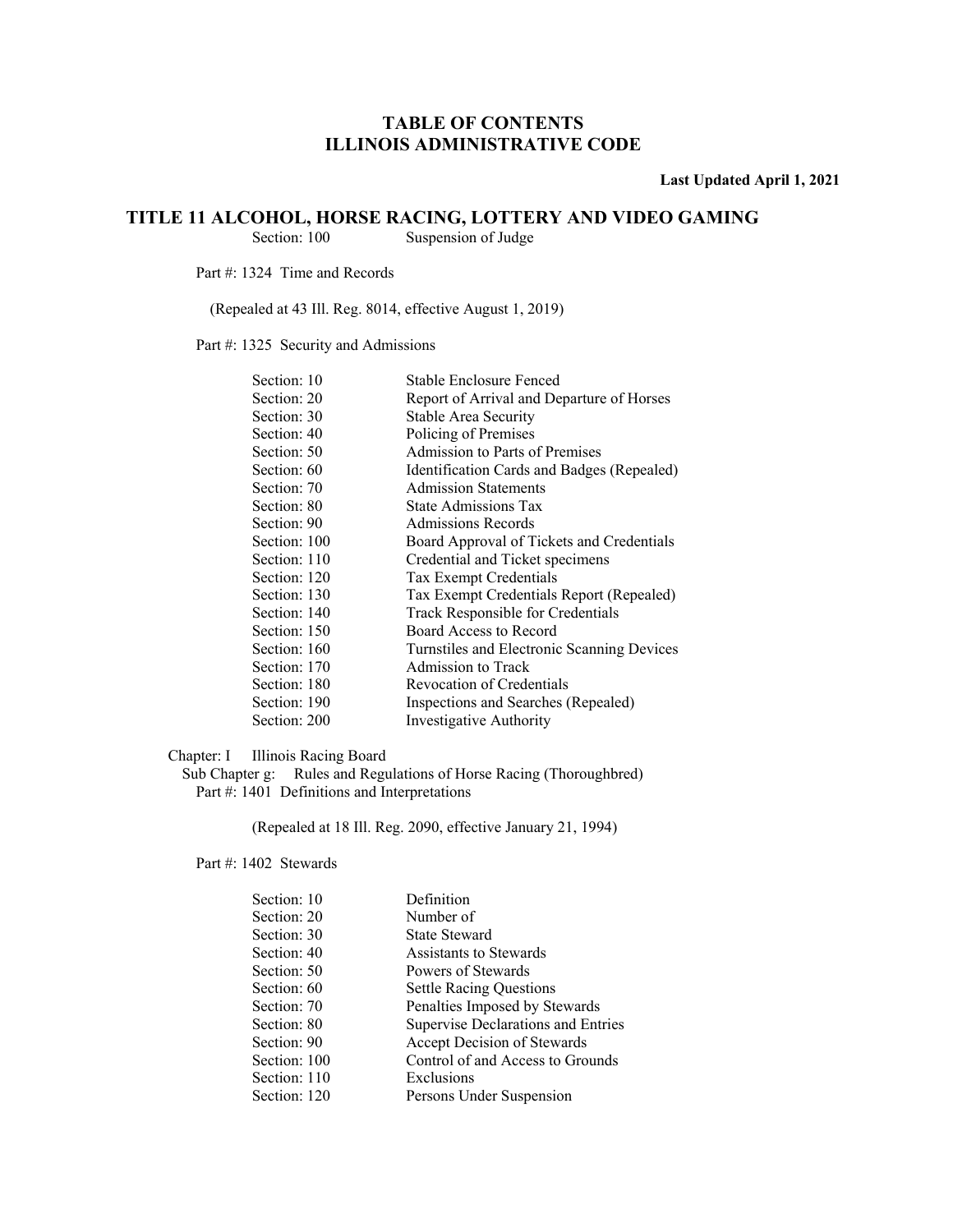**Last Updated April 1, 2021** 

### **TITLE 11 ALCOHOL, HORSE RACING, LOTTERY AND VIDEO GAMING**

| Section: 130 | <b>Stewards Deputy</b>             |
|--------------|------------------------------------|
| Section: 140 | May Fill Vacancies                 |
| Section: 150 | Starting time                      |
| Section: 160 | Seek Proof of Qualification        |
| Section: 165 | Stewards List                      |
| Section: 170 | <b>Examination of Horse</b>        |
| Section: 180 | Minute Book                        |
| Section: 190 | Reports                            |
| Section: 200 | Paddock Judge                      |
| Section: 210 | Disqualification                   |
| Section: 220 | Substitute Riders, Trainers        |
| Section: 230 | Consult Veterinarian               |
| Section: 240 | Limit on Authority (Repealed)      |
| Section: 245 | Stewards' Notice                   |
| Section: 250 | Final Report                       |
| Section: 260 | Cases and Penalties                |
| Section: 270 | Stewards Supersede Other Officials |
| Section: 280 | Authority to Declare a Race Void   |

Part #: 1403 Officials of Meeting

| Designation of Officials                           |
|----------------------------------------------------|
| <b>Wagering Prohibited</b>                         |
| Patrol Judges                                      |
| Leaving Employment                                 |
| State Veterinarians Report Examinations (Repealed) |
| Veterinarians' List (Repealed)                     |
| Reports at Close of Meeting (Repealed)             |
| Dental Work on Horse (Repealed)                    |
| Paddock Judge                                      |
| Inspection of Bandages (Repealed)                  |
| Ice Bandages (Repealed)                            |
| Jockey Room Custodian                              |
|                                                    |

Part #: 1404 Racing Secretary

| Section: 10 | Racing Secretary           |
|-------------|----------------------------|
| Section: 20 | Maintain Records           |
| Section: 30 | Duties of Racing Secretary |
| Section: 40 | Receive Money              |

Part #: 1405 Clerk of the Scales

| Section: 10 | Clerk of the Scales     |
|-------------|-------------------------|
| Section: 20 | Weighing In and Out     |
| Section: 30 | Overweight Limit        |
| Section: 40 | Declare Overweight      |
| Section: 50 | Permission to Discount  |
| Section: 60 | Weighing in Regulations |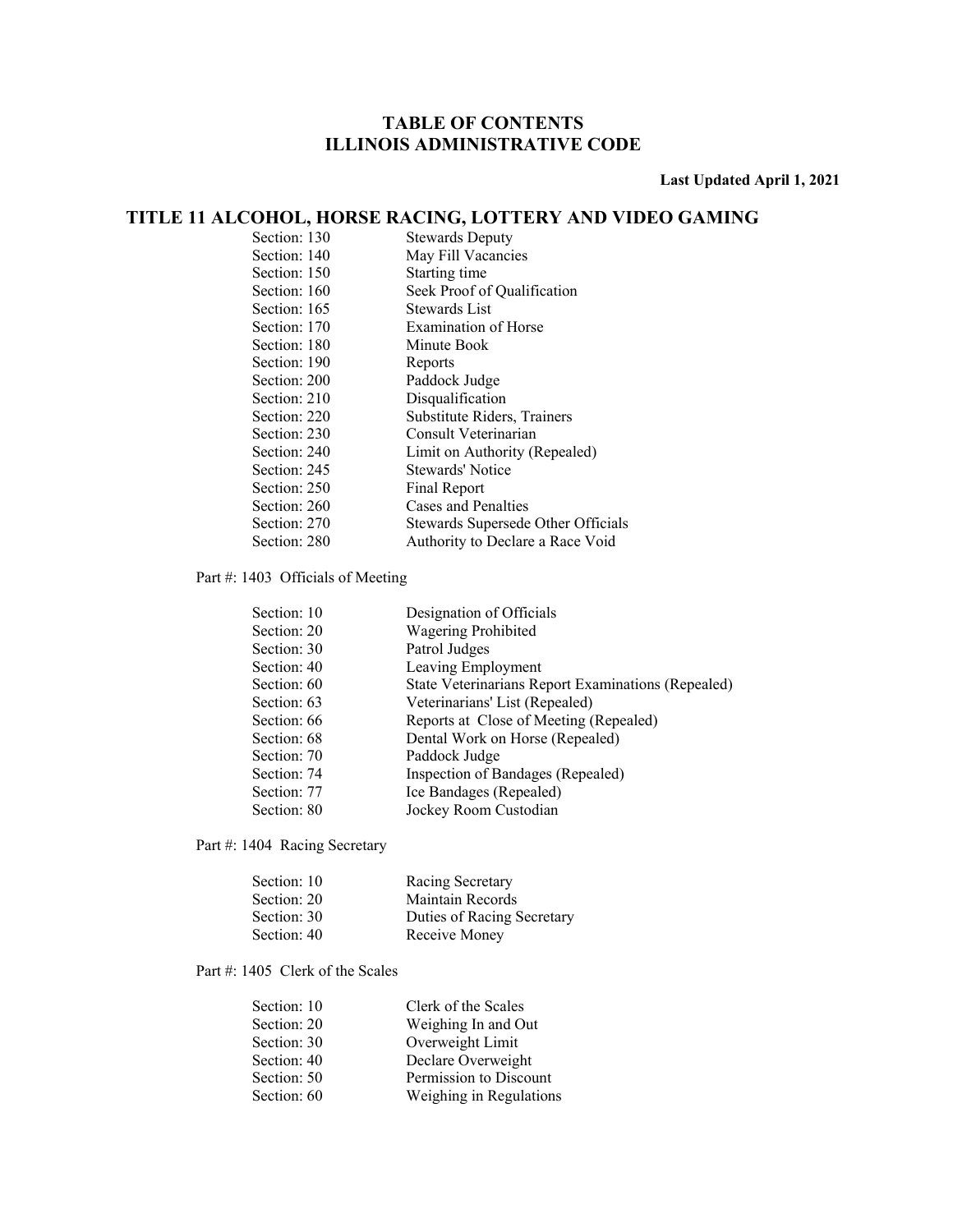### **Last Updated April 1, 2021**

### **TITLE 11 ALCOHOL, HORSE RACING, LOTTERY AND VIDEO GAMING**

| Section: 70  | Excess Weight After Race                           |
|--------------|----------------------------------------------------|
| Section: 80  | Weighing of Equipment                              |
| Section: 90  | Saddle Cloth Numbers                               |
| Section: 100 | Uniform Saddle Cloth Colors and Numbers (Repealed) |
| Section: 110 | Change of Jockey                                   |
| Section: 120 | Extra or Special Weight                            |
| Section: 130 | <b>Statement of Weight Carried</b>                 |

Part #: 1406 Judges

| Section: 10 | Procedures of Judges  |
|-------------|-----------------------|
| Section: 20 | Determine Finish      |
| Section: 30 | <b>Photo Finishes</b> |
| Section: 40 | Official Time         |
|             |                       |

Part #: 1407 Licenses and Applications; Association Licenses (Thoroubreds)

| Application for Association License        |
|--------------------------------------------|
| <b>Application Deadline</b>                |
| Formal Acceptance                          |
| Application Withdrawal                     |
| <b>Enforce Rules and Regulations</b>       |
| Notice of Change                           |
| Lease of Race Track (repealed)             |
| Minimum Purse Required for License         |
| Amount of Purse                            |
| Admissions (Repealed)                      |
| <b>Inspection Report</b>                   |
| Licensed Concessionaire                    |
| Lottery Event at Race Tracks (Repealed)    |
| Off-Track Betting Agencies of Other States |
| Reporting of Horsemen's Purse Amount       |
|                                            |

Part #: 1408 Licensing of Participants

| Section: 10  | Participants Must Be Licensed (Repealed)             |
|--------------|------------------------------------------------------|
| Section: 20  | Application for License (Repealed)                   |
| Section: 30  | Form of Application (Repealed)                       |
| Section: 40  | Revocation of License (Repealed)                     |
| Section: 50  | Who Shall Be Licensed (Repealed)                     |
| Section: 54  | Responsibility of Employer on Discharge of Employees |
| Section: 57  | Responsibility of Employee when Discharge (Repealed) |
| Section: 60  | Possession of Credentials                            |
| Section: 70  | Persons Barred (Repealed)                            |
| Section: 80  | Denial of License a Ruling (Repealed)                |
| Section: 84  | Financial Responsibility (Repealed)                  |
| Section: 87  | Worker's Compensation (Repealed)                     |
| Section: 90  | Revocation of License                                |
| Section: 100 | Unauthorized Use of Credentials                      |
|              |                                                      |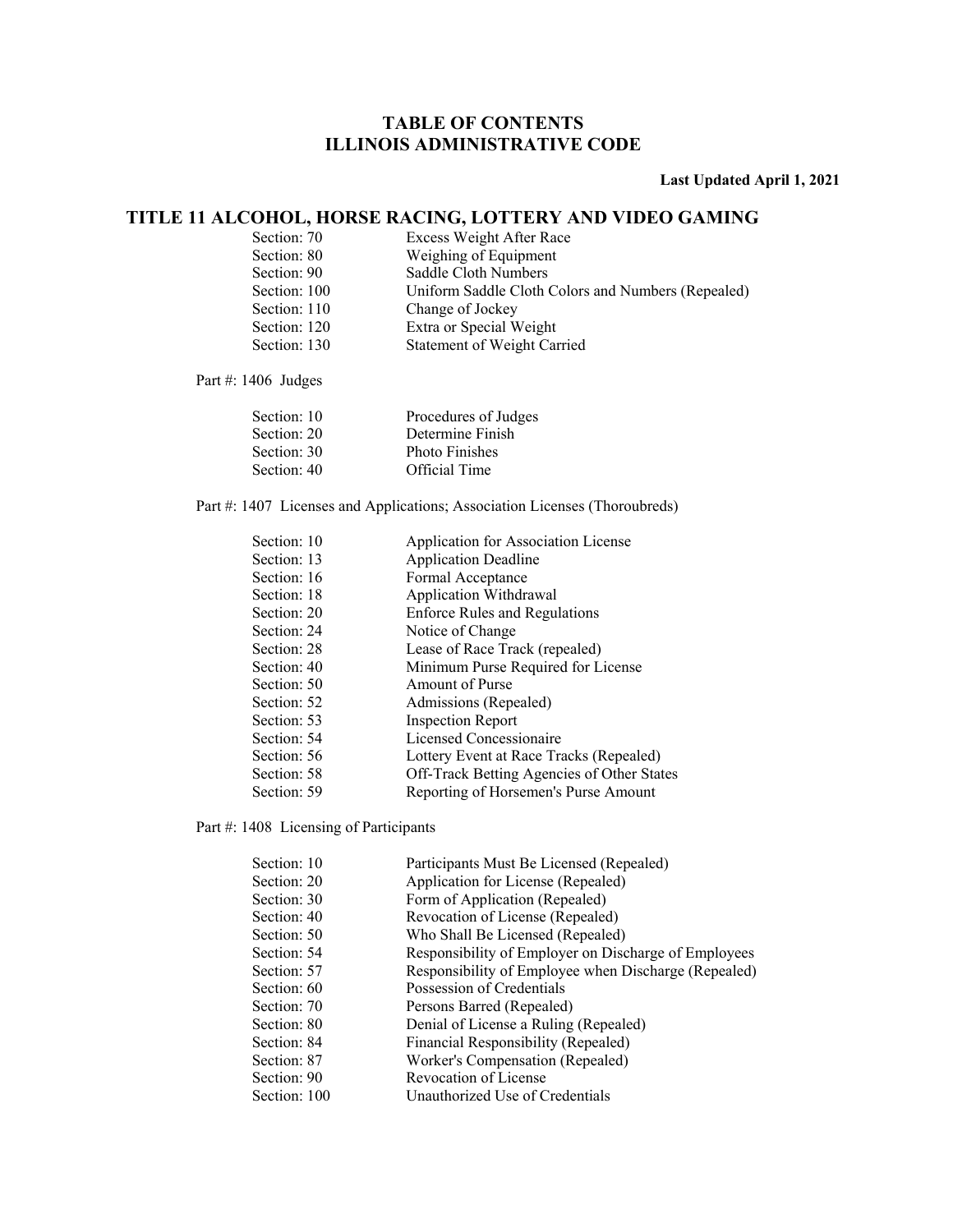**Last Updated April 1, 2021** 

### **TITLE 11 ALCOHOL, HORSE RACING, LOTTERY AND VIDEO GAMING**

| Section: 110 | Authorized Agents (Owners) (Repealed)    |
|--------------|------------------------------------------|
| Section: 120 | Authorized Agents (Trainers) (Repealed)  |
| Section: 130 | Jockey Agents (Repealed)                 |
| Section: 135 | Agents Fees (Repealed)                   |
| Section: 140 | Veterinarians (Repealed)                 |
| Section: 145 | Owning Horses (Repealed)                 |
| Section: 150 | Rules of Employment and Payment of Fines |
| Section: 160 | Payment (Repealed)                       |
| Section: 170 | Duration of License (Repealed)           |
| Section: 180 | New Riders (Repealed)                    |
| Section: 190 | Probationary Permit                      |

#### Part #: 1409 Ownership, Partnership, and Stable

| Section: 05  | Racing Colors                              |
|--------------|--------------------------------------------|
| Section: 10  | Application of Colors (Repealed)           |
| Section: 20  | Deviations                                 |
| Section: 30  | Registration Name of Real Owner and Lessee |
| Section: 40  | <b>Owner-Trainer Registrations</b>         |
| Section: 50  | Change in Ownership                        |
| Section: 60  | False Registration                         |
| Section: 70  | List of Changes                            |
| Section: 80  | <b>Stable Names</b>                        |
| Section: 90  | Registration of Stable Names               |
| Section: 100 | Trainers' Use of Stable Names              |
| Section: 110 | Affidavit of Ownership                     |
| Section: 120 | partnerships                               |
| Section: 130 | Corporations                               |
| Section: 132 | Number of Stockholders                     |
| Section: 135 | File Reports With Board                    |
| Section: 138 | Board May Waive Requirements (Repealed)    |
| Section: 140 | Change in Officers                         |
| Section: 150 | Entries, Declarations and Winnings         |
| Section: 160 | Signature by Racing Secretary              |
| Section: 170 | <b>Consent of Partners</b>                 |
| Section: 180 | Name All Owners                            |
| Section: 185 | Corporation with Stable Name               |
|              |                                            |

#### Part #: 1410 Trainers and Owners

| Section: 10 | Absence of Trainers                              |
|-------------|--------------------------------------------------|
| Section: 15 | Deadline on Absence (Repealed)                   |
| Section: 20 | Report Disabled Horses (Repealed)                |
| Section: 25 | Deceased or Sick Horses (Repealed)               |
| Section: 30 | Horses Entered in the Daily Double (Repealed)    |
| Section: 40 | State Veterinarians' List (Repealed)             |
| Section: 50 | Obey Sanitary, Humane and Safety Laws (Repealed) |
| Section: 55 | Halters                                          |
| Section: 60 | Report Deaths of Horses (Repealed)               |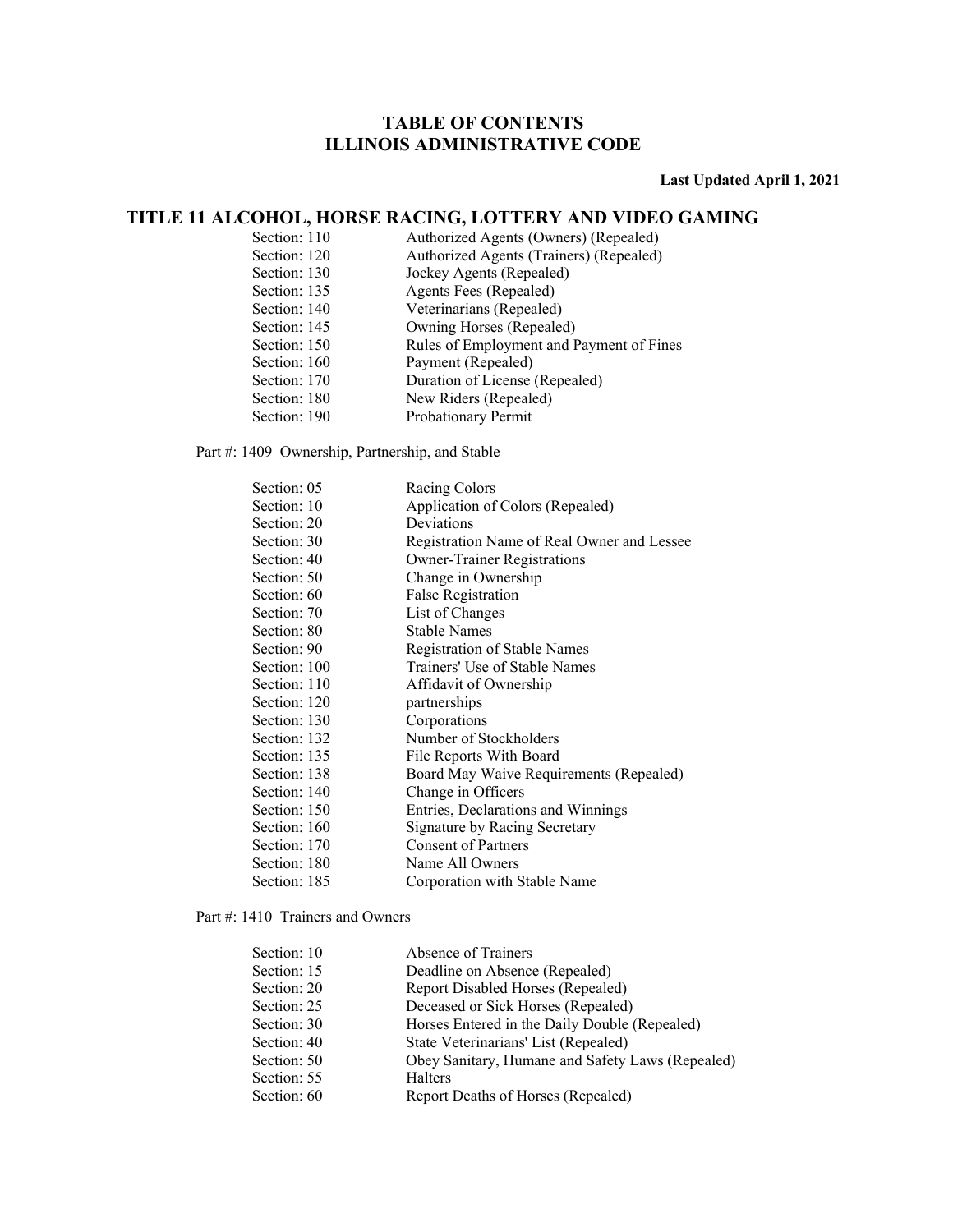**Last Updated April 1, 2021** 

### **TITLE 11 ALCOHOL, HORSE RACING, LOTTERY AND VIDEO GAMING**

| Section: 65  | Fillies and Mares Bred                 |
|--------------|----------------------------------------|
| Section: 70  | <b>Trainer Responsibility</b>          |
| Section: 80  | <b>Employment of Veterinarians</b>     |
| Section: 90  | Harboring Unauthorized Persons         |
| Section: 95  | Harboring of Drug Addicts              |
| Section: 100 | Workout After Finish                   |
| Section: 110 | <b>Addition to Owner-Trainer Rules</b> |
| Section: 115 | Ownership of Horses                    |

Part #: 1411 Jockeys, Apprentices, Jockey Agents, and Valets

| Section: 05  | Colors Worn by Riders                        |
|--------------|----------------------------------------------|
| Section: 10  | Jockey Fees (Repealed)                       |
| Section: 20  | Paying Fines                                 |
| Section: 30  | Jockey Ownership of Horse                    |
| Section: 40  | <b>Under Suspension</b>                      |
| Section: 50  | Betting by Jockey                            |
| Section: 60  | Record of Jockey Betting                     |
| Section: 65  | Interrogation by Stewards                    |
| Section: 70  | Racing Against Employer's Starter            |
| Section: 72  | Spouses Riding Against Each Other (Repealed) |
| Section: 75  | Owner or Trainer As Spouse                   |
| Section: 78  | Racing Against Agent's Horse                 |
| Section: 80  | Priority of Retainers                        |
| Section: 90  | Conflicting Claims on Jockeys                |
| Section: 100 | Whips, Length and Kind                       |
| Section: 110 | <b>Illegal Whipping</b>                      |
| Section: 120 | Leaving Operating Track (Repealed)           |
| Section: 130 | Jockey Rules Apply to Apprentices            |
| Section: 140 | Apprentice Rule                              |
| Section: 150 | Change of Agent                              |
| Section: 160 | Rough or Careless Riding                     |
| Section: 170 | Yearly Examination                           |
| Section: 180 | <b>Examination Because of Illinois</b>       |
| Section: 190 | Jockey's Valet                               |
| Section: 195 | Valet's Fees                                 |
| Section: 200 | Record of Jockey Engagement by Agent         |
| Section: 210 | Falsifying Engagement Records                |
| Section: 220 | Agent Bared from Paddock and Track           |
| Section: 230 | <b>Engagement Records</b>                    |
| Section: 240 | Safety Equipment                             |
| Section: 250 | <b>Designated Races</b>                      |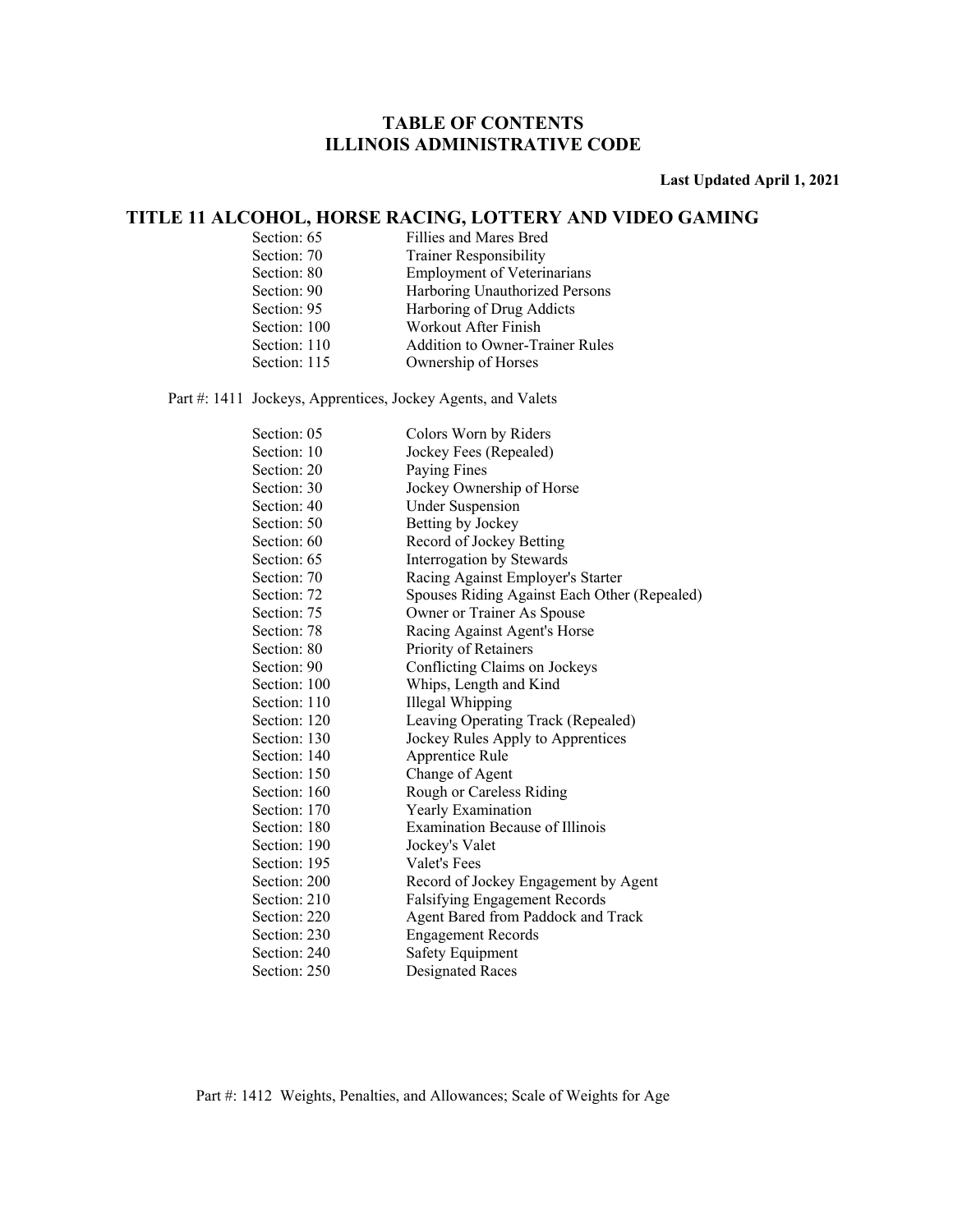**Last Updated April 1, 2021** 

### **TITLE 11 ALCOHOL, HORSE RACING, LOTTERY AND VIDEO GAMING**

| Section: 10 | Weight Allowances                       |
|-------------|-----------------------------------------|
| Section: 20 | Extra Allowances                        |
| Section: 30 | When Readjustments Allowed              |
| Section: 40 | Readjustments, When Claimed             |
| Section: 50 | Penalties and Allowances Not Cumulative |
| Section: 60 | Handicaps                               |

Part #: 1413 Entries, Subscriptions, and Declarations

| Section: 10  | Registration with Jockey Club               |
|--------------|---------------------------------------------|
| Section: 20  | <b>Registration Rules</b>                   |
| Section: 30  | Eligibility                                 |
| Section: 40  | How Entries are Made                        |
| Section: 42  | Number of Entries                           |
| Section: 44  | 48- or 72-Hour Entries                      |
| Section: 46  | Also Eligible Under 48- or 72-Hour Rule     |
| Section: 48  | Uncoupled Entries (Repealed)                |
| Section: 50  | Racing Secretary Receives Entries           |
| Section: 60  | Supervision of Entries                      |
| Section: 70  | <b>When Entries Close</b>                   |
| Section: 75  | Limitation on Purse Reductions              |
| Section: 80  | Closing in Absence of Conditions            |
| Section: 90  | Entry by Telegraph                          |
| Section: 100 | List of Entries                             |
| Section: 110 | Limitations on Entries                      |
| Section: 114 | <b>Uncoupled Entries</b>                    |
| Section: 118 | Further Definition of Coupling (Repealed)   |
| Section: 120 | Riders Designated                           |
| Section: 130 | Carding Purse and Handicap Races (Repealed) |
| Section: 131 | Carding Purse and Handicap Races            |
| Section: 134 | Race Fails to Fill                          |
| Section: 138 | Substitute and Extra Races (Repealed)       |
| Section: 139 | <b>Substitute and Extra Races</b>           |
| Section: 140 | Right to Declare Out                        |
| Section: 150 | Number of Entries                           |
| Section: 160 | Fee to Enter                                |
| Section: 170 | Refunds                                     |
| Section: 180 | Error in Entry                              |
| Section: 190 | Irrevocable Declaration                     |
| Section: 200 | Notice of Declaration                       |
| Section: 210 | Entry of Unfit Horse                        |
| Section: 220 | Refusal for Inconsistency                   |
| Section: 230 | Horse Ineligible                            |
| Section: 240 | Who May Enter                               |
| Section: 250 | Medical Reasons for Ineligibility           |
| Section: 260 | <b>Sweepstakes Entries</b>                  |
| Section: 265 | Receipt for Nomination                      |
| Section: 270 | Previous Engagements                        |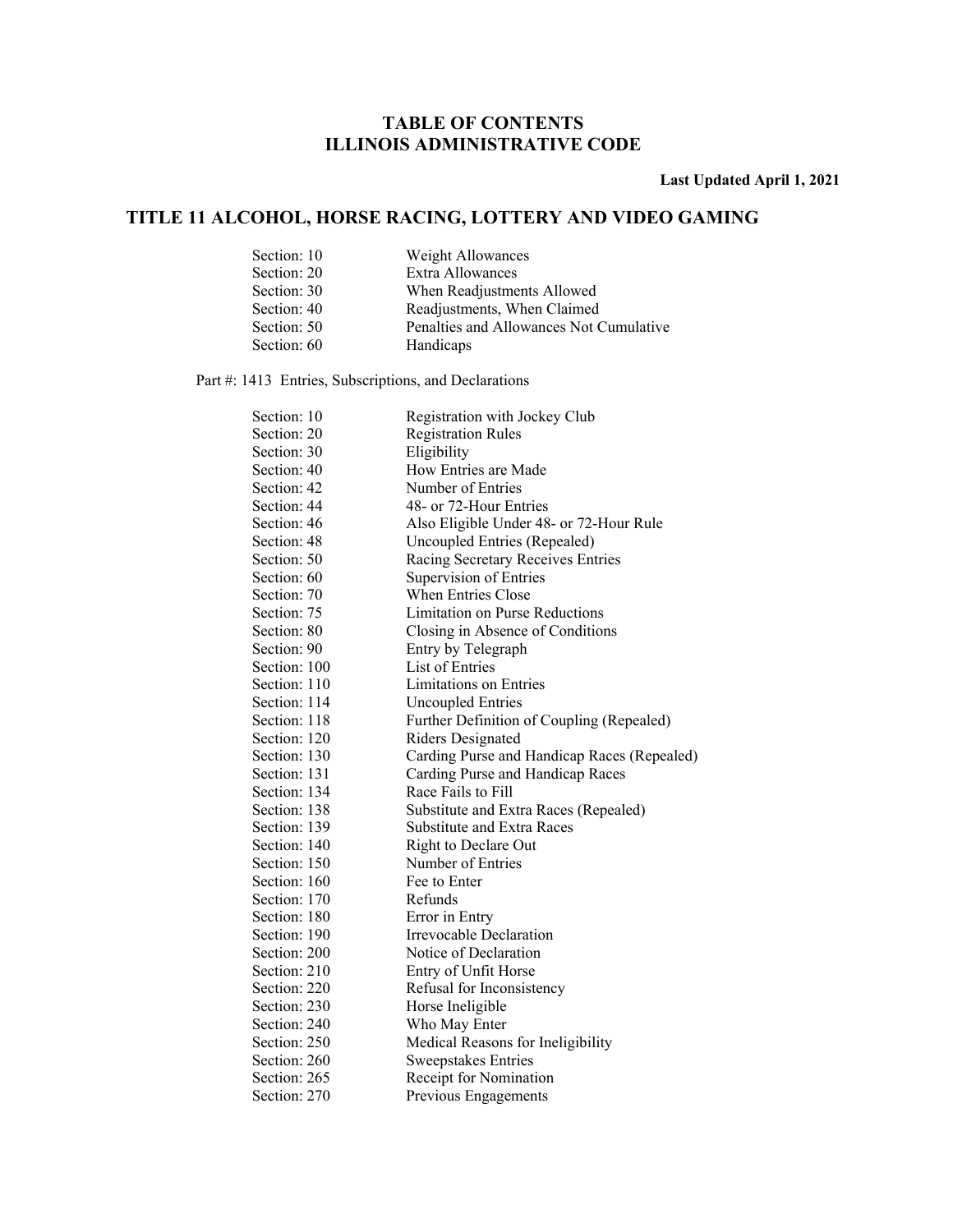**Last Updated April 1, 2021** 

### **TITLE 11 ALCOHOL, HORSE RACING, LOTTERY AND VIDEO GAMING**

| Section: 280 | Transfer of Engagements             |
|--------------|-------------------------------------|
| Section: 290 | Transfer of Sweepstakes Engagements |
| Section: 300 | Jockey Club Certificates            |
| Section: 305 | Transfer of Jockey Club Certificate |
| Section: 310 | Number of Races in a Day            |

#### Part #: 1415 Starting

| Section: 10  | Identification of Horses             |
|--------------|--------------------------------------|
| Section: 15  | Lip Tattoo or Microchip              |
| Section: 20  | Authority of Starter                 |
| Section: 30  | Jockeys to Dismount                  |
| Section: 40  | All Horses Parade                    |
| Section: 50  | Horses Led to Post                   |
| Section: 60  | Starter's Orders                     |
| Section: 70  | Starter's Assistants                 |
| Section: 80  | Causes of Delay                      |
| Section: 90  | Report Presence on Grounds           |
| Section: 100 | Jockey Fees Paid                     |
| Section: 110 | Licensed Trainer                     |
| Section: 120 | Veterinarian's List                  |
| Section: 130 | Scratches and Refunds                |
| Section: 140 | Number of Starters                   |
| Section: 150 | Horse Must Run the Course            |
| Section: 160 | <b>Starting Gate</b>                 |
| Section: 170 | Post Positions                       |
| Section: 180 | Horse, When a Starter                |
| Section: 190 | <b>Failure of Starting Gate</b>      |
| Section: 200 | <b>Start without Gate</b>            |
| Section: 210 | Horse, When a Starter Without a Gate |
| Section: 220 | Schooling                            |
| Section: 230 | Twitches and War Bridles (Repealed)  |
| Section: 240 | Starter (Repealed)                   |
| Section: 250 | Starter Reports Fines (Repealed)     |
| Section: 260 | Inspection of Plating                |
| Section: 270 | Change in Course                     |
| Section: 280 | <b>Equipment Changes</b>             |
| Section: 290 | Prohibited Equipment                 |

### Part #: 1416 Rules of the Race

| Section: 5  | Disqualification in Race       |
|-------------|--------------------------------|
| Section: 10 | Foul Riding                    |
| Section: 20 | Leaving Course                 |
| Section: 30 | Division of Purse in Dead Heat |
| Section: 40 | Dead Heat for First Place      |
| Section: 50 | Official Records of Horse      |
| Section: 60 | Walkover                       |
| Section: 70 | Value of Race                  |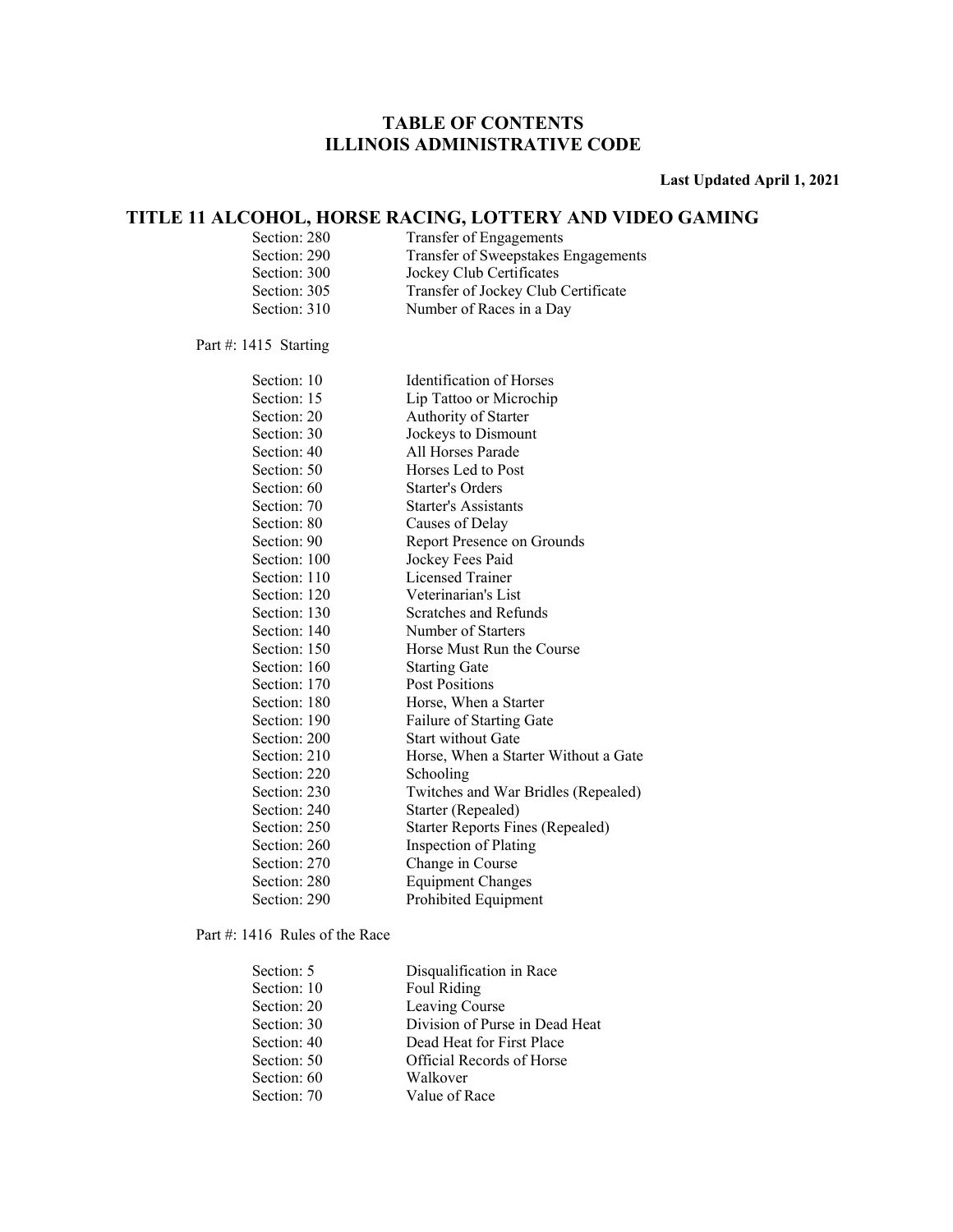#### **Last Updated April 1, 2021**

### **TITLE 11 ALCOHOL, HORSE RACING, LOTTERY AND VIDEO GAMING**

| Section: 80  | Surplus              |
|--------------|----------------------|
| Section: 90  | Winnings             |
| Section: 100 | Winnings in One Race |
| Section: 110 | Winner a Walkover    |
| Section: 120 | Race Not Run or void |
| Section: 130 | No Horse in Race     |
| Section: 140 | Horse Ridden Out     |
|              |                      |

Part #: 1417 Objections

| Section: 10  | Objections                            |
|--------------|---------------------------------------|
| Section: 13  | Hearing on Suspension of License      |
| Section: 16  | Denial of License                     |
| Section: 20  | Objection to Horse in a Race          |
| Section: 30  | Who May Make Objections               |
| Section: 40  | Proof of Qualifications               |
| Section: 50  | Objection to Clerk of Scales Decision |
| Section: 60  | Time Limit on Objections              |
| Section: 70  | <b>Frivolous Complaints</b>           |
| Section: 80  | Erroneous Awards                      |
| Section: 90  | Pending Decisions                     |
| Section: 100 | Race in Dispute                       |
| Section: 110 | Fraud and Deception                   |
| Section: 120 | Withdrawing Objections                |
| Section: 130 | Cost of Determination                 |
| Section: 140 | Complaints Against Officials          |

Part #: 1419 Optional Claiming Races; Starter Allowance and/or Handicap Races

(Repealed at 7 Ill. Reg. 5227, effective April 1, 1983)

Part #: 1420 Employment

| Section: 10 | Minimum Age            |
|-------------|------------------------|
| Section: 20 | Violation of Age Limit |
| Section: 30 | Unlicensed Employees   |

### Part #: 1422 Corrupt Practices

| Section: 10  | Disablement of Officials                          |
|--------------|---------------------------------------------------|
| Section: 20  | Bribes to Officials                               |
| Section: 30  | Betting by Assistant Starters and Other Employees |
| Section: 40  | <b>Fraudulent Practices</b>                       |
| Section: 50  | Intentional Foul                                  |
| Section: 60  | Disqualified Horse                                |
| Section: 70  | Jockey Interest in Horse                          |
| Section: 80  | Foreign Book                                      |
| Section: 90  | Handbooks                                         |
| Section: 100 | Touting                                           |
|              |                                                   |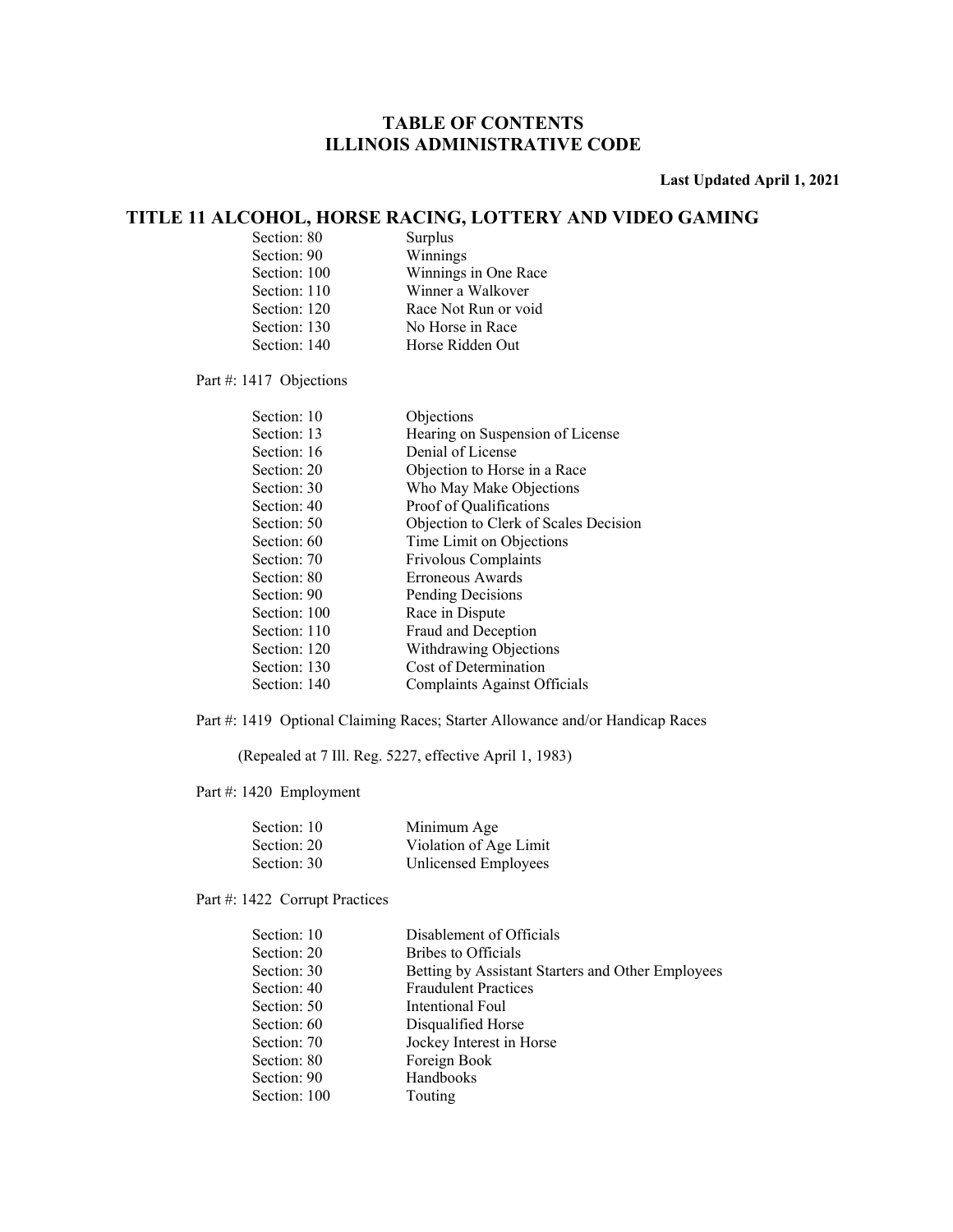**Last Updated April 1, 2021** 

### **TITLE 11 ALCOHOL, HORSE RACING, LOTTERY AND VIDEO GAMING**

| Section: 110 | Offering a Bribe                 |
|--------------|----------------------------------|
| Section: 113 | Accepting a Bribe                |
| Section: 117 | Failure to Report Offer of Bribe |
| Section: 120 | <b>Goading Devices</b>           |
| Section: 125 | <b>Firearms</b>                  |

Part #: 1424 Regulations for Meetings (Thoroughbred)

| Section: 10  | Illinois Racing Board Right of Entry |
|--------------|--------------------------------------|
| Section: 20  | Office for Racing Board              |
| Section: 25  | Moving Offices (Repealed)            |
| Section: 40  | Inspections and Searches (Repealed)  |
| Section: 45  | <b>Investigative Authority</b>       |
| Section: 50  | Allocation of Stalls                 |
| Section: 55  | AGID (Coggins) Test (Repealed)       |
| Section: 60  | Distance Poles                       |
| Section: 70  | Arrivals, Departures and Stabling    |
| Section: 80  | Departure Slips                      |
| Section: 90  | Horse Ambulance                      |
| Section: 100 | Races Per Day (Repealed)             |
| Section: 110 | Extra Races                          |
| Section: 120 | Clockers                             |
| Section: 125 | Outriders                            |
| Section: 140 | Safety Rails                         |
| Section: 150 | <b>Backstretch Paging System</b>     |
| Section: 160 | Camera                               |
| Section: 170 | <b>Emergency Medical Services</b>    |
| Section: 175 | Manned Ambulance (Repealed)          |
| Section: 180 | Policing of Premises                 |
| Section: 190 | Stable Area Security                 |
| Section: 200 | Stable Area Security                 |
| Section: 210 | <b>Security Reports</b>              |
| Section: 220 | Night Patrol                         |
| Section: 230 | Telephone                            |
| Section: 240 | Calls Through Switchboard (Repealed) |
| Section: 250 | Races for Illinois Horses            |
| Section: 260 | <b>Breeder Awards</b>                |
| Section: 270 | Admissions to Parts of Premises      |
| Section: 280 | Stable Areas Fenced                  |
| Section: 290 | Merchandise Selling                  |
| Section: 300 | Tip Sheets                           |
| Section: 310 | Alcoholic Beverages                  |
| Section: 320 | Jockey Quarters                      |
| Section: 330 | Water Supply and Washrooms           |
| Section: 340 | Drug Vendors                         |
| Section: 350 | Seven Day Rule                       |
| Section: 353 | Penalty for Violation of Rules       |
| Section: 355 | Stall Availability Prior to Meet     |
| Section: 360 | Notification of Change               |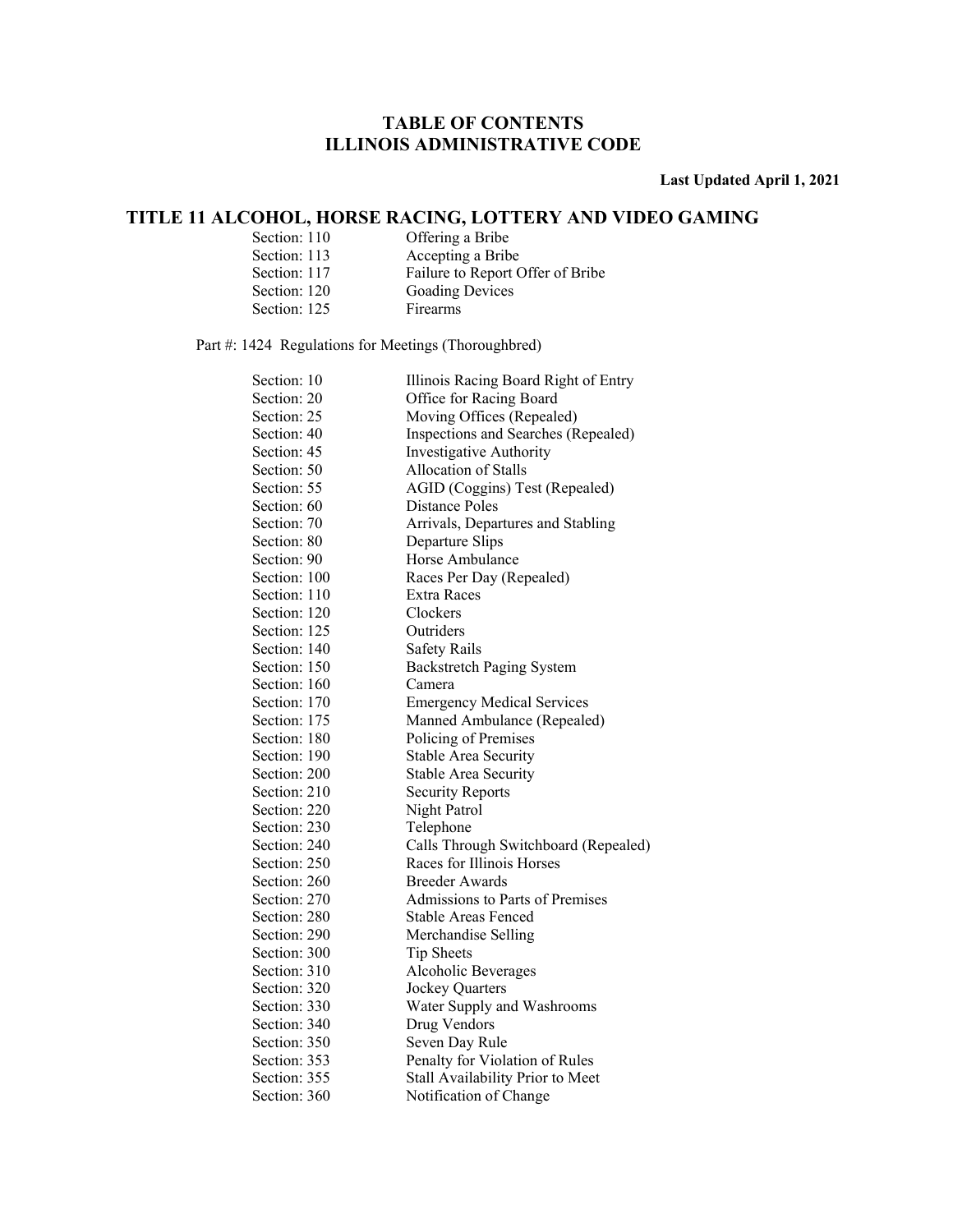**Last Updated April 1, 2021** 

### **TITLE 11 ALCOHOL, HORSE RACING, LOTTERY AND VIDEO GAMING**

Part #: 1425 Discretionary Rules

| Matters Not Covered in the Rules                        |
|---------------------------------------------------------|
| Racing Rules Supersede Other Conditions                 |
| Board May Contract with Others                          |
| Rule in Accordance with Illinois Racing Act             |
| Power of the Secretary to Verify Pleadings (Recodified) |
| Validity of Rules and Regulations                       |
|                                                         |

Part #: 1426 Night Racing

| Section: 10 | Rules Apply to Both Day and Night |
|-------------|-----------------------------------|
| Section: 20 | <b>Stewards Hours</b>             |
| Section: 30 | Lights on while Horses on Track   |
| Section: 40 | Lights in Stable Area             |
| Section: 50 | Parking Area Lighted              |
| Section: 60 | Schedule of Races                 |
| Section: 70 | Report of Admissions              |
| Section: 80 | Night Races                       |

Part #: 1428 Admissions and Credentials

| Section: 10  | <b>State Admissions Tax</b>                                 |
|--------------|-------------------------------------------------------------|
| Section: 20  | <b>Admission Records</b>                                    |
| Section: 30  | Weekly Remittance of Tax                                    |
| Section: 40  | <b>Admission Statements</b>                                 |
| Section: 50  | Delivery of Reports                                         |
| Section: 60  | Board Approval of Tickets and Credentials                   |
| Section: 70  | <b>Control Numbers</b>                                      |
| Section: 80  | Revocation of Tickets, Credentials                          |
| Section: 90  | Notice of State Tax                                         |
| Section: 100 | Credential and Ticket Specimens                             |
| Section: 110 | Gate Cards                                                  |
| Section: 120 | Tax Exempt Credentials                                      |
| Section: 130 | Report on Tax Exempt Credentials (Repealed)                 |
| Section: 140 | Concessionaires, Employees Credentials                      |
| Section: 150 | <b>Requisitions for Passes</b>                              |
| Section: 160 | Tax Exempt Credentials Report (Repealed)                    |
| Section: 170 | Summary of Tickets and Credentials                          |
| Section: 180 | Track Responsible for Credentials                           |
| Section: 190 | <b>Board Access to Records</b>                              |
| Section: 200 | Turnstiles and Electronic Scanning Devices                  |
| Section: 210 | <b>Admission to Track</b>                                   |
| Section: 220 | Revocation of Credentials                                   |
| Section: 230 | Admissions for Licensees                                    |
| Section: 240 | <b>Intertrack Wagering Location Licensee Admission Fees</b> |

Part #: 1429 Every Employee Identified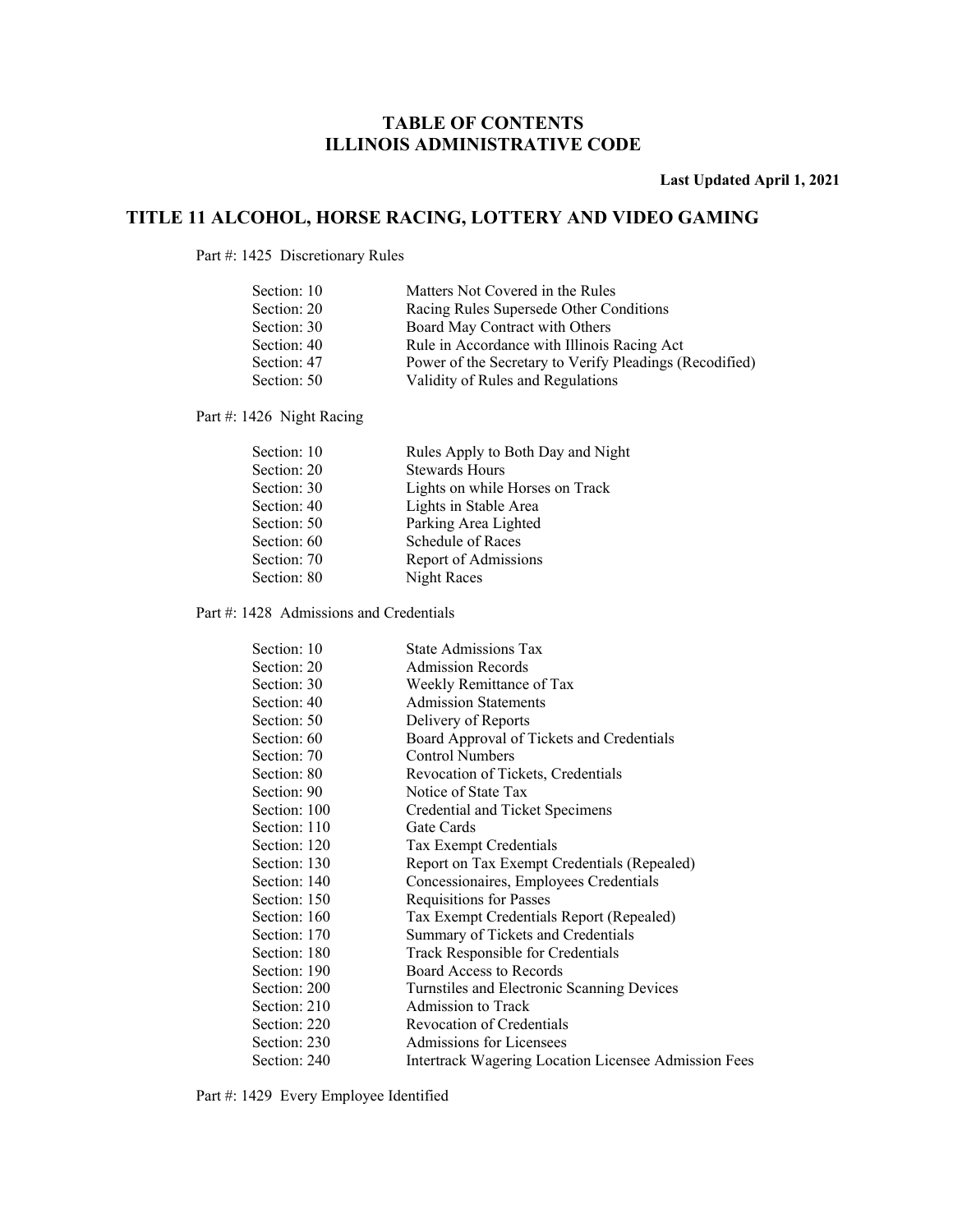**Last Updated April 1, 2021** 

### **TITLE 11 ALCOHOL, HORSE RACING, LOTTERY AND VIDEO GAMING**

Section: 10 Every Employee Identified

Part #: 1431 Horse Health Rules

(Repealed at 31 Ill. Reg. 16541, effective December 1, 2007)

Part #: 1437 Disclosure Rules

| Written Disclosure                          |
|---------------------------------------------|
| Written Disclosure for Corporations         |
| Notice of Changes                           |
| Disclosure for Associates of Applicant      |
| Written Disclosure to Participate in Racing |
| Political Contributions (Repealed)          |
|                                             |

Part #: 1439 Quarter Horse Racing

(Repealed at 11 Ill. Reg. 1439, effective April 26, 1985)

Part #: 1440 Quarter Horse Racing

| Section: 10 | Rules and Regulations                       |
|-------------|---------------------------------------------|
| Section: 20 | Designation of Officials                    |
| Section: 30 | Whipping                                    |
| Section: 40 | Schooling                                   |
| Section: 50 | Apprentices, Special Allowances and Weights |
| Section: 60 | <b>Registration Certificate</b>             |
| Section: 70 | Photo-Finish Camera                         |
| Section: 80 | <b>Starting Gate</b>                        |
|             |                                             |

Part #: 1441 Thoroughbreds Breeders' Cup

| Section: 10 | Rules and Regulations      |
|-------------|----------------------------|
| Section: 20 | Illinois as the Host State |
| Section: 30 | Entries                    |
| Section: 40 | Pick (n) Pools             |
| Section: 50 | Turnstiles                 |
| Section: 60 | Distribution of Purses     |
|             |                            |

Part #: 1600 Hearing Rules (Transferred)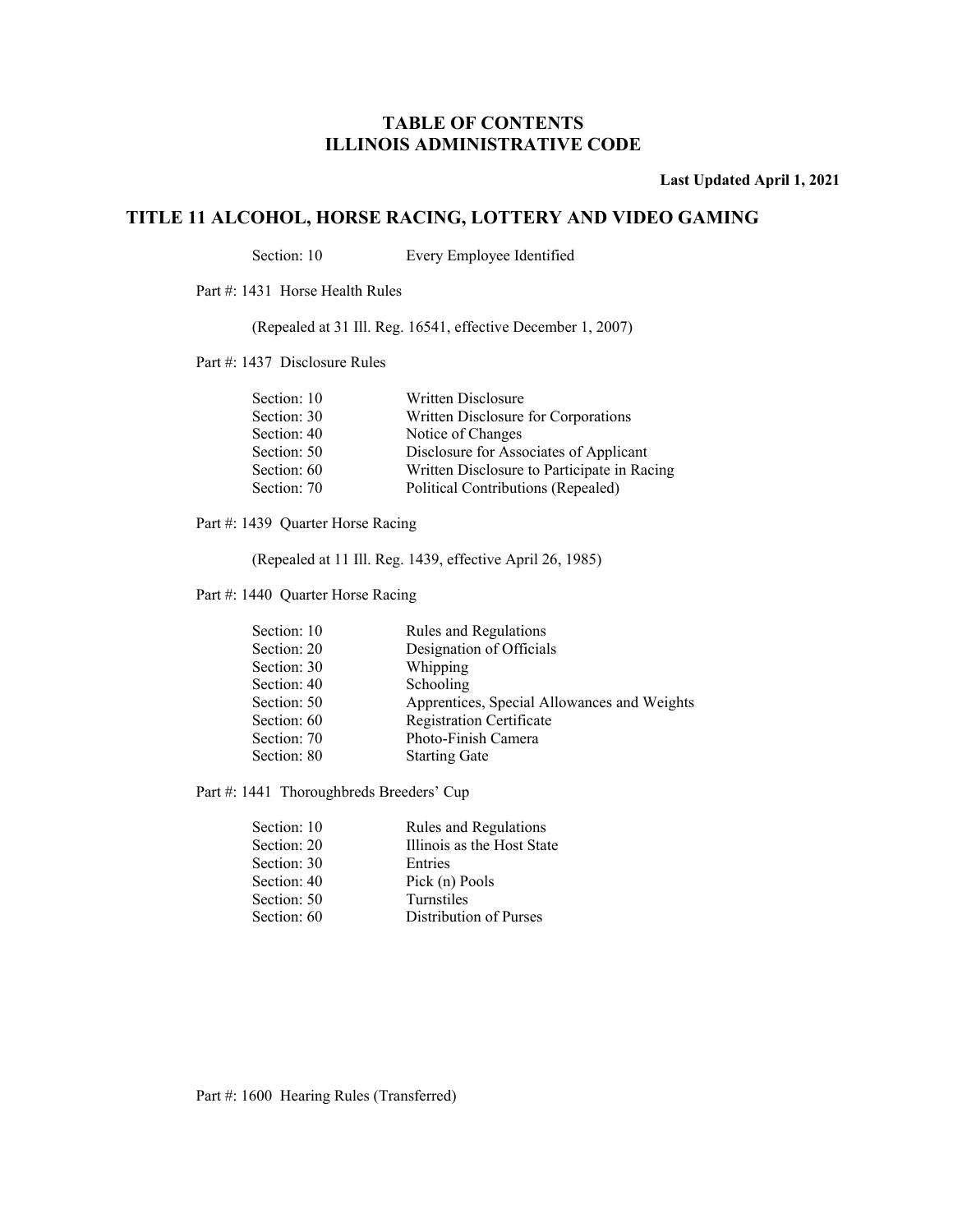**Last Updated April 1, 2021** 

#### **TITLE 11 ALCOHOL, HORSE RACING, LOTTERY AND VIDEO GAMING**

 (Transferred to 11 Ill. Adm. Code 1710 (Department of the Lottery) pursuant to Section 5-80 (d) of The Illinois Administrative Procedure Act (Ill. Rev. Stat. 1991, Ch. 127, Par. 1005-80(d)) and Executive Order 86-2, effective July 1, 1986 at 11 Ill. Reg. 1581, effective December 20, 1986 Editor's Note: Please refer to 11 Ill. Adm. Code: Subtitle C, Chapter II for rules of the Department of Lottery Part #: 1635 Procedural Rules (Deleted) (Deleted pursuant to Section 5-81(d) of The Illinois Administrative Procedure Act (Ill. Rev. Stat. 1991, Ch. 127 par. 1005-80(d)) and Executive December 31, 1986. Editor's Note: Please refer to 11 Ill. Adm. Code: Subtitle C, Chapter II for rules of the Department of Lottery

Part #: 1670 Lottery Rules (General Rules) (Transferred)

 (Transferred to 11 Ill. Adm. Code 1770 (Department of the Lottery) Pursuant To Section 7 (e) of the Illinois Administrative Code (Ill. Rev. Stat. 1985, Ch. 127, Par. 1007(e) and Executive Order 86-2, effective July 1, 1986 at 11 Ill. Reg. 1728.

#### Part #: 1700 Hearings

| Section: 10  | General Explanation of Procedure              |
|--------------|-----------------------------------------------|
| Section: 20  | Notice of Denial of Application               |
| Section: 30  | Notice of Revocation or Suspension of License |
| Section: 40  | Notice of Refusal to Renew License            |
| Section: 50  | Informal Conference                           |
| Section: 60  | Right to Legal Counsel                        |
| Section: 70  | Appearance of Attorney                        |
| Section: 80  | Service and Proof of Service                  |
| Section: 90  | Form of Papers                                |
| Section: 100 | Continuance                                   |
| Section: 110 | Continuance                                   |
| Section: 120 | Discovery                                     |
| Section: 130 | Subpoenas                                     |
| Section: 140 | Witnesses                                     |
| Section: 150 | Evidence at Hearings                          |
| Section: 160 | Court Reporter                                |
| Section: 170 | Corrections to Transcripts                    |
| Section: 180 | Findings, Conclusions and Recommendations     |
| Section: 190 | Final Disposition by Director                 |
| Section: 200 | Disqualification of a Hearing Officer         |
| Section: 210 | Ex Prate Communications                       |

#### Part #: 1710 Hearings

(Repealed at 11 Ill. Reg. 6015, effective March 20, 1987)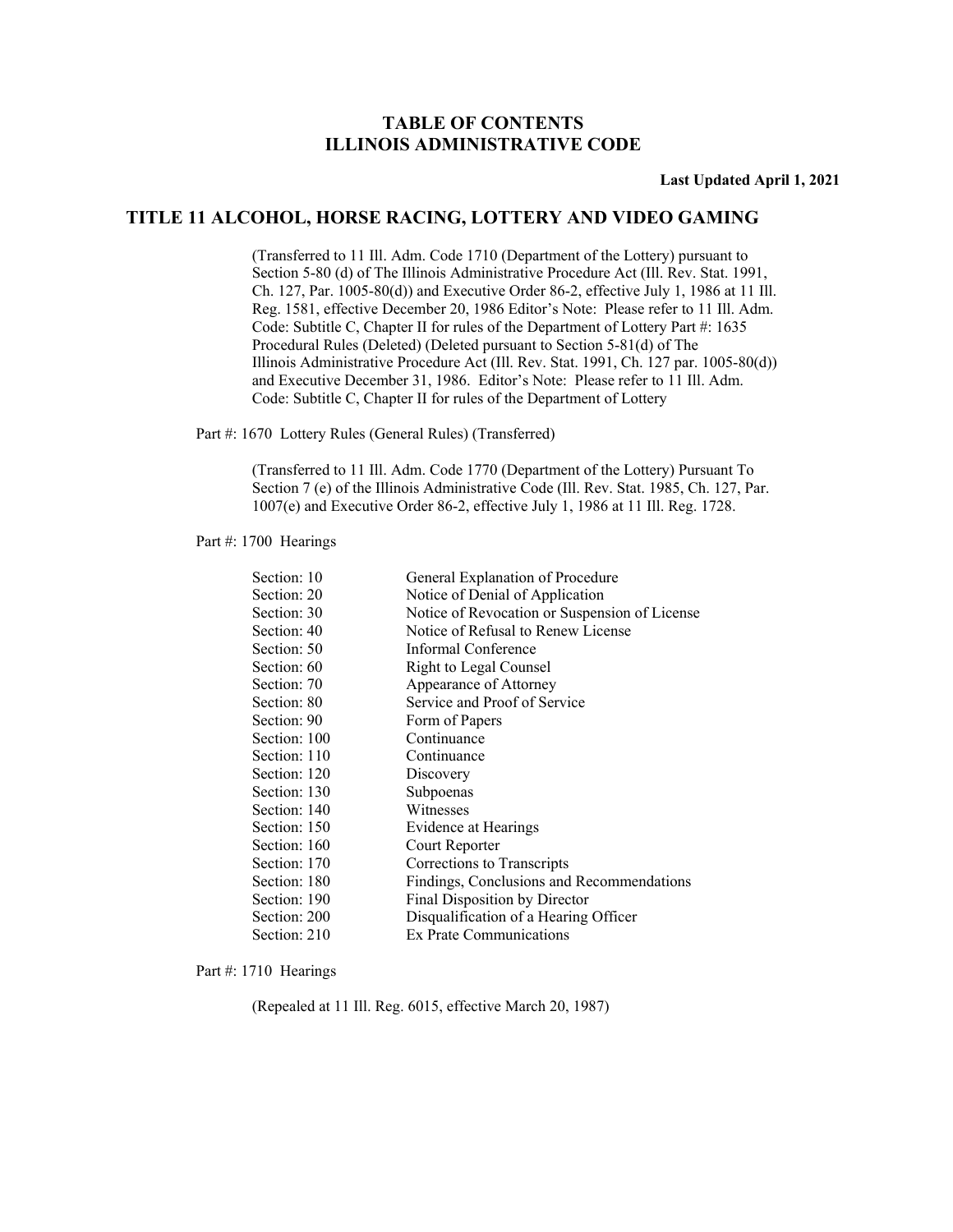**Last Updated April 1, 2021** 

### **TITLE 11 ALCOHOL, HORSE RACING, LOTTERY AND VIDEO GAMING**

Part #: 1770 Lottery (General)

| Section: 10       | Definitions                                                         |
|-------------------|---------------------------------------------------------------------|
| Section: 20       | Selection of Lottery Sales Agents; License Application and Fee; On- |
| Section: 30       | Special License                                                     |
| Section: 40       | License Revocation without Prior Notice                             |
| Section: 50       | License Revocation, Suspension, Non-Renewal or Denial With Prior    |
|                   | Notice                                                              |
| Section: 60       | Conditions of Licensing                                             |
| Section: 70       | License to be Displayed                                             |
| Section: 80       | Change of Name, Ownership, or Form of Business Organization         |
| Section: 90       | Delinquent Financial Obligations                                    |
| Section: 100      | Bonding of Agents                                                   |
| Section: 110      | License Expiration and Renewal                                      |
| Section: 120      | <b>Agent Financial Adjustments</b>                                  |
| Section: 130      | Lost, Stolen, and Damaged Winning Tickets and other Discrepancies   |
| Section: 140      | Sales by Department Directly                                        |
| Section: 145      | Internet Pilot Program                                              |
| Section: 150      | Sales, Inspection, Compensation, and Ticket Purchases               |
| Section: 160      | Lottery Tickets                                                     |
| Section: 170      | Lottery Games                                                       |
| Section: 180      | Drawings                                                            |
| Section: 190      | Prize Payment, Claiming or Redeeming of Prizes and Transfers to     |
|                   | Common                                                              |
|                   | School Fund                                                         |
| Section: 200      | Eligibility to Buy                                                  |
| Section: 210      | Promotional Items                                                   |
| Section: 220      | Priority of Rules                                                   |
| Section: 230      | Assignment of Lottery Prizes                                        |
| Section: 240      | Voluntary Self - Exclusion Program                                  |
| <b>APPENDIX A</b> | Affidavit                                                           |
| <b>APPENDIX B</b> | Voluntary Self - Exclusion Agreement                                |

Part #: 1775 Joint Rules of the Department of the Lottery and the Department of Public Health Coronavirus Vaccine Incentive Public Health Promotion (Adopted by Emergency rulemaking at 45 Ill. Reg. 9171, effective July 1, 2021; expired November 27, 2021)

Sub Part A General Provisions

| Section: 100 | Purpose (Expired)                                          |
|--------------|------------------------------------------------------------|
| Section: 105 | Definitions (Expired)                                      |
| Section: 110 | Responsibilities and Duties (Expired)                      |
| Section: 115 | Agreement to the Official Rules (Expired)                  |
| Section: 120 | How to Enter (Expired)                                     |
| Section: 125 | Pre-Drawing Procedures (Expired)                           |
| Section: 130 | Drawings (Expired)                                         |
| Section: 135 | Winner Notification (Expired)                              |
| Section: 140 | Alternative Winner (Expired)                               |
| Section: 145 | Claiming Deadline (Expired)                                |
| Section: 150 | General Prize and Promotional Offer Restrictions (Expired) |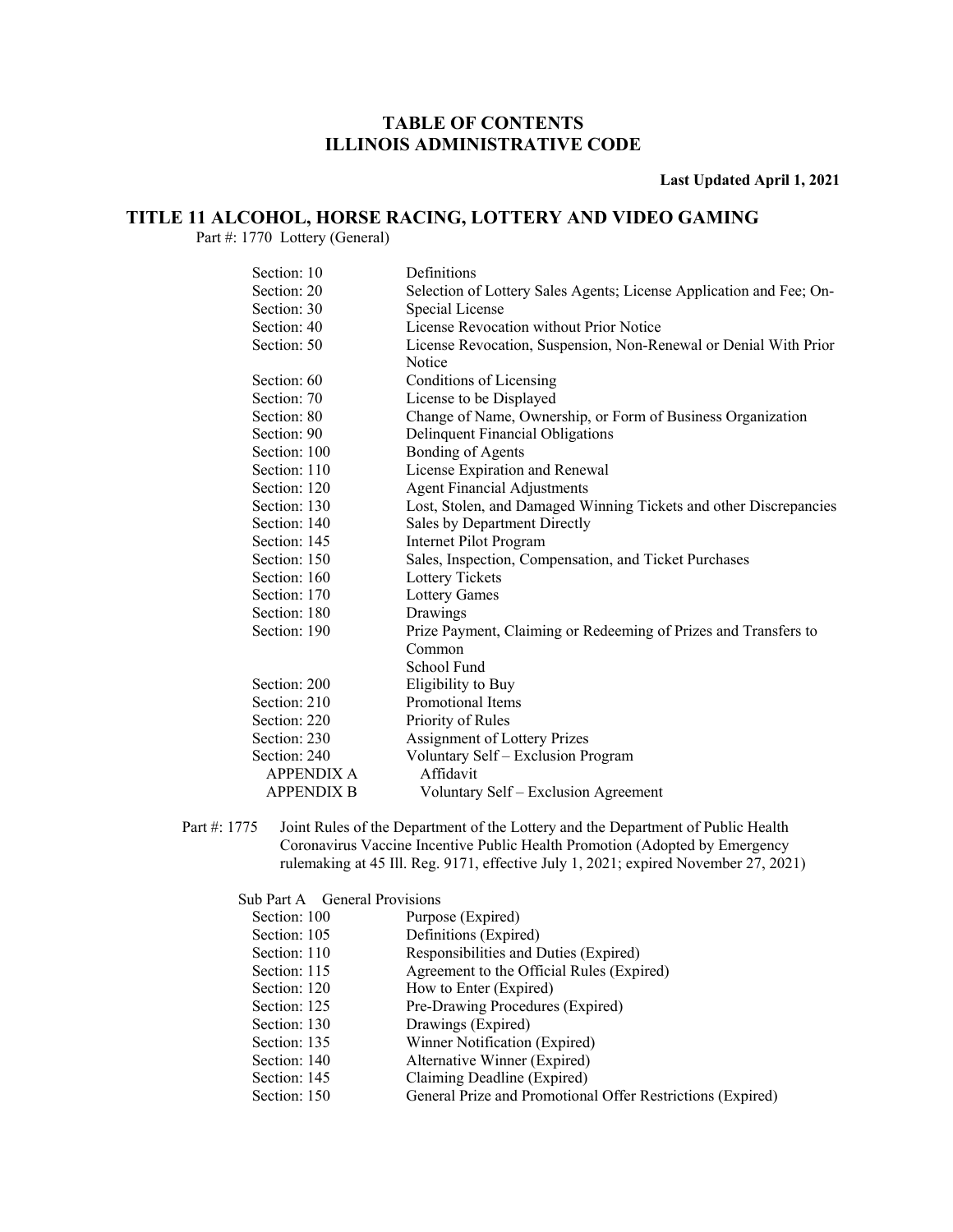**Last Updated April 1, 2021** 

### **TITLE 11 ALCOHOL, HORSE RACING, LOTTERY AND VIDEO GAMING**

Sub Part B Vaccination Incentive Prizes

| Section: 200 | Eligibility (Expired)       |
|--------------|-----------------------------|
| Section: 205 | Prizes (Expired)            |
| Section: 210 | Regional Drawings (Expired) |

Part #: 1800 Video Gaming (General) (Amended at 46 Ill. Reg. 5530, effective March 16, 2022; amended at 46 Ill. Reg. 6916, effective April 25, 2022)

 Sub Part A General Provisions Section: 110 Definitions Section: 115 Gender Section: 120 Inspection Section: 130 Board Meetings Section: 140 Service via E-mail Sub Part B Duties of Licenses Section: 210 General Duties of All Video Gaming Licensees Section: 220 Continuing Duty to Report Violations Section: 230 Duties of Licensed Manufacturers Section: 240 Duties of Licensed Distributers Section: 250 Duties of Licensed Video Terminal Operators Section: 260 Duties of Licensed Technicians Section: 270 Duties of Licensed Establishments Sub Part C Standards of Conduct Licenses Section: 310 Grounds for Disciplinary Actions Section: 320 Minimum Standards for Use Agreements Section: 330 Economic Disassociation Section: 340 Change in Ownership of Terminal Operators and Assets Held by Terminal Operators Section: 350 Inducements Section: 360 Terminal Operator Record Retention Sub Part D Licensing Qualifications Section: 410 Coverage of Subpart Section: 420 Qualifications for Licensure Section: 430 Persons with Significant Influence or Control Section: 440 Undue Economic Concentration Sub Part E Licensing Procedures Section: 510 Coverage of Subpart Section: 520 Application Section: 530 Submission of Application Section: 540 Application Fees Section: 550 Consideration of Applications by the Board Section: 555 Withdrawal of Applications Section: 560 **Issuance of License** Section: 570 Renewal of License Section: 580 Annual Fees Section: 590 Death and Change of Ownership of Video Gaming License Sub Part F Denials of Applications for Licensure Section: 610 Coverage of Subpart Section: 615 Requests for Hearing Regarding Denial of Application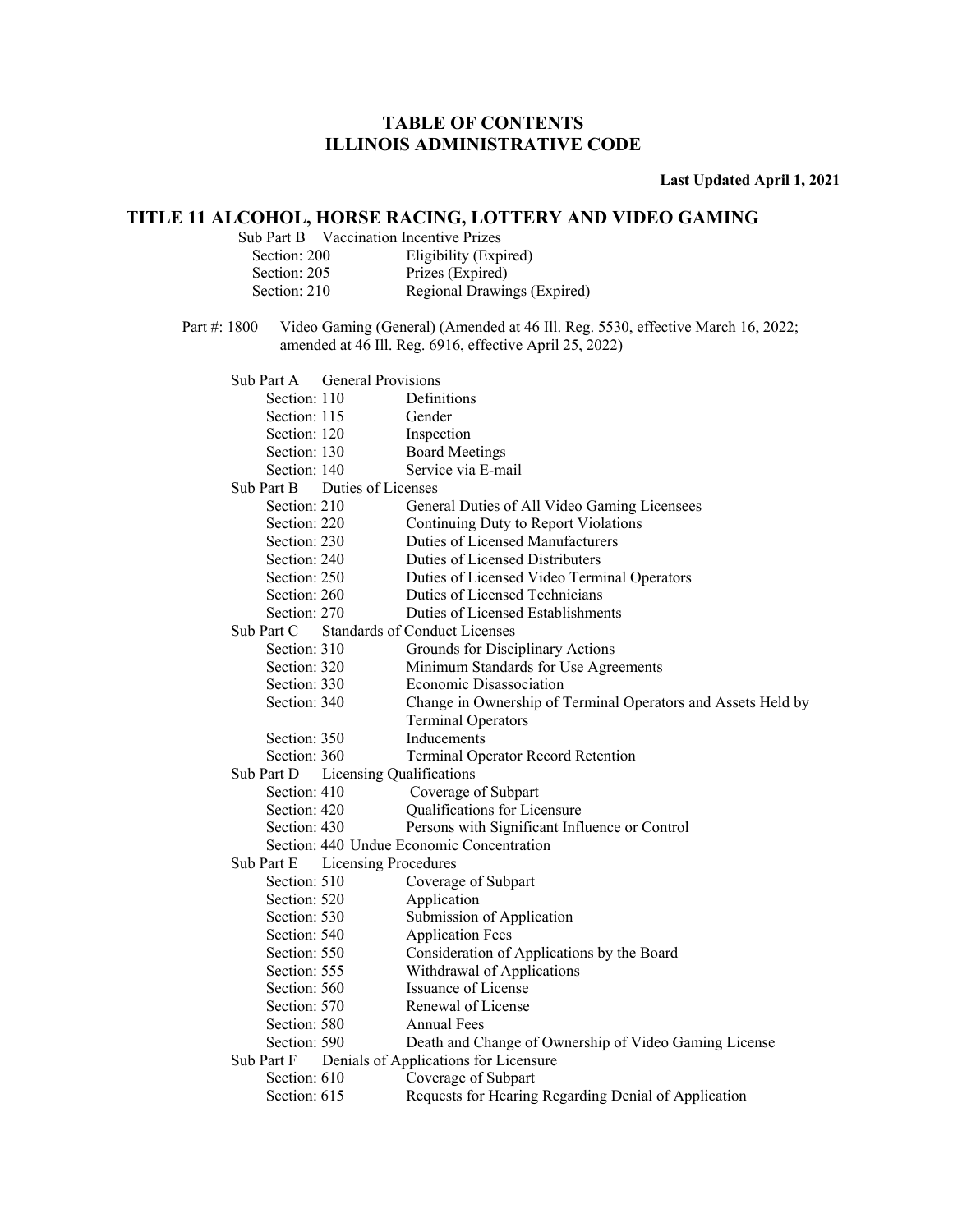**Last Updated April 1, 2021** 

### **TITLE 11 ALCOHOL, HORSE RACING, LOTTERY AND VIDEO GAMING**

| Section: 620                            | Appearances                                                                |
|-----------------------------------------|----------------------------------------------------------------------------|
| Section: 625                            | Appointment of Administrative Law Judge                                    |
| Section: 630                            | Discovery                                                                  |
| Section: 635                            | Subpoenas                                                                  |
| Section: 640                            | Motions for Summary Judgment                                               |
| Section: 650                            | Proceedings                                                                |
| Section: 660                            | Evidence                                                                   |
| Section: 670                            | Prohibition on Ex Parte Communication                                      |
| Section: 680                            | Sanctions and Penalties                                                    |
| Section: 690                            | Transmittal of Record and Recommendation to the Board                      |
| Section: 695                            | Status of Applicant for Licensure Upon Filing Request for Hearing          |
| Sub Part G                              | Disciplinary Actions Against Licenses                                      |
| Section: 710                            | Coverage of Subpart                                                        |
| Section: 715                            | Notice of Proposed Disciplinary Action Against Licensees                   |
| Section: 720                            | Hearings in Disciplinary Actions                                           |
| Section: 725                            | Appearances                                                                |
| Section: 730                            | Appointment of Administrative Law Judge                                    |
| Section: 735                            | Discovery                                                                  |
| Section: 740                            | Subpoenas                                                                  |
| Section: 745                            | Motions for Summary Judgment                                               |
| Section: 750                            | Proceedings                                                                |
| Section: 760                            | Evidence                                                                   |
| Section: 770                            | Prohibition on Ex Parte Communication                                      |
| Section: 780                            | Sanctions and Penalties                                                    |
| Section: 790                            | Transmittal of Record and Recommendation to the Board                      |
| Section: 795                            | Persons Subject to Proposed Orders of Economic Disassociation              |
| Sub Part H                              | Location of Video Gaming Terminals in Licensed Video Gaming Establishments |
| Section: 810                            | Location and Placement of Video Gaming Terminals                           |
| Section: 815                            | Licensed Video Gaming Locations Within Malls                               |
| Section: 820                            | Measurement of Distance from Locations                                     |
| Section: 830                            | Waivers of Location and Restrictions                                       |
| Sub Part I<br><b>Security Interests</b> |                                                                            |
| Section: 910                            | Approvals Required, Applicability, Scope of Approval                       |
| Section: 920                            | Application for Approval to Enforce Security Interest                      |
| Section: 930                            | Prior Registration                                                         |
| Sub Part J                              | Transportation Registration, and Distribution of Video Gaming Terminals    |
| Section: 1010                           | Restriction on Sale, Display, Distribution, Transportation and             |
| Section: 1020                           | Transportation of Video Gaming Terminals Between Locations in the          |
| Section: 1030                           | Receipt of Video Gaming Terminals in the State                             |
| Section: 1040                           | Transportation of Video Gaming Terminals Between Locations in the          |
| Section: 1050                           | Approval to Distribute Video Gaming Terminals Outside of the State         |
| Section: 1060                           | Placement of Video Gaming Terminals                                        |
| Section: 1065                           | Registration of Video Gaming Terminals                                     |
| Section: 1070                           | Disposal of Video Gaming Terminals                                         |
| Sub Part K                              | State - Local Relations                                                    |
| Section: 1110                           | <b>State-Local Relations</b>                                               |
| Sub Part L Fingerprinting of Applicants |                                                                            |
| Section: 1210                           | Definitions                                                                |
| Section: 1220                           | Entities Authorized to Perform Fingerprinting                              |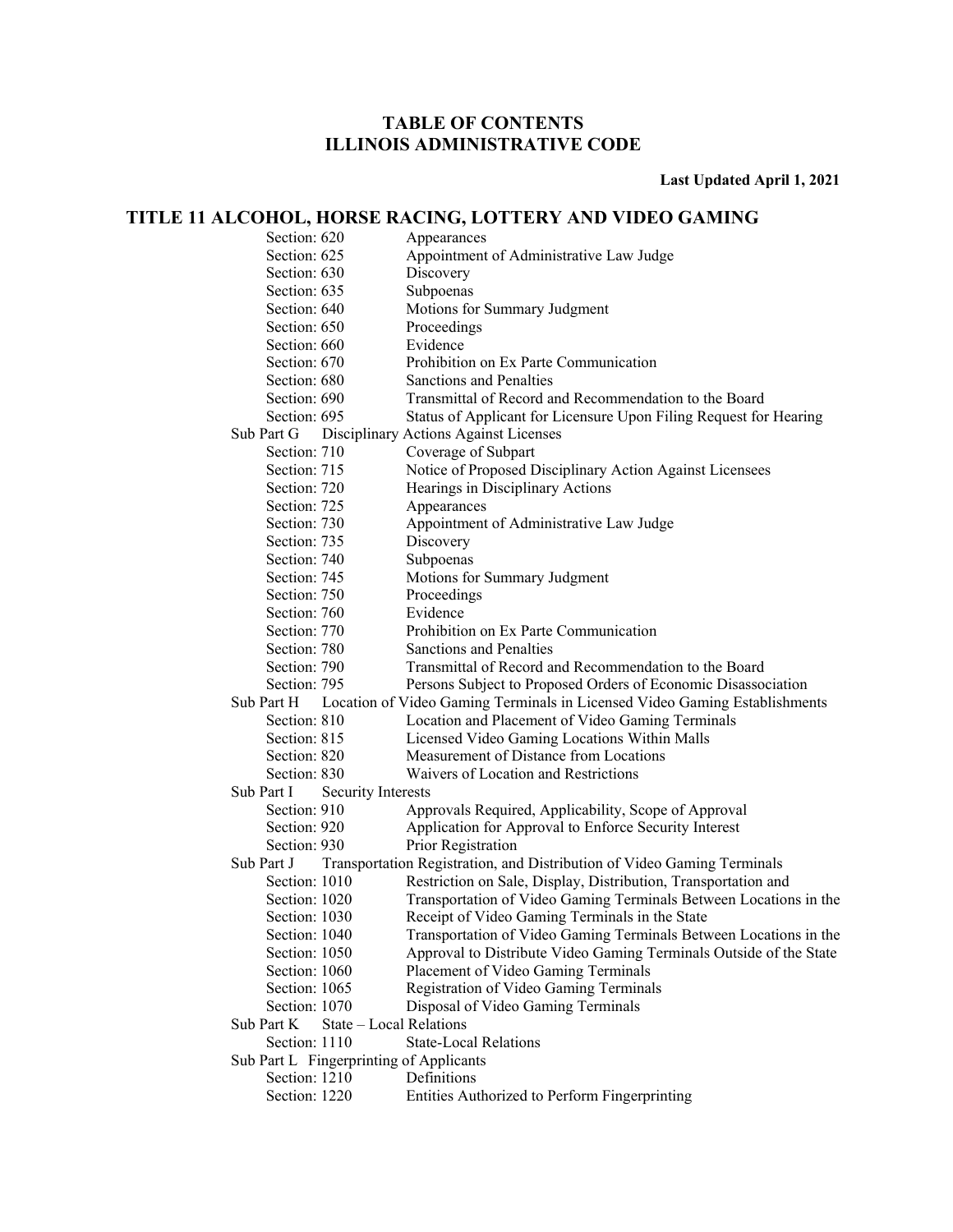**Last Updated April 1, 2021** 

### **TITLE 11 ALCOHOL, HORSE RACING, LOTTERY AND VIDEO GAMING**

| Section: 1230                              | Qualifications as Livescan Vendor                                |
|--------------------------------------------|------------------------------------------------------------------|
| Section: 1240                              | <b>Fingerprinting Requirements</b>                               |
| Section: 1250                              | Fees for Fingerprinting                                          |
| Section: 1260                              | Grounds for Revocation, Suspension and Denial of Contract        |
| Sub Part M Public Access to Information    |                                                                  |
| Section: 1310                              | Public Request for Information                                   |
| Sub Part N Payout Devices and Requirements |                                                                  |
| Section: 1410                              | <b>Ticket Payout Devices</b>                                     |
| Section: 1420                              | Redemption of Tickets Following Removeal or Unavailability of    |
|                                            | <b>Ticket Payout Devices</b>                                     |
| Section: 1421                              | Redemption of Video Gaming Tickets During a Coin Shortage        |
| Sub Part O Non - Payment of Taxes          |                                                                  |
| Section: 1510                              | Non - Payment of Taxes                                           |
| Sup Part P Central Communications System   |                                                                  |
| Section: 1610                              | Use of Gaming Device or Individual Game Performance Data         |
| Section: 1620                              | Duty of Licensees                                                |
| Section: 1630                              | Criteria for Placement on the Video Gaming Board Exclusion List  |
| Section: 1640                              | Action on Petitions for Placement of Persons on the Video Gaming |
| Section: 1650                              | Petition for Removal from the Video Gaming Board Exclusion List  |
| Sub Part Q Responsible Gaming              |                                                                  |
| Section: 1710                              | Conversations about Responsible Gaming                           |
| Section: 1720                              | Responsible Gaming Education Programs                            |
| Section: 1730                              | Problem Gambling Registry                                        |
| Section: 1740                              | Utilization of Technology to Prevent Problem Gambling            |
| Sub Part R                                 | Implementation of Technology                                     |
| Section: 1810                              | Implementation of Technology                                     |
| Sub Part S                                 | <b>Independent Testing Laboratories</b>                          |
| Section: 1910                              | Independent Outside Testing Laboratories                         |
| Section: 1920                              | Minimum Duties of an Independent Outside Testing Laboratories    |
| Section: 1930                              | Testing Video Gaming Equipment                                   |
| Section: 1940                              | Approval of Video Gaming Equipment                               |
| Sub Part T In-Location Progressive Games   |                                                                  |
| Section: 2010                              | In-Location Progressive Games                                    |
| Section: 2020                              | Optional Nature of In-Location Progressive Games                 |
| Section: 2030                              | Procedures Within Licensed Video Gaming Locations                |
| Section: 2040                              | Payments of Progressive Jackpot Amount                           |
| Section: 2050                              | Deductions from Progressive Jackpots                             |
| Section: 2060                              | Progressive Jackpot Coordinator                                  |
| Sub Part U Underage Gambling Compliance    |                                                                  |
| Section: 2110                              | <b>Statement of Purpose</b>                                      |
| Section: 2120                              | <b>Program Considerations</b>                                    |
| Section: 2130                              | Utilization of Confidential Sources                              |
| Section: 2140                              | Provision of Funds                                               |
| Section: 2150                              | <b>Operational Procedures</b>                                    |
| Section: 2160                              | Reporting of Evidence                                            |
| Section: 2170                              | Cooperation with Local Law Enforcement Agencies                  |
|                                            |                                                                  |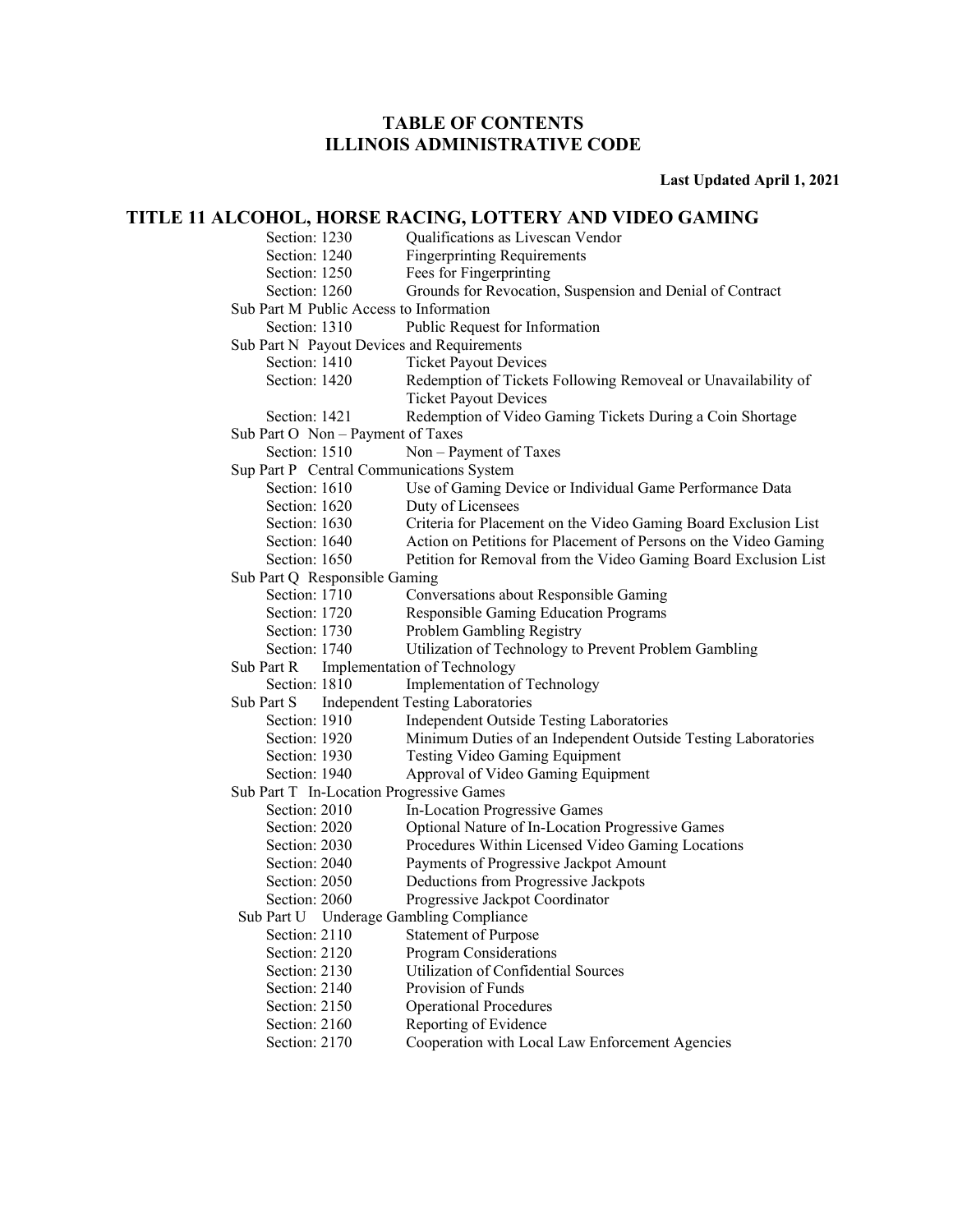**Last Updated April 1, 2021** 

### **TITLE 11 ALCOHOL, HORSE RACING, LOTTERY AND VIDEO GAMING**

Chapter I: Illinois Gaming Board

Part #: 1900 Sport Wagering

| Sub Part A General Provisions       |                                                      |
|-------------------------------------|------------------------------------------------------|
| Section: 110                        | <b>Board Meetings</b>                                |
| Section: 120                        | Definitions                                          |
| Section: 130                        | Cooperation with Investigations                      |
| Section: 150                        | Licenses Required                                    |
| Section: 160                        | Service Via-E-mail                                   |
| Sub Part B Duties of Licenses       |                                                      |
| Section: 210                        | General Duties of All Licenses                       |
| Section: 220                        | Continuing Duty to Report Information                |
| Section: 230                        | Duties of Master Sports Wagering Licenses            |
| Section: 240                        | Duties of Licensed Suppliers                         |
| Section: 250                        | Duties of Management Services Provider Licensees     |
| Section: 260                        | Duties of Official League Data Providers             |
| Section: 270                        | Duties of Occupational Licensees                     |
| Sub Part C Standards of Conduct     |                                                      |
| Section: 310                        | Grounds for Disciplinary Actions                     |
| Section: 320                        | Economic Disassociation                              |
| Section: 330                        | Record Retention                                     |
| Section: 340                        | Advertising and Marketing                            |
|                                     | Sub Part D Investigating Prohibiting Conduct         |
| Section: 410                        | Reporting Prohibited Conduct                         |
| Section: 420                        | Referral of Investigations                           |
| Sub Part E Licensing Qualifications |                                                      |
| Section: 500                        | Coverage of Subpart                                  |
| Section: 510                        | Suitability for Licensure                            |
| Section: 520                        | Minimum Qualifications                               |
| Section: 530                        | Identification and Requirements of Key Persons       |
| Sub Part F                          | Online License Competitive Bidding                   |
| Section: 600                        | Coverage of Subpart                                  |
| Section: 610                        | Forms and Submissions                                |
| Section: 620                        | Initial Competitive Selection                        |
| Section: 630                        | <b>Supplementary Competitive Selection</b>           |
| Sub Part G Licensing Procedures     |                                                      |
| Section: 700                        | Coverage of Subpart                                  |
| Section: 710                        | Submission of Applications                           |
| Section: 715                        | Disclosure of Ownership and Control                  |
| Section: 720                        | Other Required Forms                                 |
| Section: 730                        | Licensing Procedures                                 |
| Section: 735                        | Issuance of License                                  |
| Section: 740                        | Renewal of Licenses                                  |
| Section: 750                        | Withdrawal of Applications and Surrender of Licenses |
| Section: 760                        | Transferability of Ownership Interest                |
| Section: 770                        | <b>Annual Updates</b>                                |
| Section: 780                        | Recognition of Existing Board Licenses               |
| Section: 790                        | Temporary Operating Permits                          |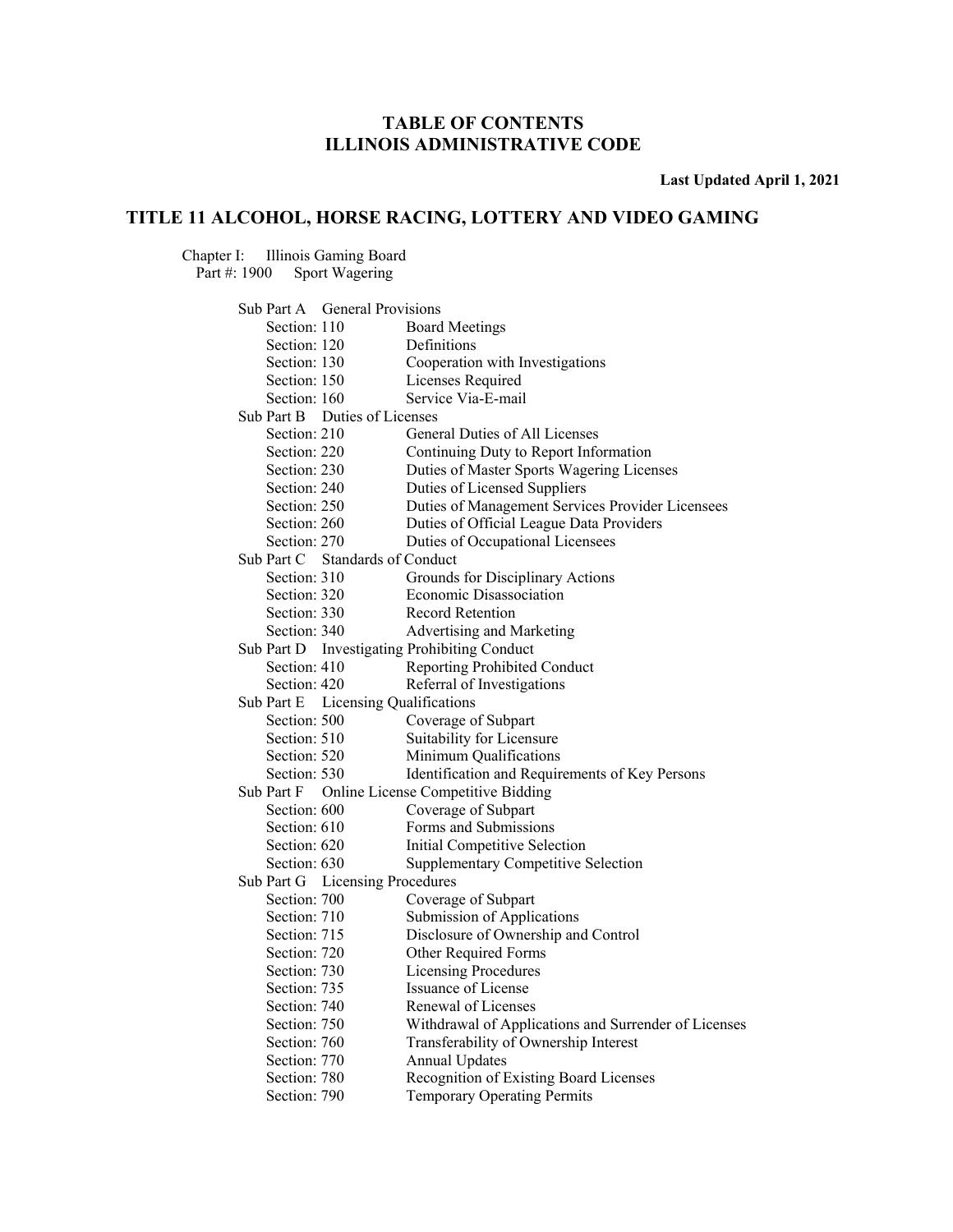**Last Updated April 1, 2021** 

#### **TITLE 11 ALCOHOL, HORSE RACING, LOTTERY AND VIDEO GAMING**

Section: 795 Temporary Identification Badge Sub Part H Denials of Applications Section: 810 Coverage of Subpart Section: 815 Requests for Hearing Section: 820 Appearances Section: 825 Appointment of Administrative Law Judge Section: 830 Discovery Section: 835 Subpoenas Section: 840 Motions of Summary Judgement Section: 850 Proceedings Section: 860 Evidence Section: 870 Prohibition on Ex Parte Communication Section: 880 Sanctions and Penalties Section: 895 Transmittal of Record and Recommendation to the Board Sub Part I Disciplinary Proceedings Section: 910 Coverage of Subpart Section: 915 Appearances Section: 920 Appointment of Administrative Law Judge Section: 925 Appearances Section: 930 Appointment of Administrative Law Judge Section: 935 Discovery Section: 940 Subpoenas Section: 945 Motions of Summary Judgement Section: 950 Proceedings<br>Section: 960 Evidence Section: 960 Section: 970 Prohibition on Ex Parte Communication Section: 980 Sanctions and Penalties Section: 990 Transmittal of Record and Recommendation to the Board Section: 995 Persons Subject to Proposed Orders of Economic Disassociation Sub Part J Accounting, Records and Data Section: 1000 Ownership Records Section: 1010 Accounting Records Section: 1020 Standard Financial and Statistical Records Section: 1030 Annual and Special Audits and Other Reporting Requirements Section: 1040 Wagering Tax Section: 1050 Reserve Requirements Sub Part K Conduct of Wagering Section: 1100 Commencement of Wagering Section: 1110 Temporary Suspension of Wagering Section: 1120 Prohibited Wagering Activity Section: 1130 Requests to Prohibit Section: 1140 Authorized Events and Competitions Section: 1150 Placement of Wagers Section: 1160 Redemption of Wagers Section: 1170 Cancelled or Void Wagers Section: 1180 General Conduct of Wagering Section: 1190 House Rules Sub Part L Conduct of Online Wagering

Section: 1210 Internet Wagering – General